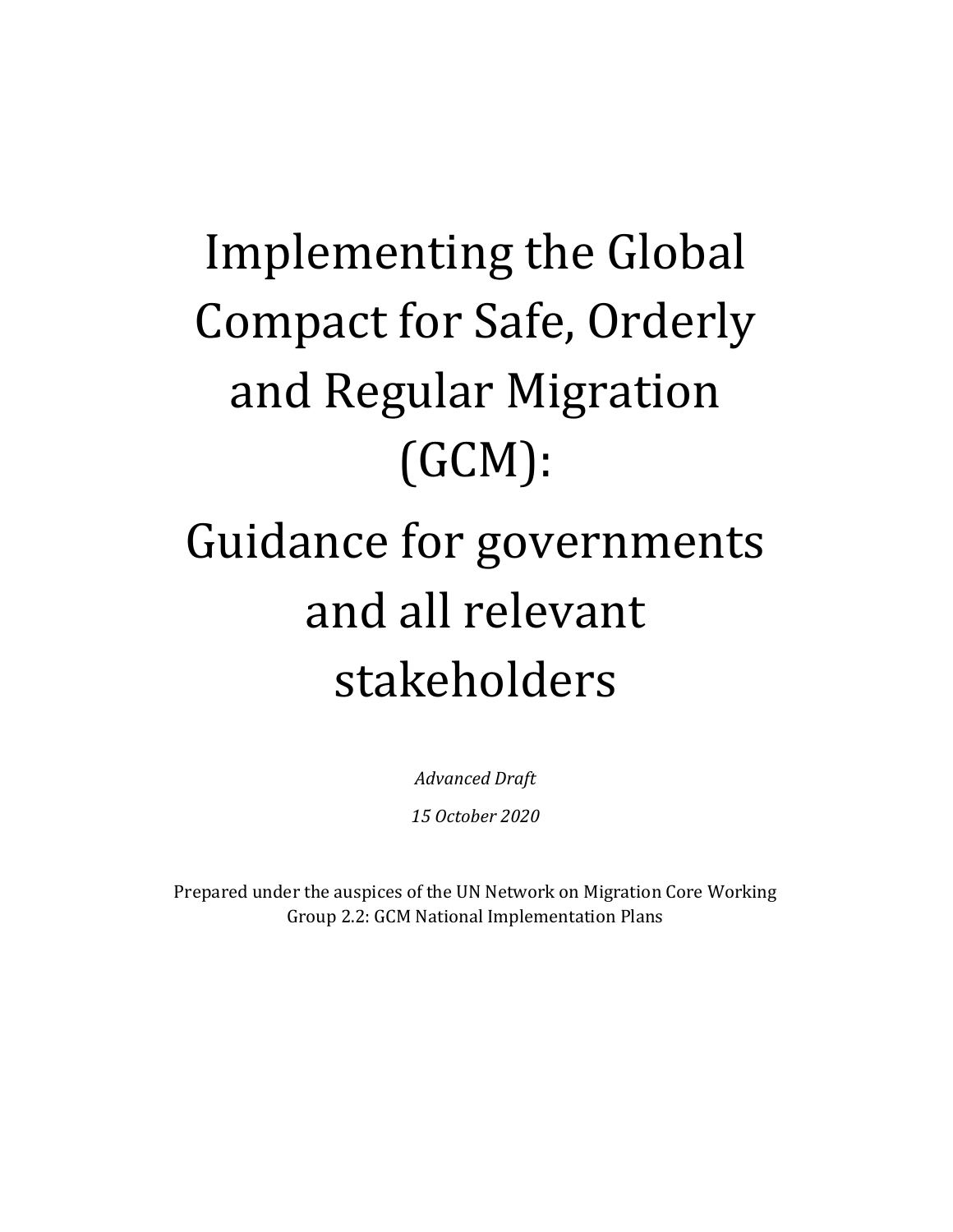## Table of Contents

|                                                                               | 3              |
|-------------------------------------------------------------------------------|----------------|
|                                                                               | 3              |
|                                                                               | 3              |
|                                                                               | 4              |
|                                                                               | $\overline{4}$ |
|                                                                               |                |
|                                                                               | 5              |
|                                                                               | 6              |
|                                                                               | 7              |
|                                                                               | 7              |
|                                                                               | 9              |
|                                                                               | 11             |
| Child-sensitive approach: Protecting, including and empowering all children   | 14             |
| Gender-responsive approach: Addressing the gendered realities of all migrants | 17             |
|                                                                               | 19             |
|                                                                               | 20             |
|                                                                               | 27             |
|                                                                               | 34             |
|                                                                               | 46             |
|                                                                               | 54             |
|                                                                               | 61             |
|                                                                               |                |
|                                                                               |                |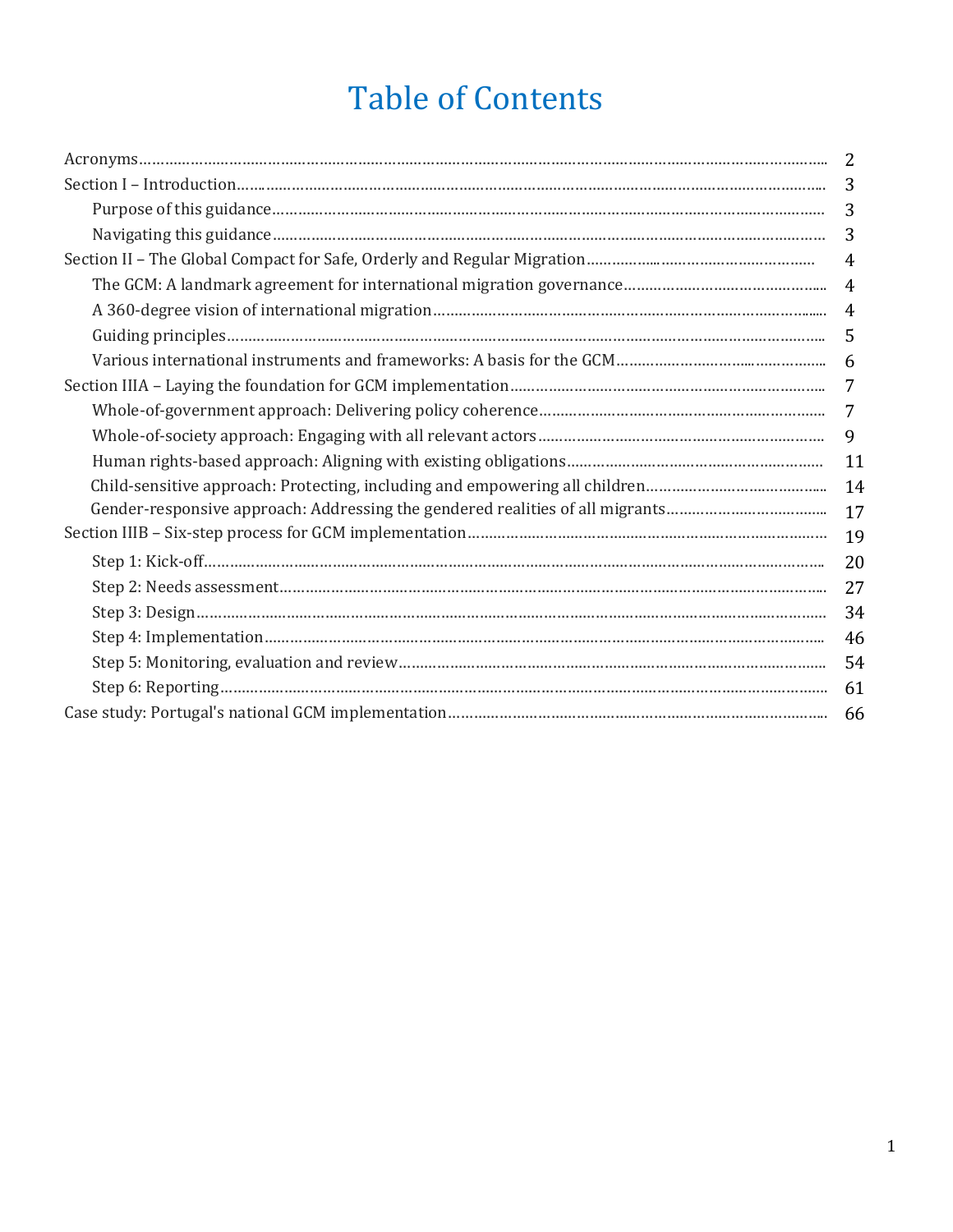## Acronyms

| <b>CEDAW</b>    | Convention on the Elimination of All Forms of Discrimination against Women                                  |
|-----------------|-------------------------------------------------------------------------------------------------------------|
| <b>CMW</b>      | <b>Committee on Migrant Workers</b>                                                                         |
| CRC             | Convention on the Rights of the Child                                                                       |
| <b>CRPD</b>     | Convention on the Rights of Persons with Disabilities                                                       |
| C <sub>SO</sub> | Civil society organization                                                                                  |
| <b>CSR</b>      | Corporate social responsibility                                                                             |
| DG DEVCO        | European Commission's Directorate-General for International Cooperation and Development                     |
| EU              | European Union                                                                                              |
| GCM             | Global Compact for Safe, Orderly and Regular Migration                                                      |
| GCR             | <b>Global Compact on Refugees</b>                                                                           |
| <b>GFMD</b>     | Global Forum on Migration and Development                                                                   |
| <b>GMG</b>      | <b>Global Migration Group</b>                                                                               |
| <b>ICCPR</b>    | International Covenant on Civil and Political Rights                                                        |
| <b>ICERD</b>    | International Convention on the Elimination of All Forms of Racial Discrimination                           |
| <b>ICESCR</b>   | International Covenant on Economic, Social and Cultural Rights                                              |
| <b>ICMD</b>     | Inter-Ministerial Committee on Migration and Development                                                    |
| <b>ICPD</b>     | <b>International Conference on Population Development</b>                                                   |
| <b>ICPPED</b>   | International Convention for the Protection of All Persons from Enforced Disappearance                      |
| <b>ICRMW</b>    | International Convention on the Protection of the Rights of All Migrant Workers & Members of Their Families |
| <b>IDNYC</b>    | <b>Identification Document of New York City</b>                                                             |
| <b>IDPs</b>     | Internally displaced persons                                                                                |
| IL <sub>0</sub> | International Labour Organization                                                                           |
| <b>IMRF</b>     | <b>International Migration Review Forum</b>                                                                 |
| <b>IPUMS</b>    | Integrated Public Use Microdata Series                                                                      |
| <b>IOM</b>      | <b>International Organization for Migration</b>                                                             |
| JMDI            | Joint Migration and Development Initiative                                                                  |
| MGI             | <b>IOM's Migration Governance Indicators</b>                                                                |
| <b>MMICD</b>    | Mainstreaming Migration into International Cooperation and Development                                      |
| <b>MPTFO</b>    | UN Multi-Partner Trust Fund Office                                                                          |
| <b>NHRI</b>     | National human rights institution                                                                           |
| <b>NIPs</b>     | National implementation plans                                                                               |
| <b>NSO</b>      | National statistics office                                                                                  |
| <b>OECD</b>     | Organisation for Economic Co-operation and Development                                                      |
| PCD             | Policy coherence for development                                                                            |
| <b>REC</b>      | <b>Regional Economic Community</b>                                                                          |
| <b>SDC</b>      | Swiss Agency for Development and Cooperation                                                                |
| SDG             | Sustainable Development Goal                                                                                |
| TWG             | Thematic working group                                                                                      |
| <b>UN</b>       | <b>United Nations</b>                                                                                       |
| <b>UNCAT</b>    | Convention against Torture and Other Cruel, Inhuman or Degrading Treatment or Punishment                    |
| <b>UNCT</b>     | <b>United Nations Country Team</b>                                                                          |
| <b>UNDAF</b>    | United Nations Development Assistance Framework                                                             |
| <b>UNDP</b>     | <b>United Nations Development Programme</b>                                                                 |
| <b>UNFCC</b>    | United Nations Framework Convention on Climate Change                                                       |
| <b>UNGA</b>     | <b>United Nations General Assembly</b>                                                                      |
| <b>UNHCR</b>    | United Nations High Commissioner for Refugees                                                               |
| <b>UNICEF</b>   | <b>United Nations Children's Fund</b>                                                                       |
| <b>UNMM</b>     | <b>United Nations Network on Migration</b>                                                                  |
| <b>UNODC</b>    | United Nations Office on Drugs and Crime                                                                    |
| <b>UNSDCF</b>   | United Nations Sustainable Development Cooperation Framework                                                |
| <b>UNTOC</b>    | United Nations Convention against Transnational Organized Crime                                             |
| <b>UN DESA</b>  | United Nations Department of Economic and Social Affairs                                                    |
| <b>VNR</b>      | <b>Voluntary National Review</b>                                                                            |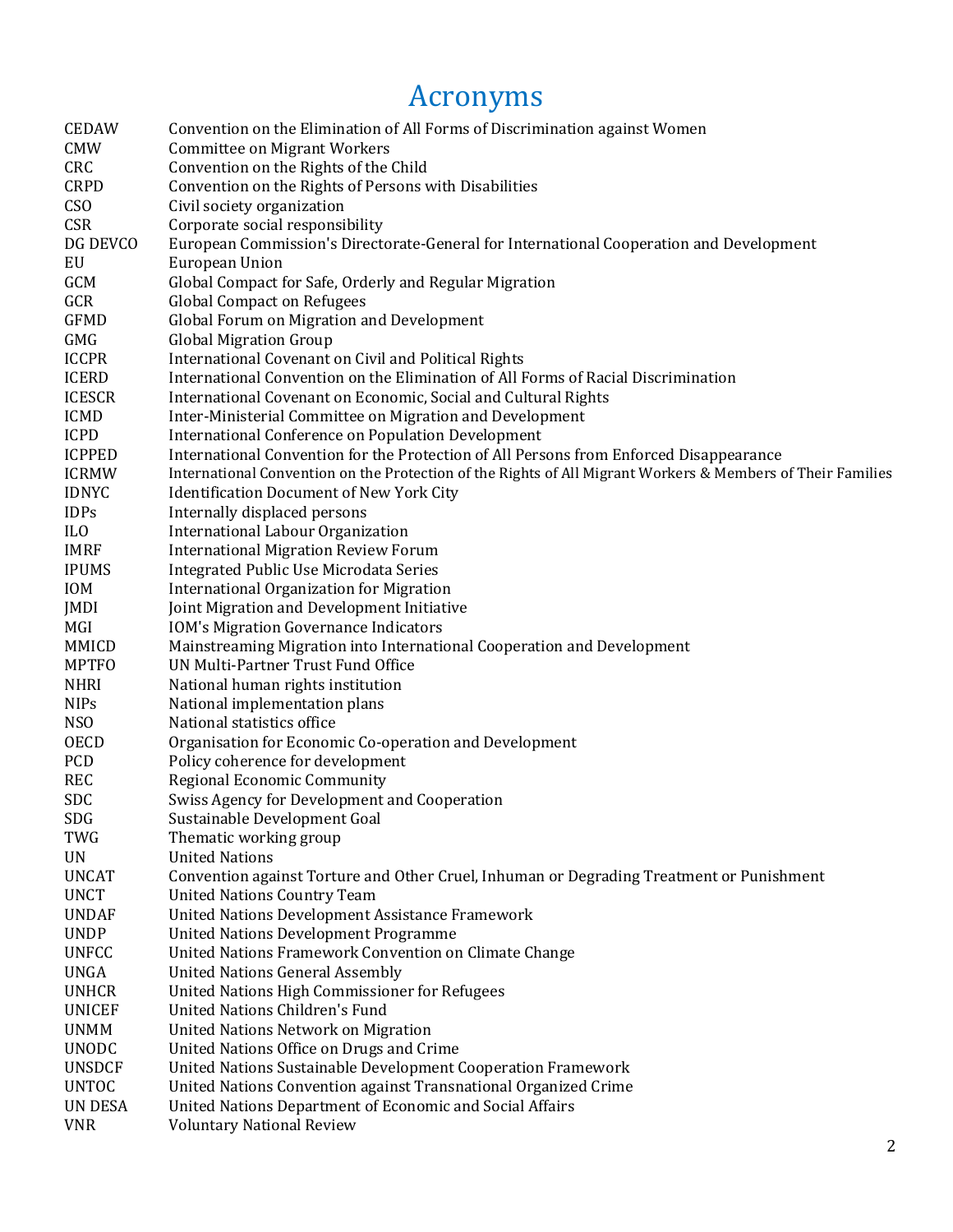## Section I: Introduction

#### Purpose of this guidance

The purpose of this guidance is to provide a reference document for governments and all relevant stakeholders to  $\frac{1}{2}$ support the implementation of the Global Compact for Safe, Orderly and Regular Migration (GCM), including through the development of National Implementation Plans (NIPs). In accordance with the GCM, it offers a comprehensive, 360-degree vision of international migration and is guided by the GCM's cross-cutting and interdependent principles.

The guidance provides key considerations, resources, tools and concrete examples related to each of the 23 GCM objectives and further articulates a suggested six-step process to support States with GCM implementation. The guidance is designed to be flexible, recognizing that every country's context is unique and that there is no one-sizefits-all solution to GCM implementation.

The guidance is designed to serve governments along with a range of stakeholders, in line with the GCM's whole-ofgovernment and whole-of-society guiding principles. This includes actors at all levels and sectors of government, as well as migrants, diasporas, local communities, civil society, academia, the private sector, parliamentarians, trade unions, national human rights institutions, the media and other relevant stakeholders (GCM, para. 44).

#### Navigating this guidance

#### **SECTION I – Introduction**

Section I provides a brief introduction that outlines the purpose of the guidance, the key stakeholders in GCM implementation and how to use the guidance.

#### **SECTION II – The Global Compact for Safe, Orderly and Regular Migration**

Section II provides an overview of the GCM, including its vision and guiding principles, its 23 objectives and accompanying actions and its commitment to implementation, follow-up and review.

Section II also includes specific guidance on each of the GCM's 23 objectives, which has been designed to serve as a stand-alone booklet and reference for implementing each GCM objective.

#### **SECTION III – Implementing the GCM**

#### *Section IIIA – Laying the foundation for GCM implementation*

Section IIIA presents the conceptual foundation for successful GCM implementation, including the following sections:



#### *Section IIIB – Six-step process for GCM implementation*

Section IIIB lays out a six-step process for GCM implementation. Each step provides guiding questions, concrete actions, as well as tools and an overall checklist to help States carry forward GCM implementation. The below figure shows the essential steps in this process.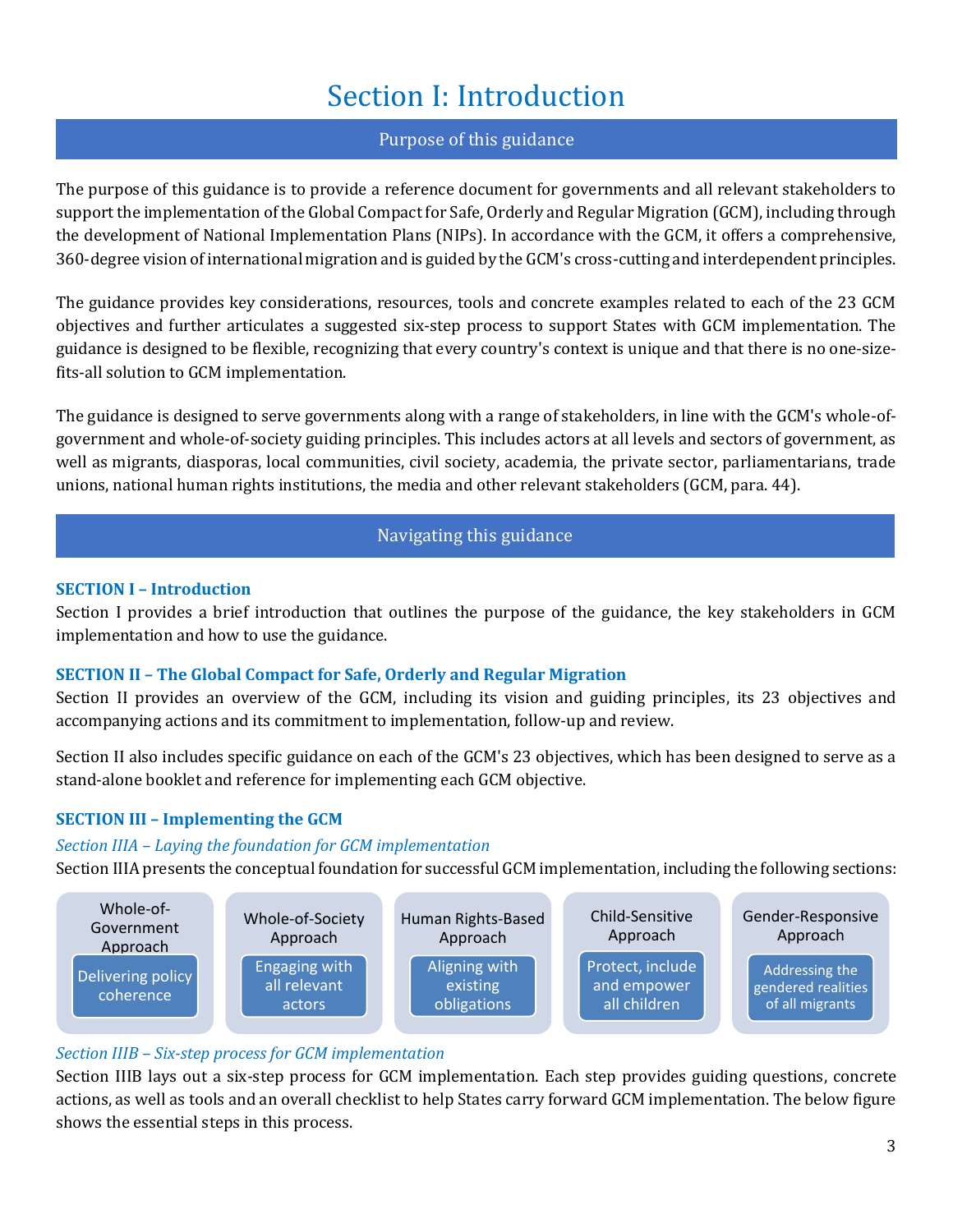## Section II: The Global Compact for Safe, Orderly and Regular Migration

The GCM: A landmark agreement for international migration governance

The Global Compact for Safe, Orderly and Regular Migration (GCM) was adopted by United Nations Member States on 10 December 2018 and endorsed by the UN General Assembly (UNGA) on 19 December 2018. It is the first intergovernmentally negotiated agreement, prepared under UN auspices, to cover all dimensions of international migration.

In adopting the GCM, Member States committed to fulfilling the objectives and commitments outlined in the Compact. In particular, they committed to taking effective steps to implement the GCM at the national, regional and global levels, in a way that was is not only aligned with the Compact's vision and guiding principles, but which takes into account different national realities, capacities and levels of development and which respects obligations under international law (GCM, para. 41).

Resting on the purposes and principles of the UN Charter, the Universal Declaration of Human Rights, all core international human rights treaties and relevant existing international law, the GCM is a non-legally binding, cooperative framework. The Compact builds on the commitments agreed by Member States in the New York Declaration for Refugees and Migrants adopted in 2016 (GCM, para. 7) and in the 2030 Agenda for Sustainable Development. It reaffirms the sovereign right of States to determine their own national migration policy, as well as their prerogative to govern migration within their jurisdiction, in conformity with international law (GCM, para. 15).

The GCM outlines a framework of 23 objectives for implementation, as well as a process for follow-up and review. Each GCM objective contains a commitment, followed by a range of actions considered to be relevant policy instruments and best practices for improving migration governance.

The GCM sets out a 360-degree vision of international migration, which means that each of the 23 GCM objectives is part of a balanced, holistic approach to migration governance.

#### A 360-degree vision of international migration

While different GCM objectives focus on various aspects of migration, from access to services for migrants to border governance and available migration pathways, taken together they represent a comprehensive 360-degree vision of migration. Accordingly, GCM objectives should not be considered in isolation but rather all 23 objectives should be implemented together. The 360-degree approach makes clear that focusing on combatting smuggling without also working on protection will not work; that focusing on remittances without delivering on decent work will not work; that focusing on pathways without attention to narratives and inclusion will not work; that no approach to migration governance will work if it does not seek to understand who is moving and why; and that without international cooperation, all efforts will be limited. Below are some specific examples of why maintaining a 360-degree vision is critical to successful GCM implementation.

- **GCM objectives look at what compels people to migrate in the first place**, with Objective 2 focusing on "the adverse drivers and structural factors that compel people to leave their country of origin."
- **GCM objectives are concerned with migrants' human rights protection and the services they can access,** from the information they receive at all stages of the migration cycle (Objective 3) and their proof of legal identity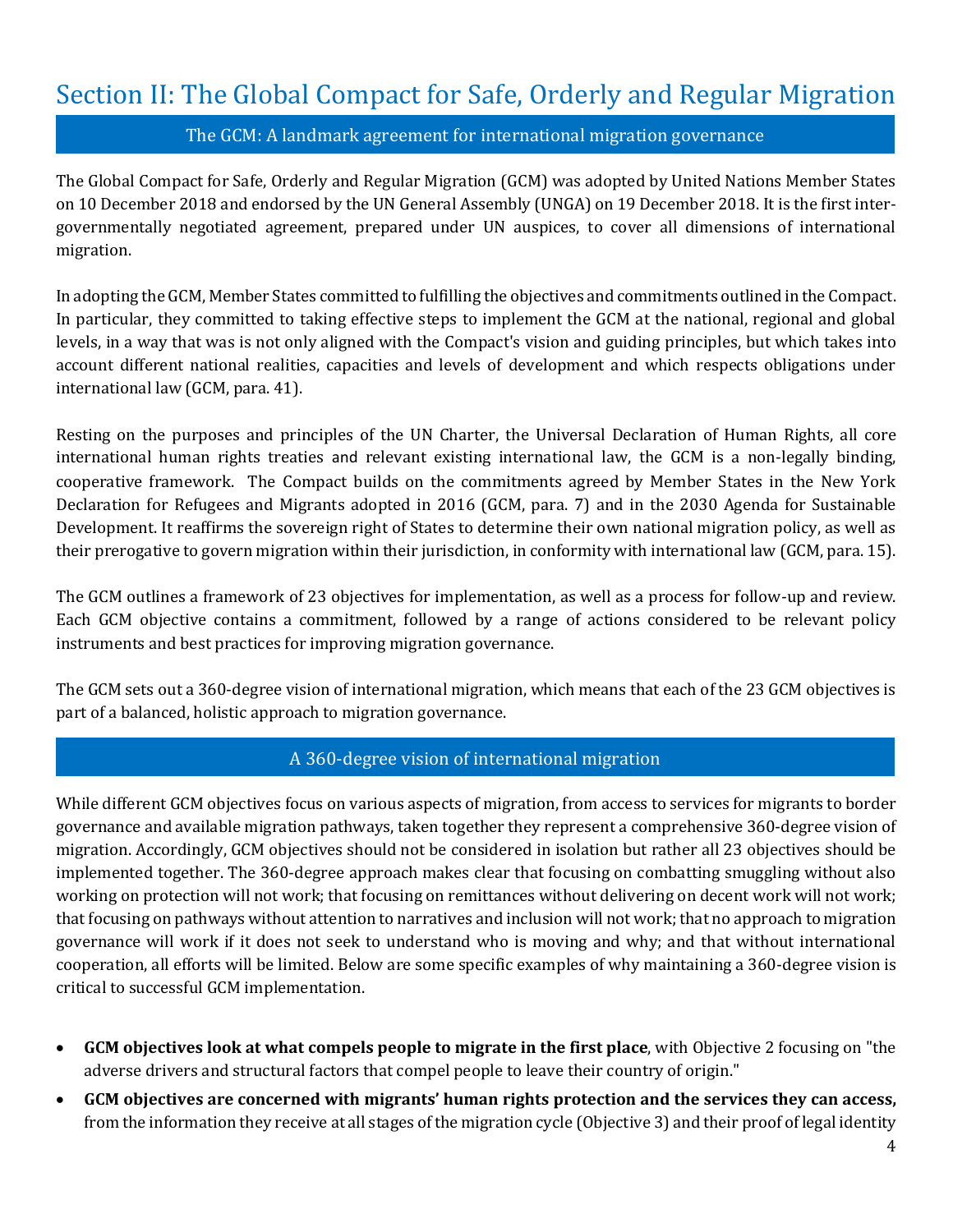(Objective 4) to their ability to access basic services in countries of destination (Objective 15), to enjoy ethical recruitment practices and decent work conditions (Objective 6), to benefit from skills recognition (Objective 18) and to receive consular protection (Objective 14).

- **GCM objectives touch on the routes and pathways that migrants take** and their sometimes perilous nature. While Objective 5 calls for enhancing available and flexible regular migration pathways, Objective 7 commits to reducing the "vulnerabilities in migration." A few objectives touch upon specific vulnerabilities, such as those faced in the context of smuggling (Objective 9), trafficking (Objective 10) and for migrants going missing and perishing (Objective 8). As a response to making migration pathways safer, regular and more easily accessible, Objective 23 calls on States to "[s]trengthen international cooperation and global partnerships for safe, orderly and regular migration."
- **GCM objectives address border-related practices,** including border management (Objective 11); screening, assessment and referral (Objective 12); migration detention as a measure of last resort and working towards alternatives (Objective 13); and the facilitation of safe and dignified return and readmission, along with sustainable reintegration (Objective 21).
- **GCM objectives recognize migrants as agents** who should receive financial inclusion, who can contribute to their countries of origin through remittances (Objective 20) and who have the right to portable social security benefits (Objective 22).
- Further, **GCM objectives recognize the positive contributions of migrants, calling for conditions in which migrants can thrive and fulfill their potential.** These include "empower[ing] migrants and societies to realize full inclusion and social cohesion" (Objective 16), "creat [ing] conditions for migrants and diasporas to fully contribute to sustainable development in all countries" (Objective 19) and "eliminat[ing] all forms of discrimination and promot[ing] evidence-based public discourse to shape perception of migrants" (Objective 17).

Such far-reaching goals reiterate the whole-of-society approach needed to implement the GCM. Actors such as academia, the private sector, the media, financial institutions and civil society organizations all have important roles to play.

As the above indicates, actions taken concerning one GCM objective will inevitably impact other objectives. It is for this reason that GCM implementation must be carried out comprehensively, with respect for the Compact's 360 degree vision and guiding principles.

#### Guiding principles

The GCM is based on a set of cross-cutting and interdependent guiding principles (GCM, para. 15). These principles must be applied together and underpin all GCM implementation efforts. The GCM guiding principles are:

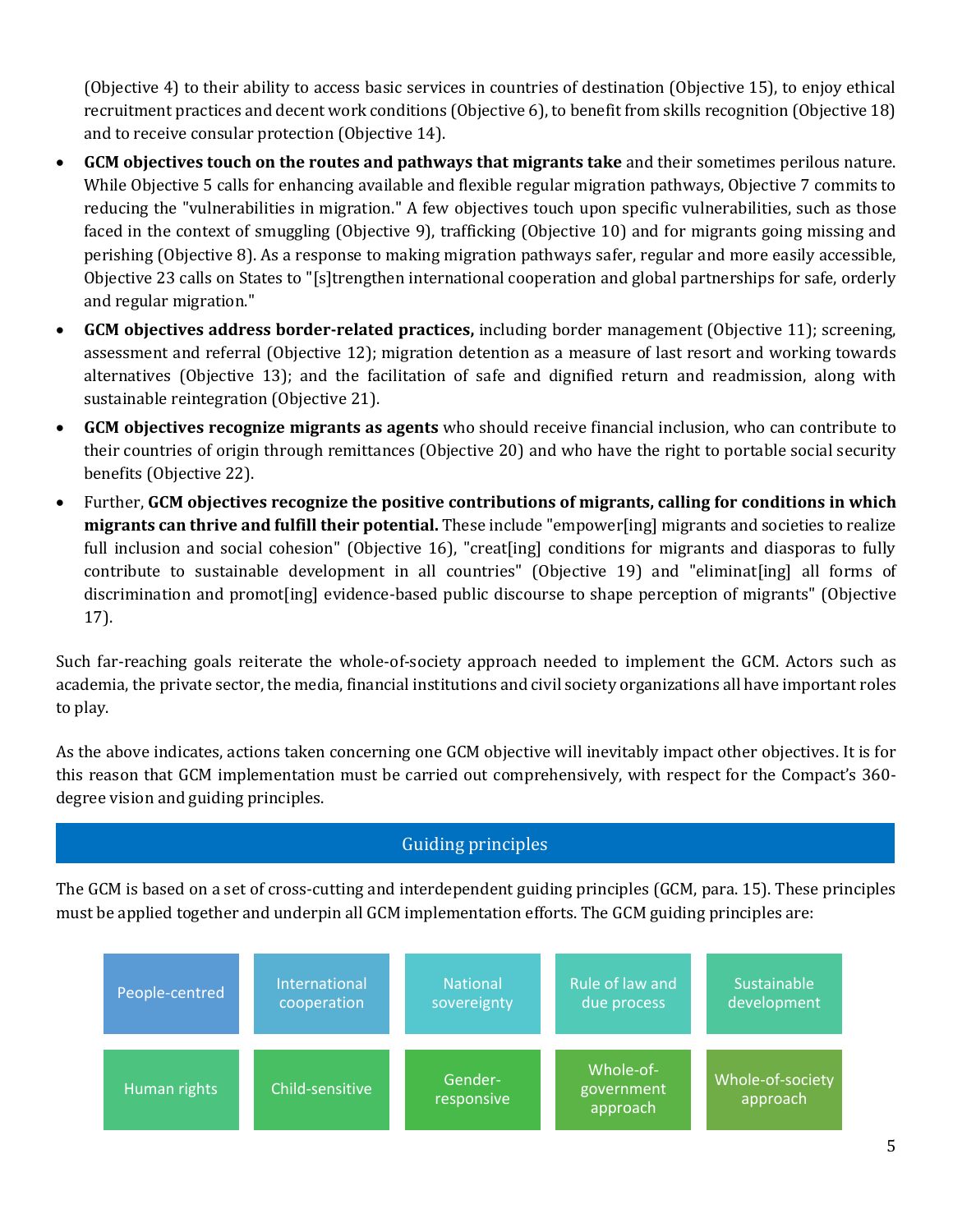#### Various international instruments and frameworks: A basis for the GCM

Finally, the GCM is based on international human rights law (GCM, para. 15(f)). In particular, it is based on several rmany, the dent is based on international numan rights law (dent, para. 19(1)). In particular, it is based on several<br>foundational human rights instruments and frameworks, including the Universal Declaration of Human Right International Covenant on Civil and Political Rights (ICCPR); the International Covenant on Economic, Social and Cultural Rights (ICESCR); and other core international human rights treaties.<sup>1</sup> States' obligations under these international legal instruments and particularly the respect, protection and fulfillment of all human rights of all migrants - regardless of migration status - should be the basis of the GCM's implementation.

The GCM is also complementary to a number of other legally binding and non-legally binding international normative and policy frameworks,<sup>2</sup> including the New York Declaration for Refugees and Migrants, the Global Compact on Refugees and the 2030 Agenda for Sustainable Development.

<sup>&</sup>lt;sup>1</sup> These include the International Convention on the Elimination of All Forms of Racial Discrimination (ICERD), Convention on the Elimination of All Forms of Discrimination against Women (CEDAW); the Convention against Torture and Other Cruel, Inhuman or Degrading Treatment or Punishment (UNCAT); the Convention on the Rights of the Child (CRC); the International Convention on the Protection of the Rights of All Migrant Workers and Members of Their Families (ICRMW); the International Convention for the Protection of All Persons from Enforced Disappearance (ICPPED); and the Convention on the Rights of Persons with Disabilities (CRPD).

<sup>2</sup> These include the United Nations Convention against Transnational Organized Crime (UNTOC), including the Protocol to Prevent, Suppress and Punish Trafficking in Persons Especially Women and Children and the Protocol against the Smuggling of Migrants by Land, Sea and Air; the Slavery Convention and the Supplementary Convention on the Abolition of Slavery, the Slave Trade, and Institutions and Practices Similar to Slavery; the UN Framework Convention on Climate Change (UNFCC); the UN Convention to Combat Desertification; the Paris Agreement (on climate change); the International Labour Organization (ILO) conventions on promoting decent work and labour migration2; theAddis Ababa Action Agenda (on financing sustainable development); the Sendai Framework for Disaster Risk Reduction; and the New Urban Agenda (GCM, para. 2).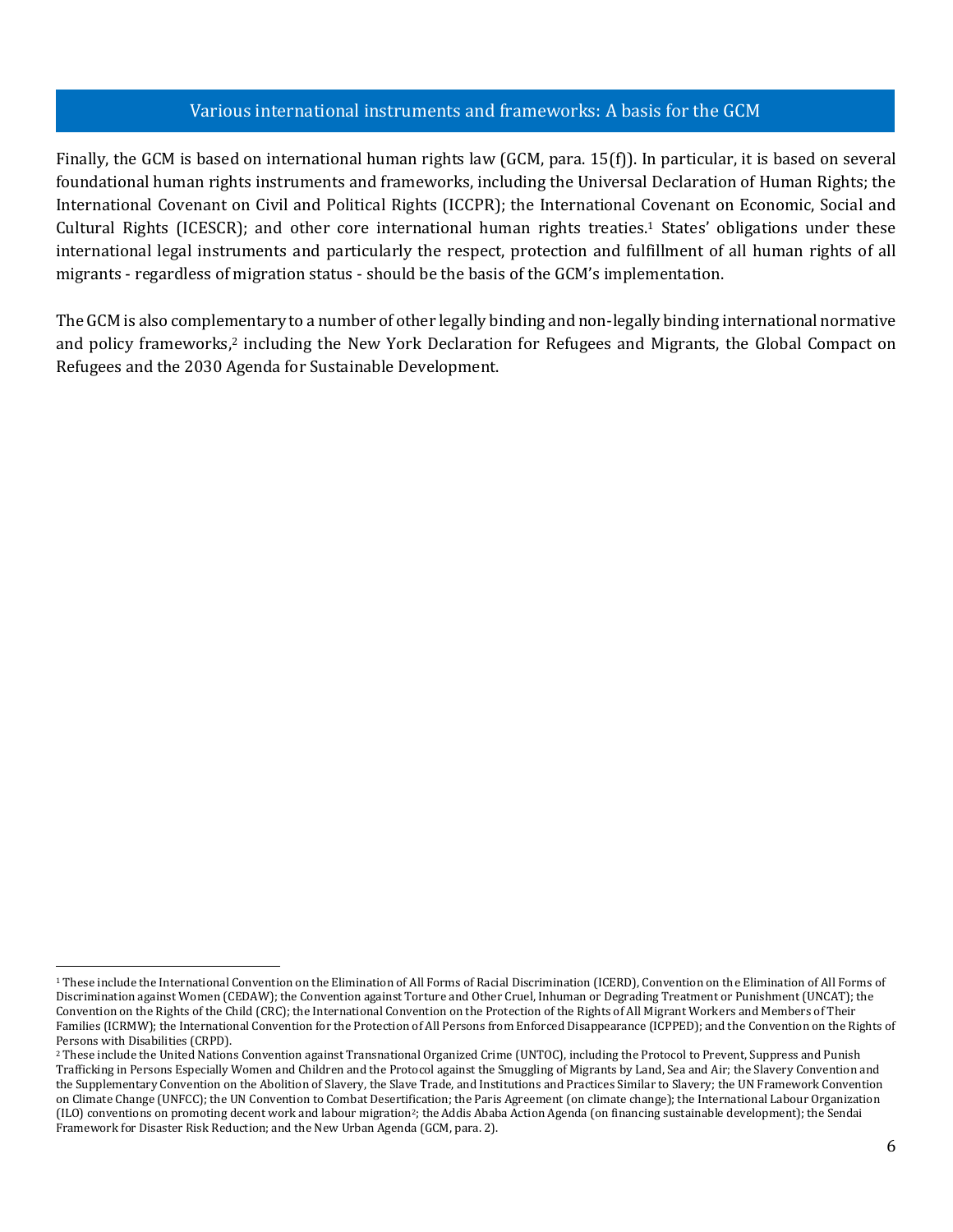## Section IIIA: Laying the foundation for GCM implementation

### WHOLE-OF-GOVERNMENT APPROACH: DELIVERING POLICY COHERENCE

The GCM makes a central reference to policy coherence in its outline of the Compact's 10 cross-cutting, interdependent guiding principles. The **guiding principle of a whole-of-government approach** reads:

"The Global Compact considers that migration is a multidimensional reality that cannot be addressed by one government policy sector alone. To develop and implement effective migration policies and practices, a wholeof-government approach is needed to ensure horizontal and vertical policy coherence across all sectors and levels of government" (GCM, para. 15).

The GCM itself also exhibits policy coherence in important ways, including through its **grounding in international law and norms and its complementarity with other important frameworks,** such as the 2030 Agenda for Sustainable Development, the Global Compact on Refugees (GCR), the Paris Agreement, the Addis Ababa Action Agenda and the Sendai Framework for Disaster Risk Reduction.

#### The importance of adopting a whole-of-government approach

Policy coherence is an important principle that **helps governments ensure consistency across national and regional policy and programmatic frameworks, as well as their adherence to international law.** Policy coherence means "developing mutually reinforcing policies across all relevant sectors and government departments so that policies work together to effectively achieve national development goals, minimizing the negative impacts that policies in one area can have on policies in another area." 3

Policy coherence is important for migration governance. Migration is an **intrinsically cross-border and crosssectoral phenomenon that affects and is affected by all areas and levels of governance.** Policies directly or indirectly related to migration therefore need to be considered in relation to other sectoral or thematic policies, whether these be in the area of **development, human rights, climate change, water security, labour, agriculture, trade, housing, health, education and skills, non-discrimination, social protection, social cohesion, law enforcement, justice or asylum** (among others).

By working across all relevant sectors – and the governmental ministries, departments and entities associated with them – States can promote **horizontal coherence,** while also helping ensure that migrants have access to services in sectors like health, education and justice. This also guarantees that asylum policies remain true to their aims outlined in legal and institutional frameworks and that they converge with migration policies when required. Furthermore, by working with all levels of government – local, national, regional and global – governments can promote **vertical coherence**. Coherence with local authorities is particularly crucial when it comes to migration, as municipalities are often the primary actors in delivering services to migrants, fulfilling their needs and ensuring their human rights.

Failure to consider the relationship between migration policies with other sectoral policies can result at best in confusion and inconsistencies in the implementation of these policies and at worst in breaches of international law and detrimental effects on migrants. It can also limit the effectiveness of interventions overall.

<sup>&</sup>lt;sup>3</sup> UN DESA. **Areas of Work: Policy Coherence**.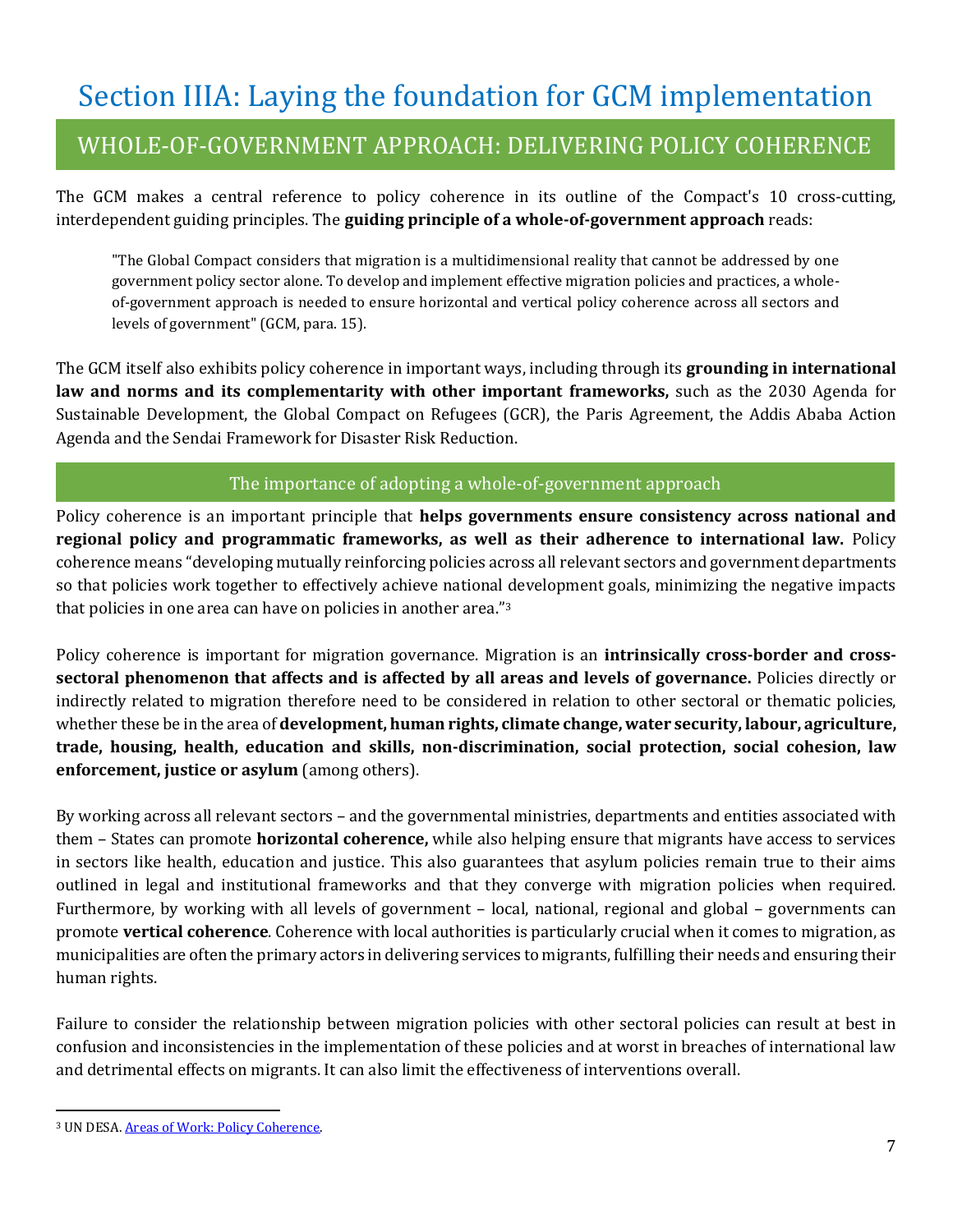Meanwhile, proactive efforts to promote policy coherence can **maximize synergies between policy efforts**, **enhance trust and collaboration between policymakers** and **increase political buy-in around the importance of good migration governance.**

#### Putting the whole-of-government approach into practice

**Identify or establish mechanisms and institutional set-ups for robust collaboration** across all migration-related sectors of government, as well as with all levels of government (local, national, regional and global) around migration governance.

**Build strong monitoring and evaluation frameworks, improve migration data and increase migration data capacity so** that policy impacts (and policy trade-offs) can be measured with greater accuracy.

**Map your country's international commitments – including international human rights law –** to ensure that policies, legislation and programmes are aligned with these commitments.

**Integrate migration into diverse policy areas, for example, health, education, etc.** – also known as "mainstreaming migration" – so that policies in different sectors are inclusive of and responsive to migrants' needs and rights and so the development potential of migration is maximized.

Below are several useful resources on integrating migration into policy planning:

- *Guidelines on mainstreaming migration into local development planning*. JMDI, Brussels. (Available [here.\)](http://www.migration4development.org/en/resources/library/guidelines-mainstreaming-migration-local-development-planning)
- *Mainstreaming Migration into Development Planning: A handbook for policymakers and practitioners.* IOM/GMG, Geneva. 2010. (Available [here.](https://publications.iom.int/es/books/mainstreaming-migration-development-planning-handbook-policy-makers-and-practitioners))
- *Interrelations between Public Policies, Migration and Development*. OECD, Paris. 2017. (Available [here.\)](https://www.oecd.org/dev/interrelations-between-public-policies-migration-and-development-9789264265615-en.htm)
- *Guidelines on Mainstreaming Migration into International Cooperation and Development (MMICD)***.**  MMICD project funded by the European Commission's Directorate-General for International Cooperation and Development (DG DEVCO) and implemented by IOM. IOM, Brussels. (Forthcoming. This package will contain toolkits for specific development sectors.)
- *Measuring Policy Coherence for Migration and Development: A New Set of Tested Tools.* OECD and UNDP, Washington, DC. 2020. (Availabl[e here.](https://www.knomad.org/publication/measuring-policy-coherence-migration-and-development-new-set-tester-tools))

Furthermore, the programmes below have focused specifically on integrating migration.

- **The Joint Migration and Development Initiative (JMDI)** was launched in 2008. JMDI was funded by the European Commission and the Swiss Agency for Development and Cooperation and implemented by UNDP Brussels in collaboration with various UN agencies. JMDI provided guidance and training on integrating migration into policy planning at the local level and helped scale up selected locally-led migration and development initiatives by providing financial assistance, technical assistance and capacity building to local actors. (For more information about this project, go [here.](http://migration4development.org/))
- **The pilot project "Mainstreaming Migration into National Development Strategies"** was co-launched by UNDP, IOM and the Swiss Agency for Development and Cooperation (SDC). This programme was launched in 2011 and was completed in 2018. (More information about this project can be found [here.\)](http://www.mainstreamingmigration.org/)

• **The "Mainstreaming Migration into International Cooperation and Development (MMICD)" project** is funded by the European Commission's (DG DEVCO) and implemented by IOM. The project was launched in 2017 and is ongoing. (For more information about this project, go [here.](https://eea.iom.int/mmicd))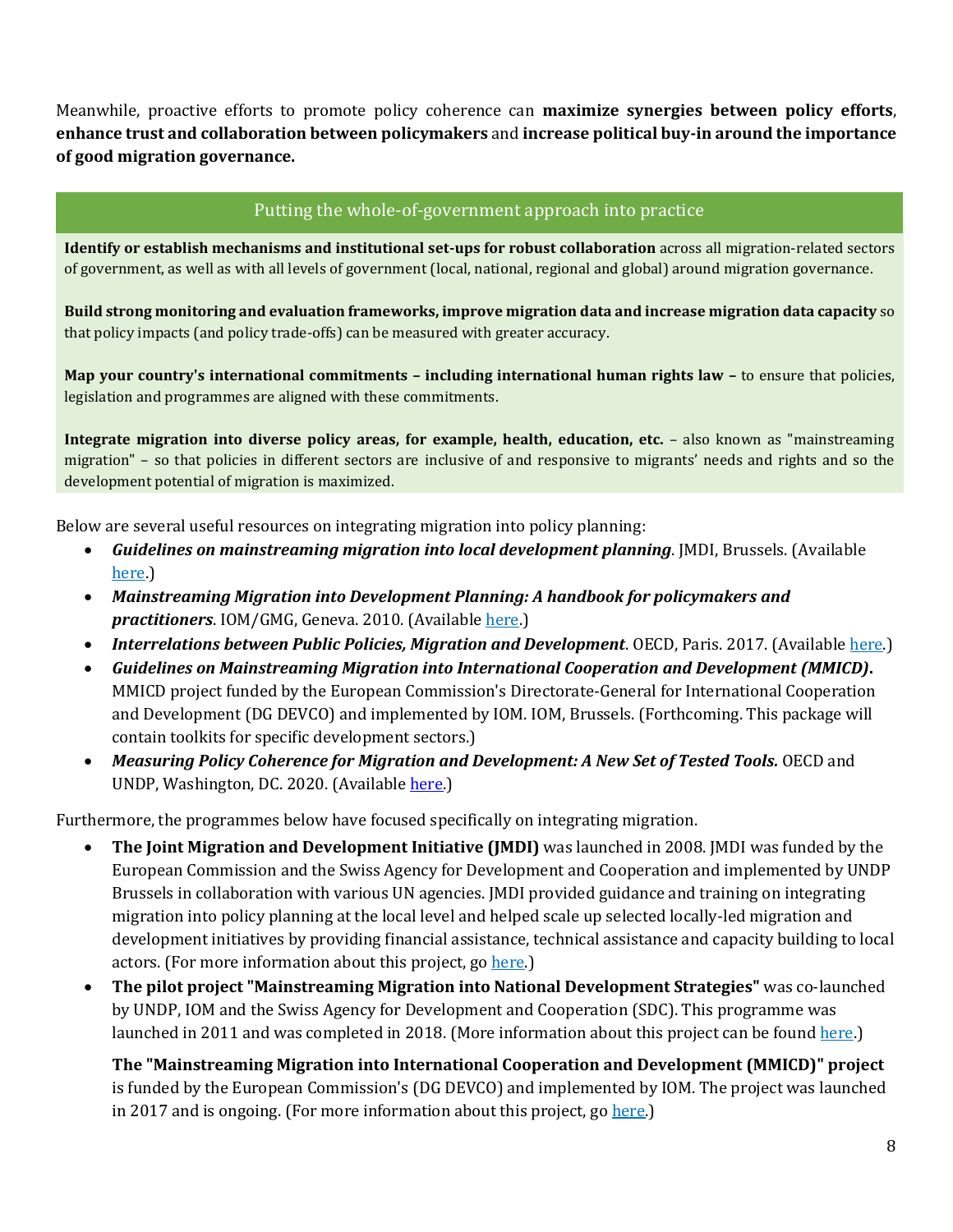### WHOLE-OF-SOCIETY APPROACH: ENGAGING WITH ALL RELEVANT ACTORS

The GCM makes it clear that the Compact is to be implemented in **cooperation and partnership with a wide range of both governmental** *and* **non-governmental partners** (GCM, para. 44). The guiding principle of a whole-of**society approach** reads:

"The Global Compact promotes broad multi-stakeholder partnerships to address migration in all its dimensions by including migrants, diasporas, local communities, civil society, academia, the private sector, parliamentarians, trade unions, national human rights institutions, the media and other relevant stakeholders in migration governance" (GCM, para. 15).

#### The importance of adopting a whole-of-society approach

By taking a whole-of-society approach, government actors should foster **meaningful multi-stakeholder engagement throughout all steps of GCM implementation,** as well as ensure the **robust participation of**  migrants and host community members in the implementation, follow-up and review of the GCM.

In particular, the whole-of-society approach requires government actors to create **enabling environments that are inclusive, safe and sustainable,** not only during consultations with relevant stakeholders but throughout all processes related to GCM implementation and review. Such environments are not only aligned with the GCM's age-, gender-, disability- and diversity-sensitive principles, but they are much more likely to meaningfully include and amplify the voices of those who often face significant structural barriers to participation, such as migrants themselves and migrant-led organizations.

More broadly, because migration is a transversal phenomenon relevant to all levels of government as well as a wide range of policy domains, successful GCM implementation cannot occur in silos. A whole-of-society approach helps ensure that **cross-societal and cross-governmental collaboration occurs.** For example, when States take a wholeof-society approach to providing accurate and timely information at all stages of migration (Objective 3), they are compelled to organize multi-lingual, gender-responsive and evidence-based campaigns and awareness-raising activities in partnership with a wide range of governmental and civil society actors, including local authorities, consular and diplomatic missions, diaspora organizations and academia (GCM, para. 19e).

#### Putting the whole-of-society approach into practice

**Implement the GCM in cooperation and partnership with all relevant stakeholders** (GCM, para. 44), including:

Migrants **Civil society organizations**  $\overline{\phantom{a}}$ Faith-based organizations Trade unions Migrant and diaspora organizations **Private sector actors** Private sector actors Local authorities and communities **Parliamentarians** Parliamentarians National Human Rights Institutions Media International Red Cross and Red Crescent Movement Academia

**Organize multi-stakeholder consultations** throughout all steps of GCM implementation and review.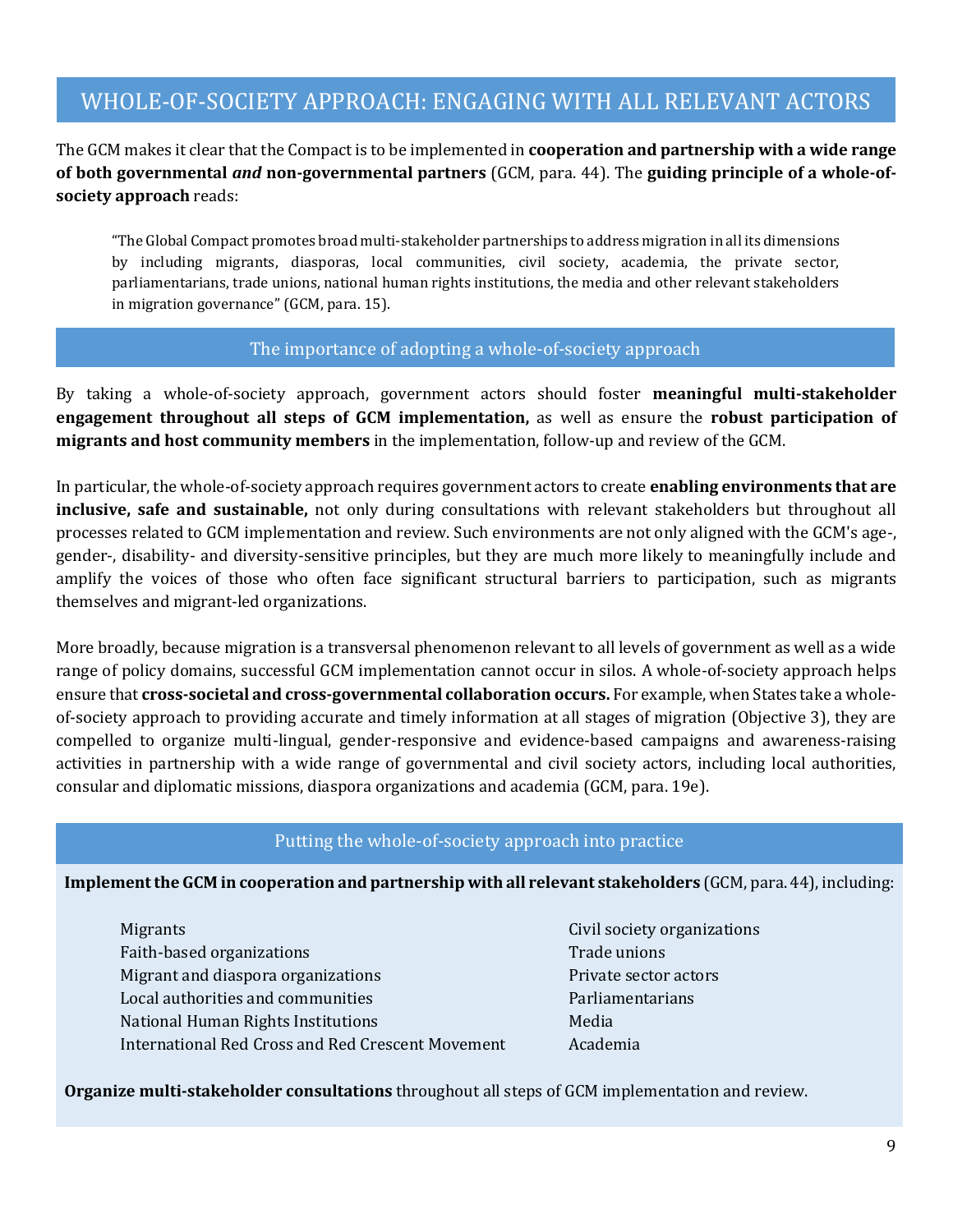**Establish meaningful mechanisms for including all relevant stakeholders** in migration governance (see GCM, paras. 15 and 44).

**Identify ways in which collaboration and partnerships around migration governance can be strengthened and improved.** This includes:

- Identify gaps in existing collaboration and partnerships and eliminate barriers to stakeholder participation, including structural, gender, legal, linguistic, physical and technological barriers;
- Provide space for all stakeholders to ensure active, free, informed and meaningfully participation and engagement in migration governance processes and decision-making, including through developing consultation mechanisms and modalities;
- Provide relevant information, in a language and format accessible to migrants, regarding the decisionmaking processes that affect them;
- Enhance the capacities of partners to ensure meaningful participation in established consultation mechanisms;
- Ensure that all voices are included and amplified, such as migrant organizations led by women, youth and disabled persons.

**Actively practice openness and receptivity to critical opinions** – particularly those coming from community members most adversely affected by migration policy – and regularly integrate this feedback into policy interventions.

#### **Standing in Solidarity with Migrants: Supporting Civil Society & Other Stakeholders in Responding to the COVID-19 Pandemic**

In July 2020, the UN Network on Migration released a statement on supporting civil society organizations and other stakeholders in responding to COVID-19. The statement recognizes all actors providing vital protection, monitoring, advocacy, information and support to (and in collaboration with) migrants during the COVID-19 pandemic. The statement also calls for increased recognition for this work, including through avenues for meaningful participation and greater governmental and financial support. The statement recalls the GCM's commitment to a whole-of-society approach, which recognises that migration governance requires the input of all sectors of government and society, and insists that this principle must be upheld in COVID-19 response and recovery efforts.

The full statement is available [here.](https://migrationnetwork.un.org/standing-solidarity-migrants-supporting-civil-society-other-stakeholders-responding-covid-19)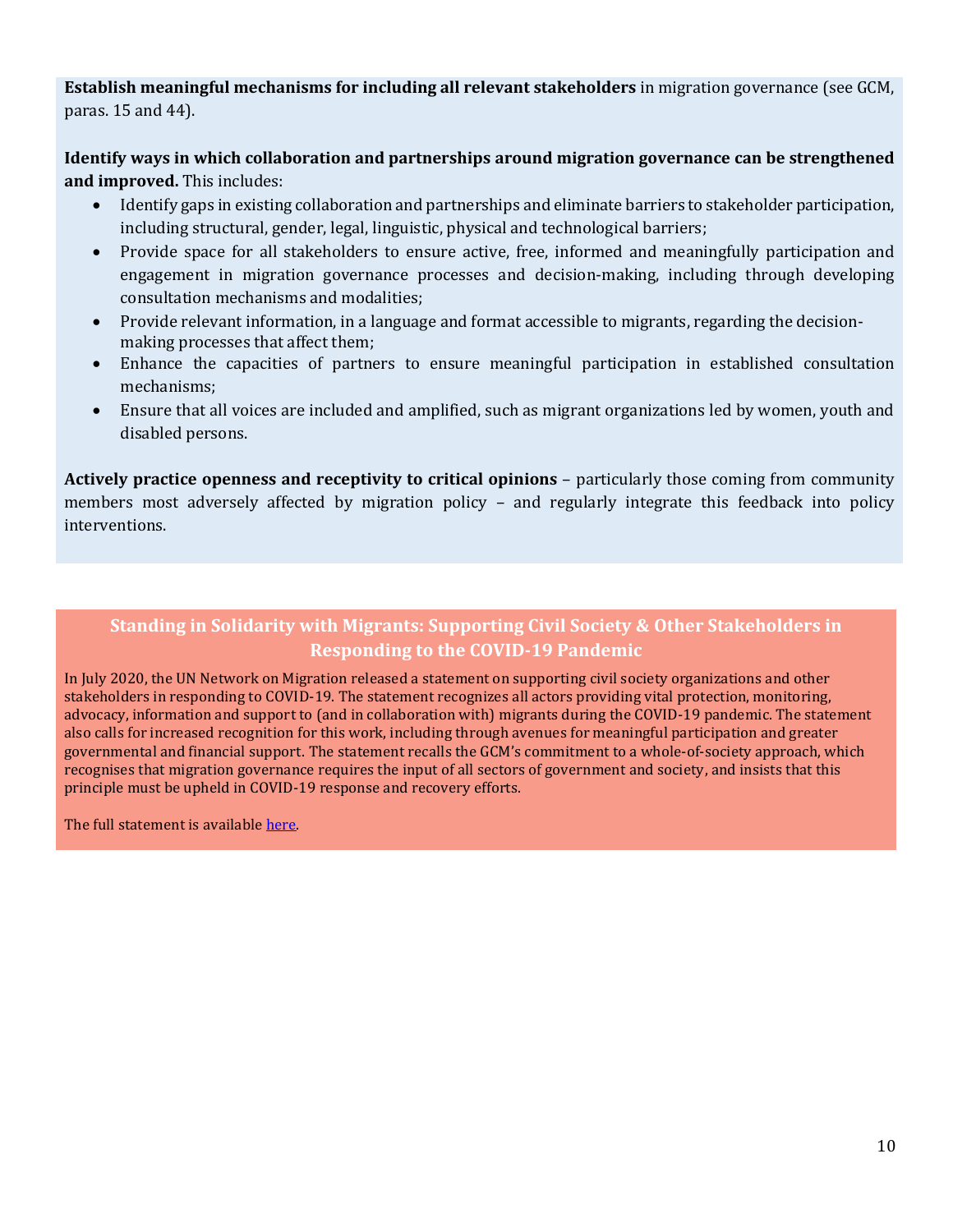### HUMAN RIGHTS-BASED APPROACH: ALIGNING WITH EXISTING OBLIGATIONS

The GCM is **based on international human rights law**<sup>4</sup> and **upholds the principles of non-regression and non-**Inc. don't is based on international namali rights-law and approach the principles of non-regression and non-<br>**discrimination**. Furthermore, the implementation of the GCM itself will ensure the effective **respect, protecti and fulfillment of the human rights of all migrants, regardless of their migration status,** across all stages of the migration cycle. The GCM **guiding principle of human rights** reads:

"The Global Compact is based on international human rights law and upholds the principles of non-regression and non-discrimination. By implementing the Global Compact, we ensure effective respect for and protection and fulfillment of the human rights of all migrants, regardless of their migration status, across all stages of the migration cycle. We also reaffirm the commitment to eliminate all forms of discrimination, including racism, xenophobia and intolerance, against migrants and their families" (GCM, para. 15).

#### **The rise of xenophobia sparked by COVID-19**

Since the onset of the COVID-19 pandemic, migrants have been particularly targeted by stigma and xenophobia, and often scapegoated as responsible for spreading the virus. The pandemic has exacerbated already high levels of xenophobia, racism and stigmatization against migrants and refugees and has even given rise to attacks against refugees and migrants.

In response, the UN Network on Migration has called on all authorities to make every effort to confront xenophobia, including where migrants and others are subject to discrimination or violence linked to the origin and spreading of the pandemic.<sup>5</sup> States and all relevant stakeholders must enact inclusive public health and socio-economic responses that protect the human rights of all migrants, regardless of their legal status, and recognize migrants as an integral part of the solution[. COVID-19 does not discriminate, and nor should our response](https://migrationnetwork.un.org/statements/covid-19-does-not-discriminate-nor-should-our-response) if it is to succeed.

For more information including policy recommendations and best practices to combat xenophobia in the context of COVID-19, see the [UN Network on Migration COVID-19 portal.](https://migrationnetwork.un.org/covid-19)

**A human rights-based approach (HRBA)** is normatively based on international human rights law and standards and operationally directed to respecting, protecting and fulfilling human rights. The underlying feature of an HRBA is that it identifies *rights holders*, who, by virtue of being human, have a claim to certain entitlements, and *duty bearers*, who are legally bound to respect, protect and fulfill the entitlements associated with those claims. It also seeks to analyse the inequalities that lie at the heart of policy problems and redress discriminatory practices that often result in groups of people being left behind. Thus it is necessary to identify groups or individuals that may be in situations of vulnerability and make their inclusion and empowerment a priority. In the context of migration, a human rights-based approach recognizes migrants as rights-holders and brings the treatment of all migrants, regardless of their migration status, to the forefront of all discussions and programming on migration, guided by the fundamental principles of equality and non-discrimination, participation and inclusion, accountability and the rule of law.

#### **The UN Network on Migration's response concerning immigration detention during COVID-19**

In April 2020 during the COVID-19 pandemic, the UN Network on Migration, recognizing the high risk of contracting COVID-19 faced by migrants in detention centres, released practical recommendations with guidance for States and other stakeholders on preventing and responding to COVID-19 in the context of immigration detention, in relation to GCM Objective 13.

<sup>4</sup> The GCM is based on a number of foundational human rights treaties and frameworks (GCM, para. 2). See footnotes 1 and 2 for more details on these frameworks.

<sup>&</sup>lt;sup>5</sup> UN Network on Migration (2020). [COVID-19 does not discriminate; nor should our responses.](https://migrationnetwork.un.org/statements/covid-19-does-not-discriminate-nor-should-our-response)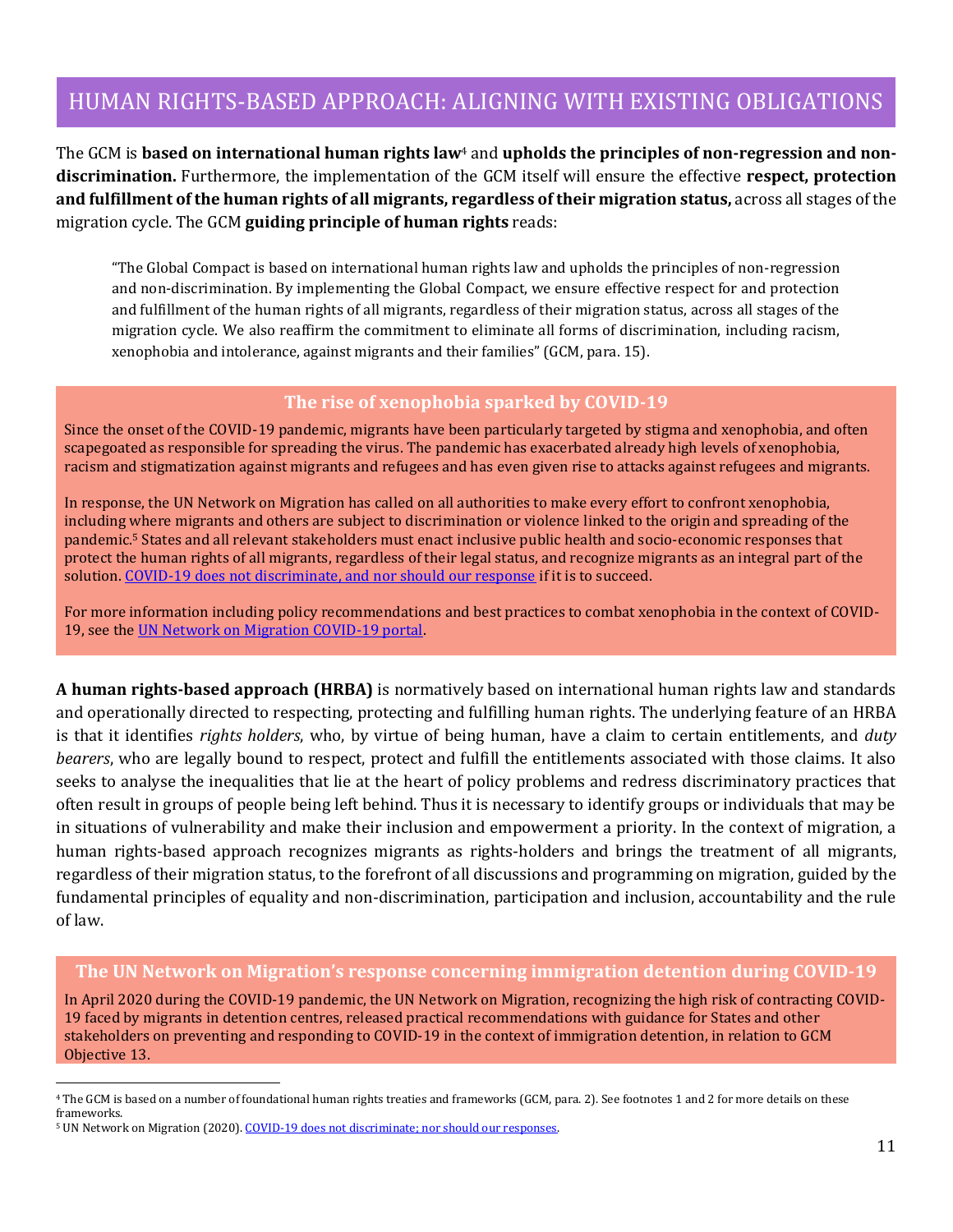The Network called on States to:

- Introduce a moratorium on the use of immigration detention:
- Scale-up and implement non-custodial community-based alternatives;
- Release all migrants in detention into alternatives, following strict safeguards and prioritizing children, families and other migrants in vulnerable situations;
- Urgently improve overall conditions in places of immigration detention while we transition to alternatives.

The guidance was developed by the Network's Working Group on Alternatives to Detention – co-led by UNICEF, UNHCR and the International Detention Coalition (IDC) – in partnership with UN agencies and civil society.

The full guidance is availabl[e here.](https://migrationnetwork.un.org/sites/default/files/docs/un_network_on_migration_wg_atd_policy_brief_covid-19_and_immigration_detention_0.pdf)

#### The importance of adopting a human rights-based approach

States will benefit from taking a human rights-based approach to GCM implementation. Not only does taking a rightsbased approach to GCM implementation help **further the GCM's vision of being people-centred** – one of the Compact's guiding principles – but **it also serves to help States meet their obligations to respect, protect and fulfill the human rights of all migrants:**



Under a human rights-based approach, migrants are rights-holders whose dignity must always be respected.

Finally, **protecting the rights of migrants is essential to protecting members of society in general.** This became particularly evident during the **onset of the** *COVID-19* **pandemic in 2020**, when providing inclusive services to all migrants, regardless of status, became key to mitigating and containing the outbreak and building back better.<sup>6</sup>

#### Putting the human rights approach into practice

**See all migrants, regardless of status, as rights-holders:**

• Focus on the most marginalized groups and individuals whose rights are regularly denied, ignored or violated;

<sup>6</sup> Guadagno, L., the International Organization for Migration (2020)[. Migrants and the COVID-19 pandemic: An initial analysis.](https://publications.iom.int/books/mrs-no-60-migrants-and-covid-19-pandemic-initial-analysis)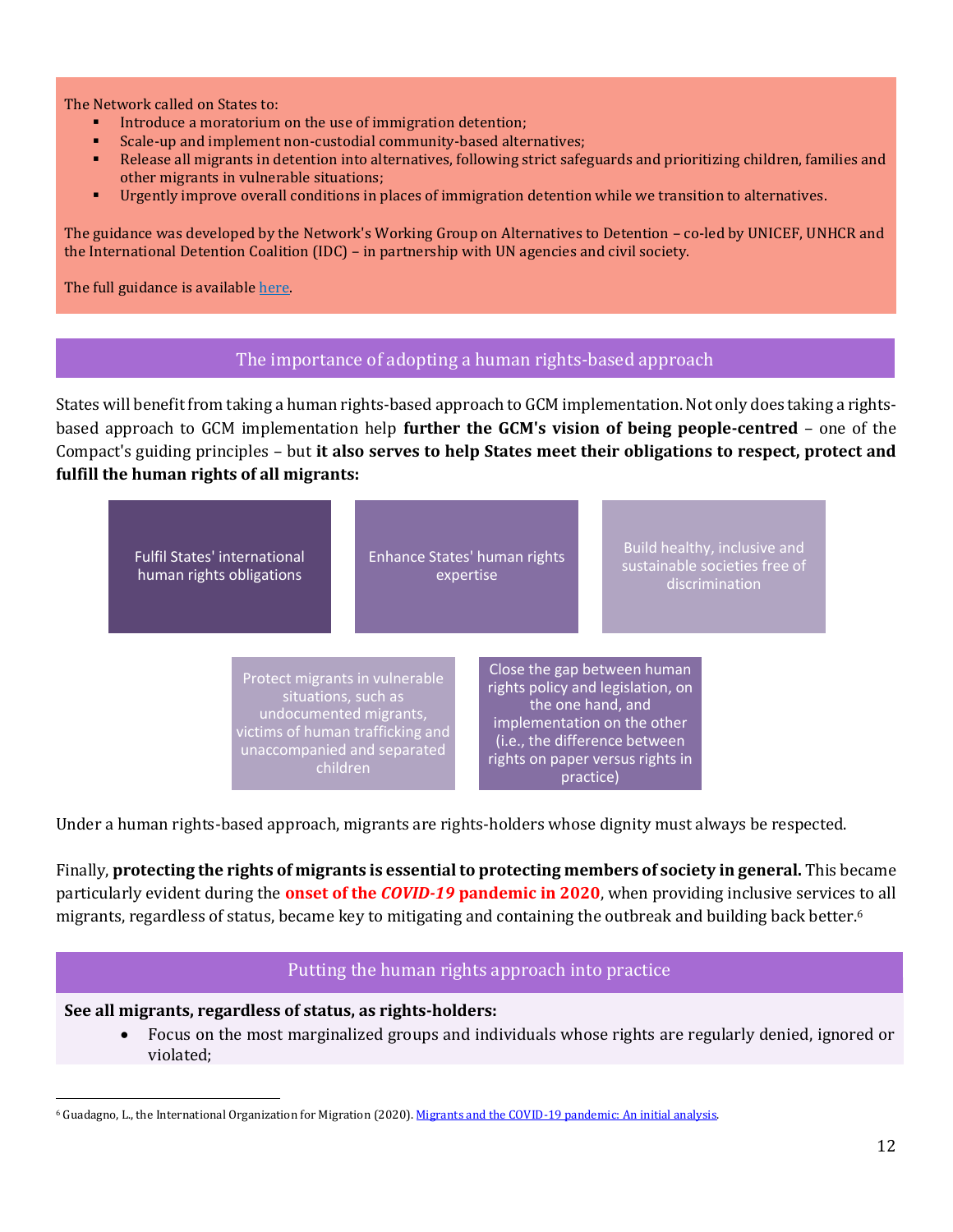- Encourage governments and other actors as duty bearers to meet the obligations they have voluntarily committed to under human rights law;
- Seek to bring laws, policies and social practices into line with international standards, addressing structural inequalities and patterns of discrimination;
- Pay attention not only to the results but also to the process through the principles of participation, non-discrimination, empowerment, transparency and accountability.

**Increase knowledge of international human rights law,** including all nine core treaties<sup>7</sup> and other treaties and agreements such as:

- The International Convention on the Protection of the Rights of all Migrant Workers and Members of their Families (1990)
- ILO Convention on Migration for Employment (No. 97)
- ILO Convention on Migrant Workers (No. 143)
- ILO Convention on Decent Work for Domestic Workers (No. 189)

**Ensure human rights knowledge and expertise in all structures for planning and overseeing GCM implementation**, including through working with relevant ministries and the National Human Rights Institution.

**Actively work to promote conformity of your national migration-related laws, policies and practices with international human rights law,** such as through strengthening or establishing your country's national mechanism for reporting and follow-up. 8

**Strengthen or establish your country's national human rights institution** and its capacity to promote and protect the human rights of migrants.

**Establish or strengthen your country's national plan of action for the promotion and protection of all human rights**, including economic, social, cultural, civil, political rights and the right to development, paying particular attention to those most marginalized. For example, migrants often face situations of vulnerability arising from the circumstances in which they travel or the conditions they face in countries of origin, transit and destination and States should endeavor to assist them and protect their human rights, in accordance with obligations under international law.

**Ensure that all migrants, regardless of status, have access to all human rights.**

**Participate in the Human Rights Council's Universal Periodic Review (UPR**) to report on human rights-based implementation of the GCM and make recommendations to other States, incorporating the implementation of recommendations related to migrants into national GCM implementation planning.

<sup>&</sup>lt;sup>7</sup> A list of these treaties can be foun[d here.](https://www.ohchr.org/EN/ProfessionalInterest/Pages/CoreInstruments.aspx)

<sup>&</sup>lt;sup>8</sup> "A national mechanism for reporting and follow-up is a national public mechanism or structure that is mandated to coordinate and prepare reports to and engage with international and regional human rights mechanisms (including treaty bodies, the universal periodic review and special procedures), and to coordinate and track national follow-up and implementation of the treaty obligations and the recommendations emanating from these mechanisms." See OHCHR (2016). [National Mechanisms for Reporting and Follow-up: A practical guide to effective state engagement with international human rights](https://www.ohchr.org/Documents/Publications/HR_PUB_16_1_NMRF_PracticalGuide.pdf)  [mechanisms.](https://www.ohchr.org/Documents/Publications/HR_PUB_16_1_NMRF_PracticalGuide.pdf)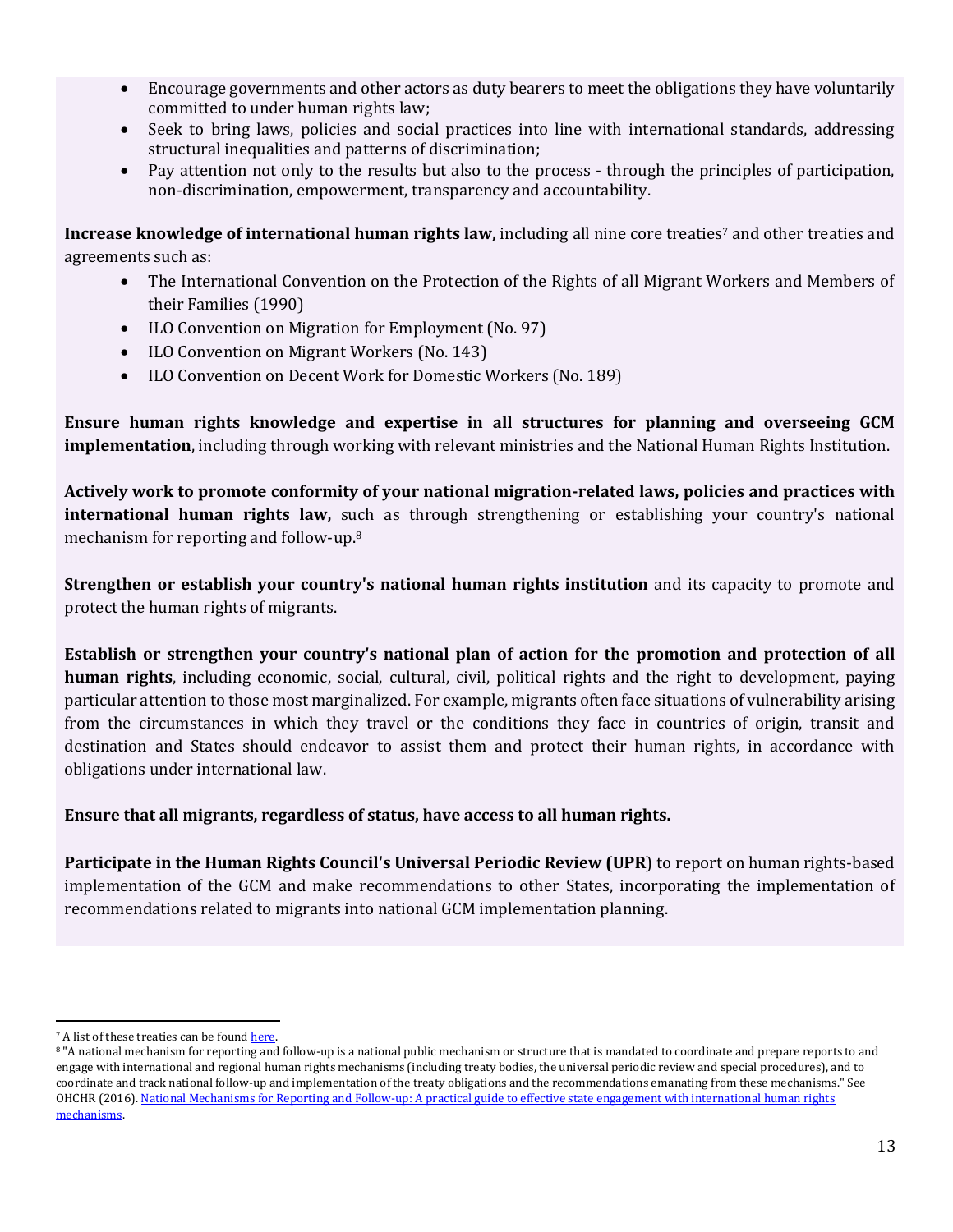## CHILD-SENSITIVE APPROACH: PROTECTING, INCLUDING AND EMPOWERING ALL CHILDREN

**Globally, there are an estimated 33 million international child migrants**. <sup>9</sup> Millions more are affected by migration without ever leaving their homes – including children left behind by migrating parents and children living in the shadows without regular migration status.

The GCM represents a milestone for children and States alike. **The GCM recognizes children and young people as central to migration governance** and provides States with a practical tool to better meet their existing legal obligations to protect, include and empower all children and youth regardless of status – **shifting their responses from vulnerability to potential and from marginalization to inclusion**.

This shift is enshrined in the Compact's **guiding principle of child-sensitive**, which reads:

"The Global Compact promotes existing international legal obligations in relation to the rights of the child, and upholds the principle of the best interests of the child at all times, as a primary consideration in all situations concerning children in the context of international migration, including unaccompanied and separated children" (GCM, para. 15).

In other words, the GCM calls on States to recommit to the Convention on the Rights of the Child (CRC) in the context of migration and to treat every child first and foremost as a child, not based on their migration status. **The Compact offers governments an action plan to transform migration into a positive and empowering experience for children – because migration policies that work for children also benefit States.**

#### The importance of adopting the child-sensitive guiding principle

The fact that the rights of children is a guiding principle that cuts across all 23 objectives of the GCM is significant in and of itself. **Children are not a footnote or an afterthought in migration policy**, neither are they exclusively approached through the lens of vulnerability. It is also noteworthy that the Compact reflects the multiple ways in approached an ough the iens or vaincrabinty. It is also noteworthy that the compact reneets the mattiple ways in<br>which migration impacts children – whether they move unaccompanied or separated from their families or with their parents, whether they have regular status or are undocumented.

Implementing the GCM in a child-sensitive manner must start with acknowledging that children and their rights are central to good migration governance. Governments must pay attention to children not only because they need protection, but because laws, policies and practices that ignore them are ineffective. **When children fall through the cracks, migration systems fail.** 

**At the core of child-sensitivity is the principle of the best interests of the child** as "a primary consideration in all situations concerning children" (CRC, Art 3). This means that the child's interests have high priority and are not just one of several considerations and that the child's best interests should take precedence over considerations relating to their migration status. The CRC Committee has explained<sup>10</sup> the child's best interests as a threefold concept:

1. A substantive right; $11$ 

<sup>9</sup> See[: https://data.unicef.org/topic/child-migration-and-displacement/migration/](https://data.unicef.org/topic/child-migration-and-displacement/migration/)

<sup>&</sup>lt;sup>10</sup> CRC Committee. General comment No. 14 (2013) on the right of the child to have his or her best interests taken as a primary [consideration.](https://www2.ohchr.org/English/bodies/crc/docs/GC/CRC_C_GC_14_ENG.pdf)

<sup>&</sup>lt;sup>11</sup> "The right of the child to have his or her best interests assessed and taken as a primary consideration when different interests are being considered in order to reach a decision on the issue at stake and the guarantee that this right will be implemented whenever a decision is to be made concerning a child, a group of identified or unidentified children or children in general. Article 3, paragraph 1, creates an intrinsic obligation for States, is directly applicable (self-executing) and can be invoked before a court."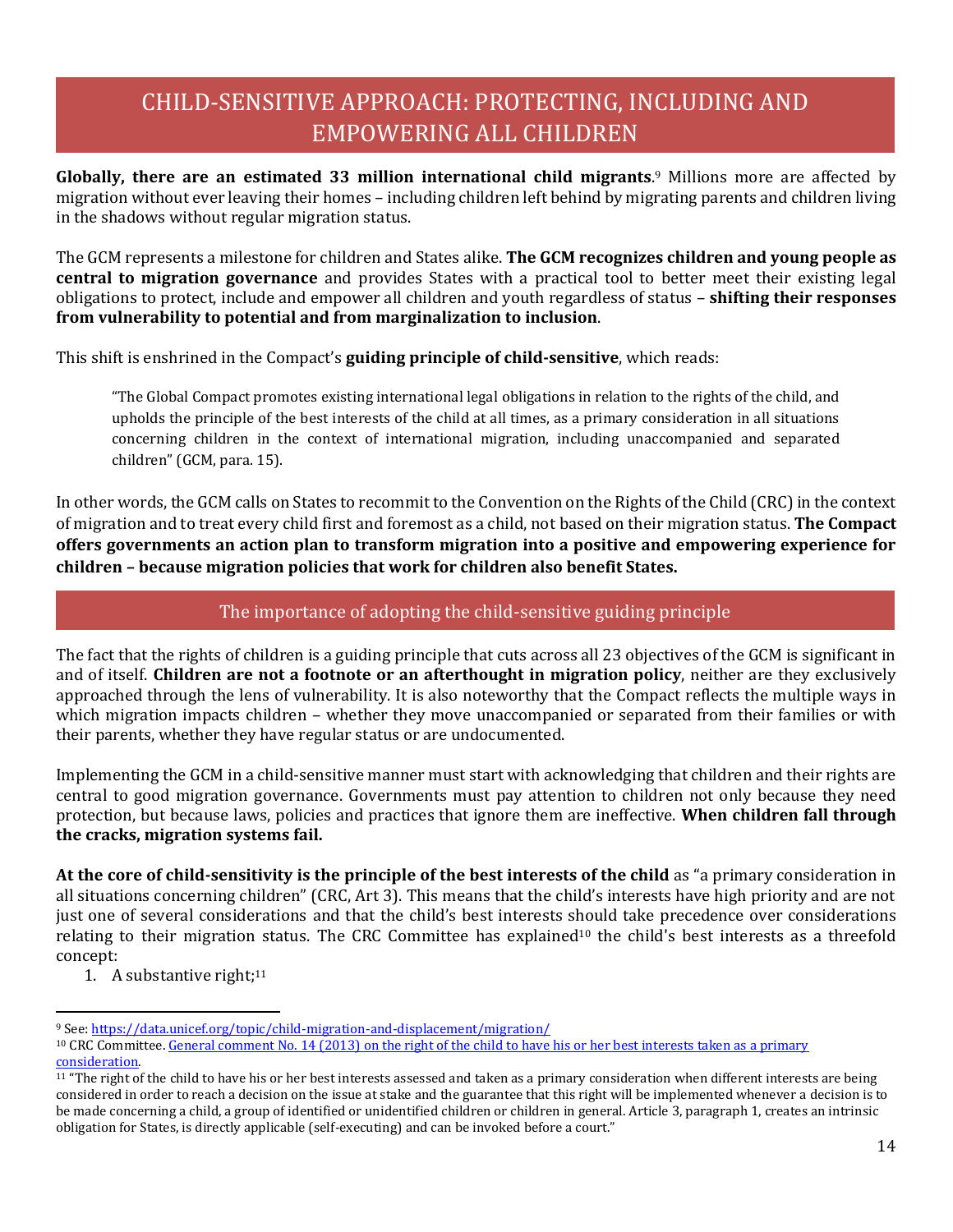- 2. A fundamental, interpretative legal principle;<sup>12</sup>
- 3. A rule of procedure.<sup>13</sup>

The other core principles of the CRC principles are non-discrimination, participation and the right to life, survival and development.<sup>14</sup> These should also be at the centre of States' migration policies and procedures and are unpacked in the below actions.

#### Putting the child-sensitive guiding principle into practice

**Bring children and young people to the table as partners in the implementation, follow up and review mechanisms of the Compact.** Listen to them carefully and do nothing about them without them. Include unheard voices in the conversation through interpretation, professional facilitation, intercultural mediation and skills development. When we take them seriously, children and young people are part of the solution and contribute to designing better migration policies.

**Ensure non-discrimination on the basis of nationality or migration status.** Discrimination is at the core of many migration policies and practices that put children at risk, despite the clear CRC obligation for all States to fulfill the rights of every child *in* their territory, not *of* their territory. This translates into migrant children not having access to national systems and ending up in parallel structures, often under the care of immigration authorities. Discrimination explains, for example, why so many unaccompanied and separated children are kept in residential care, even in countries that have well-established family-based alternative care systems.<sup>15</sup> It is also why child immigration detention is often justified as a protective measure – a reasoning that would be unacceptable for national children in similar circumstances<sup>16</sup> – and why States rarely grant undocumented migrant children the level of healthcare that they afford to the daughters and sons of their citizens.

**Include migrant children in national and local systems and services.** Migrant children will never be seen and treated as children first unless States invest in making migration governance child-sensitive and child protection and other national systems and services migration-sensitive. The first step in this direction is ensuring that migrant children are referred as soon as possible to child protection authorities and that these services have the capacity to address the specific needs of these children, along with teachers, healthcare professionals, social workers and other key actors. Allocating resources to places, people and processes that bring together migration and child protection systems and actors is another policy choice to implement the GCM in a child-sensitive manner likely to yield tangible results.

**Convene or join smart partnerships to pilot, share and replicate concrete solutions that work to protect children and youth on the move and unlock their potential.** Cooperation and peer learning among stakeholders should be led by governments and bring together inter alia local authorities, civil society, UN entities, the private sector and migrant children and youth – connecting ideas and experiences between the national and the local level

been weighed against other considerations, be they broad issues of policy or individual cases." 14 [Joint general comment No. 3 \(2017\) of the Committee on the Protection of the Rights of All Migrant Workers and](https://www.refworld.org/docid/5a1293a24.html)

<sup>12</sup> "If a legal provision is open to more than one interpretation, the interpretation which most effectively serves the child's best interests should be chosen. The rights enshrined in the Convention and its Optional Protocols provide the framework for interpretation." <sup>13</sup> "Whenever a decision is to be made that will affect a specific child, an identified group of children or children in general, the decisionmaking process must include an evaluation of the possible impact (positive or negative) of the decision on the child or children concerned. Assessing and determining the best interests of the child require procedural guarantees. Furthermore, the justification of a decision must show that the right has been explicitly taken into account. In this regard, States parties shall explain how the right has been respected in the decision, that is, what has been considered to be in the child's best interests; what criteria it is based on; and how the child's interests have

[Members of Their Families and No. 22 \(2017\) of the Committee on the](https://www.refworld.org/docid/5a1293a24.html) Rights of the Child on the general principles regarding the human [rights of children in the context of international migration.](https://www.refworld.org/docid/5a1293a24.html)

<sup>&</sup>lt;sup>15</sup> Lumos Foundation (2020). [Rethinking care: Improving support for unaccompanied migrant, asylum-seeking and refugee children.](https://www.wearelumos.org/resources/rethinking-care/)

<sup>&</sup>lt;sup>16</sup> States often justify the use of child immigration detention as a way to ensure the child's safety, prevent child trafficking, ensure family separation, assess the child's age or conduct a vulnerability assessment.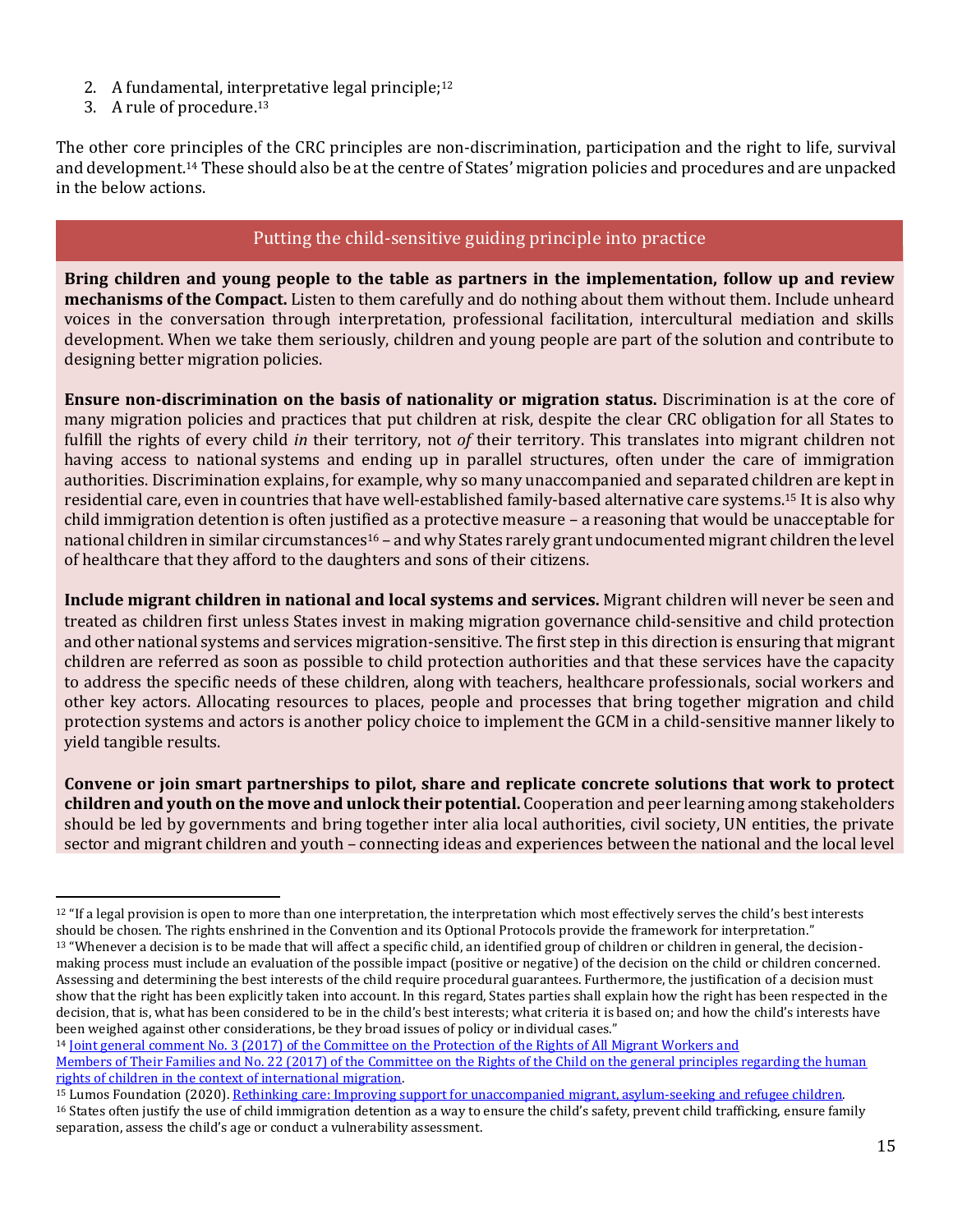and across countries and providing a platform for States to identify challenges that can be addressed through technical support from partners.

**Generate more reliable, timely and accessible high-quality data and evidence disaggregated by age.** Despite greater efforts over the past decade, there are severe gaps in even the most basic data about children in migration. For example, only 77% of the global migrant stock data is disaggregated by age.

A variety of resources to support adopting a child-sensitive approach to GCM implementation can be found on UNICEF's website,<sup>17</sup> available [here,](https://www.unicef.org/migrant-refugee-internally-displaced-children) including:

- **Guidance for assessing the situation of children on the move in a national context.** (Available [here](https://www.unicef.org/reports/guidance-assessing-situation-children-move-national-context).)
- Guidelines on Adolescent Participation and Civic Engagement. (Available [here](https://www.unicef.org/media/73296/file/ADAP-Guidelines-for-Participation.pdf)).
- **Children Uprooted: What Local Governments Can Do.** (Availabl[e here](https://www.unicef.org/sites/default/files/2018-12/Children-Uprooted-What-Local-Governments-Can-Do.pdf)).
- **UNICEF's Agenda for Action.** (Available [here](https://www.unicef.org/children-uprooted/agenda-for-action)).
- **A Call to Action: Protecting children on the move starts with better data.** (Availabl[e here](https://data.unicef.org/resources/call-action-protecting-children-move-starts-better-data/).)
- *Quick Tips on COVID-19 and Migrant, Refugee and Internally Displaced Children. (Availabl[e here](https://www.unicef.org/documents/quick-tips-covid-19-and-migrant-refugee-and-internally-displaced-children)*.)
- *Taking and Inspiring Action: UNICEF Practices for Children on the Move during COVID-19. (Available [here](https://www.unicef.org/documents/taking-and-inspiring-action-unicef-practices-children-move-during-covid-19)*.)<sup>18</sup>

<sup>&</sup>lt;sup>17</sup> UNICEF. [Migrant and Displaced Children.](ttps://www.unicef.org/migrant-refugee-internally-displaced-children)

<sup>&</sup>lt;sup>18</sup> For other select UNICEF resources that can be useful in putting children at the core of GCM implementation, including in the context of COVID-19, please see[: https://www.unicef.org/migrant-refugee-internally-displaced-children](https://www.unicef.org/migrant-refugee-internally-displaced-children) an[d https://www.unicef.org/sdgs/resources](https://www.unicef.org/sdgs/resources) (for links with SDG implementation). This [tool](https://www.unicef.org/reports/guidance-assessing-situation-children-move-national-context) provides detailed practical guidance to assess the overall situation of migrant and displaced children in any given national context – a necessary initial step in child-sensitive GCM implementation.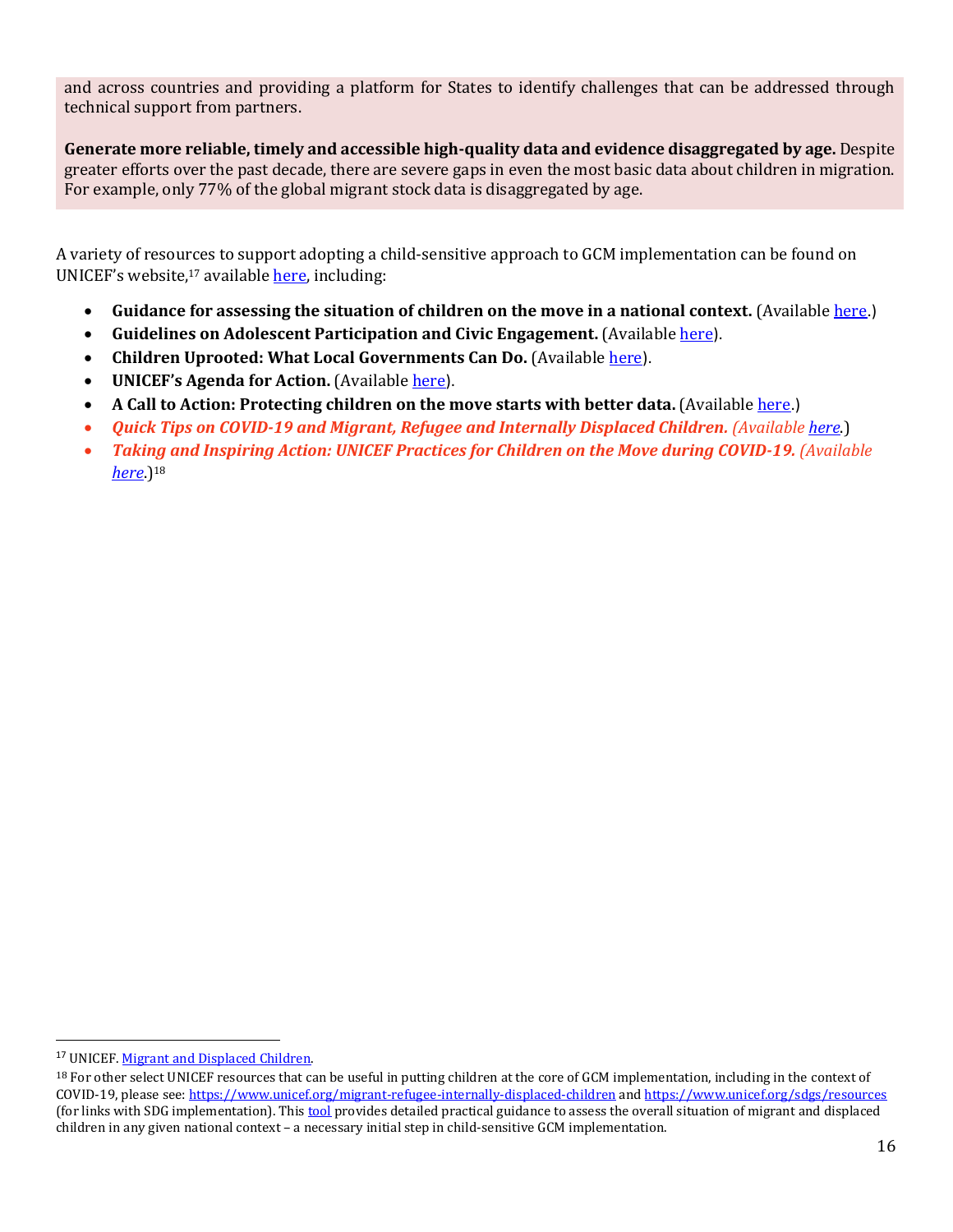## GENDER-RESPONSIVE APPROACH: ADDRESSING THE GENDERED REALITIES OF ALL MIGRANTS

**The implementation of the GCM must be gender-responsive**. <sup>19</sup> Gender-responsive migration governance refers to the way in which laws, policies and programmes recognize and address the different realities faced by migrants on the basis of their gender, including in its intersection with factors such as age, sexual orientation, gender identity or race, and at all stages of migration, while upholding their human rights promoting their empowerment and advancing gender equality.

#### The GCM **guiding principle of gender-responsive** states:

"The Global Compact ensures that the human rights of women, men, girls and boys are respected at all stages of migration, that their specific needs are properly understood and addressed and that they are empowered as agents of change. It mainstreams a gender perspective and promotes gender equality and the empowerment of all women and girls, recognizing their independence, agency and leadership in order to move away from addressing migrant women primarily through a lens of victimhood" (GCM, para. 15).

#### The importance of adopting a gender-responsive approach

We must address and acknowledge the gendered realities of migration. **Every aspect of migration is influenced by a person's gender**: from the reasons for migrating, information received before leaving, journeys embarked upon, integration in the country of destination, work performed and challenges faced.

**When migration is a choice, it can be an expression of migrants' agency and a vehicle for their empowerment**. For many including migrant women<sup>20</sup>, migration can be a positive experience leading to a better life and enhancing their livelihood opportunities, autonomy and empowerment.

**However, migration can also expose many – notably women and girls – to situations of vulnerability and rights violations** because of gender-based discrimination in law and practice.

In addition, migrants such as women, girls and LGBTI migrants often experience **multiple and intersecting forms of discrimination**, facing not only gender-based discrimination but also racism and xenophobia. Discrimination based on race, ethnicity, cultural particularities, nationality, language, religion or other status may be expressed in gender-specific ways.<sup>21</sup> Migrant women, for example, may face greater risks of discrimination because **laws and policies often reproduce or reinforce existing gender inequalities** in countries of origin, transit and destination.

**Labour markets remain highly segregated** and women, relative to men, often have limited access to information and lack decision-making power and control over resources because of structural gender inequalities.

<sup>&</sup>lt;sup>19</sup> Information contained in this section is developed from the forthcoming publication, "Policies and Practice: A Guide to Gender-Responsive Implementation of the Global Compact for Migration" developed by UN Women in consultation with the members of the Expert Working Group on Addressing Women's Human Rights in the GCM.

<sup>&</sup>lt;sup>20</sup> Women account for approximately half of all international migrants and remittance senders. See: United Nations, Department of Economic and Social Affairs, Population Division (2019). [International Migration 2019.](https://www.un.org/development/desa/pd/sites/www.un.org.development.desa.pd/files/files/documents/2020/Jan/un_2019_internationalmigration_highlights.pdf) See: Highlights and International Fund for Agricultural Development (2017)[. Sending Money Home: Contributing to the SDGs, One Family at a Time.](https://www.ifad.org/documents/38714170/39135645/Sending+Money+Home+-+Contributing+to+the+SDGs%2C+one+family+at+a+time.pdf/c207b5f1-9fef-4877-9315-75463fccfaa7)

<sup>21</sup> [CEDAW General Recommendation No. 26, Forty-second session. 2008. Women Migrant Workers.](https://tbinternet.ohchr.org/Treaties/CEDAW/Shared%20Documents/1_Global/CEDAW_C_2009_WP-1_R_7138_E.pdf)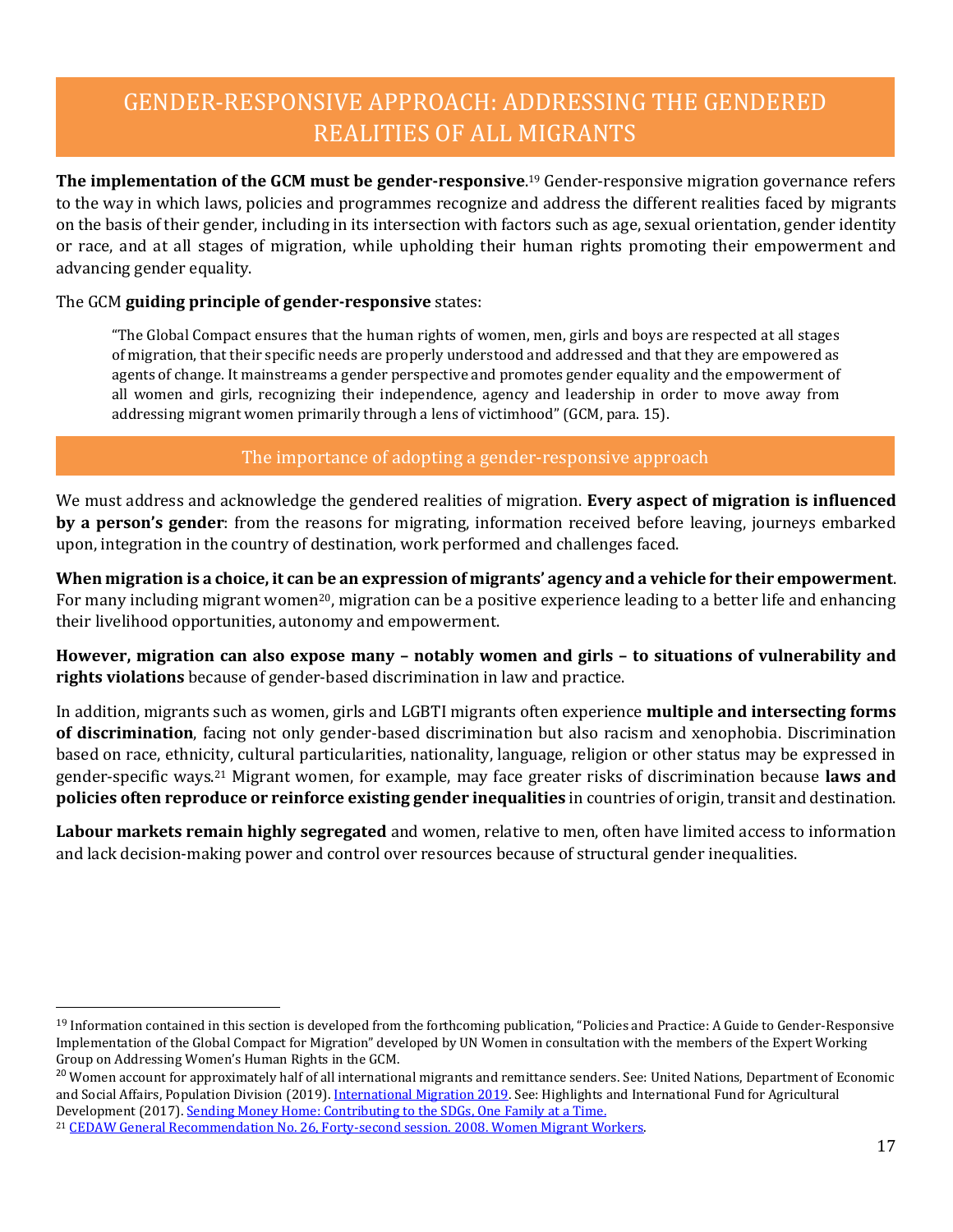#### Migrants may face heightened risks of:

| Sexual and gender-based<br>violence (SGBV), sexual<br>harassment and other forms<br>of abuse | Labour market and<br>occupational segregation,<br>unequal remuneration and<br>lack of access to decent<br>work and social protection | Discrimination in law and<br>practice (including sex-<br>specific bans on emigration,<br>requiring permission from a<br>male spouse or guardian to<br>migrate, etc.) |
|----------------------------------------------------------------------------------------------|--------------------------------------------------------------------------------------------------------------------------------------|----------------------------------------------------------------------------------------------------------------------------------------------------------------------|
| Poverty                                                                                      | Human trafficking                                                                                                                    | Lack of or limited access to<br>services such as healthcare,<br>including sexual and<br>reproductive health<br>services, justice, education,<br>etc.                 |

#### Putting the gender-responsive approach into practice

**Putting the gender-responsive approach into practice requires an analysis of policies and laws to understand how their implementation will impact migrant women, men and those who identify outside those binary categories differently and make changes as required**. 22

Some of the overarching cross-cutting issues that need to be addressed to ensure adherence to the genderresponsive principle are:

**Full equality of all enshrined in law and the elimination of gender-based discrimination including in education, employment, political participation, healthcare and economic life.**

**Eliminate gender-discriminatory provisions, restrictions, bans or exclusions in law and practice that limit opportunities for safe and regular migration.**

**Expand regular migration pathways for both skilled and lower-skilled migrant workers, including migrant women, and their access to decent jobs and social protection.**

**Ensure all employment laws and policies promote decent work, equality of opportunity and treatment in the labour market for all.**

**Ensure access to services, including healthcare and sexual and gender-based violence services, for all migrants irrespective of them having documentation.**

**Collect, analyze and disseminate sex-disaggregate data and gender statistics on migration which adequately reflect the differences and inequalities in the situation of women, men and those who identify outside those binary categories.**

**Provide clear and accessible information for migrants to know and understand their rights and obligations at all stages of migration, including targeted information for migrant women and girls.**

<sup>&</sup>lt;sup>22</sup> UN Women is developing a checklist for each of the 23 GCM objectives, which will offer a comprehensive framework of actions to help guide the development and implementation of migration policies, laws and programmes which fully address the gendered realities of migration. This checklist forms part of the Policies and Practice Guide to Gender-Responsive Implementation of the GCM. A brief describing the initial draft of this document can be foun[d here.](https://www.unwomen.org/en/digital-library/publications/2018/12/guide-for-gender-responsive-implementation-of-the-global-compact-for-migration)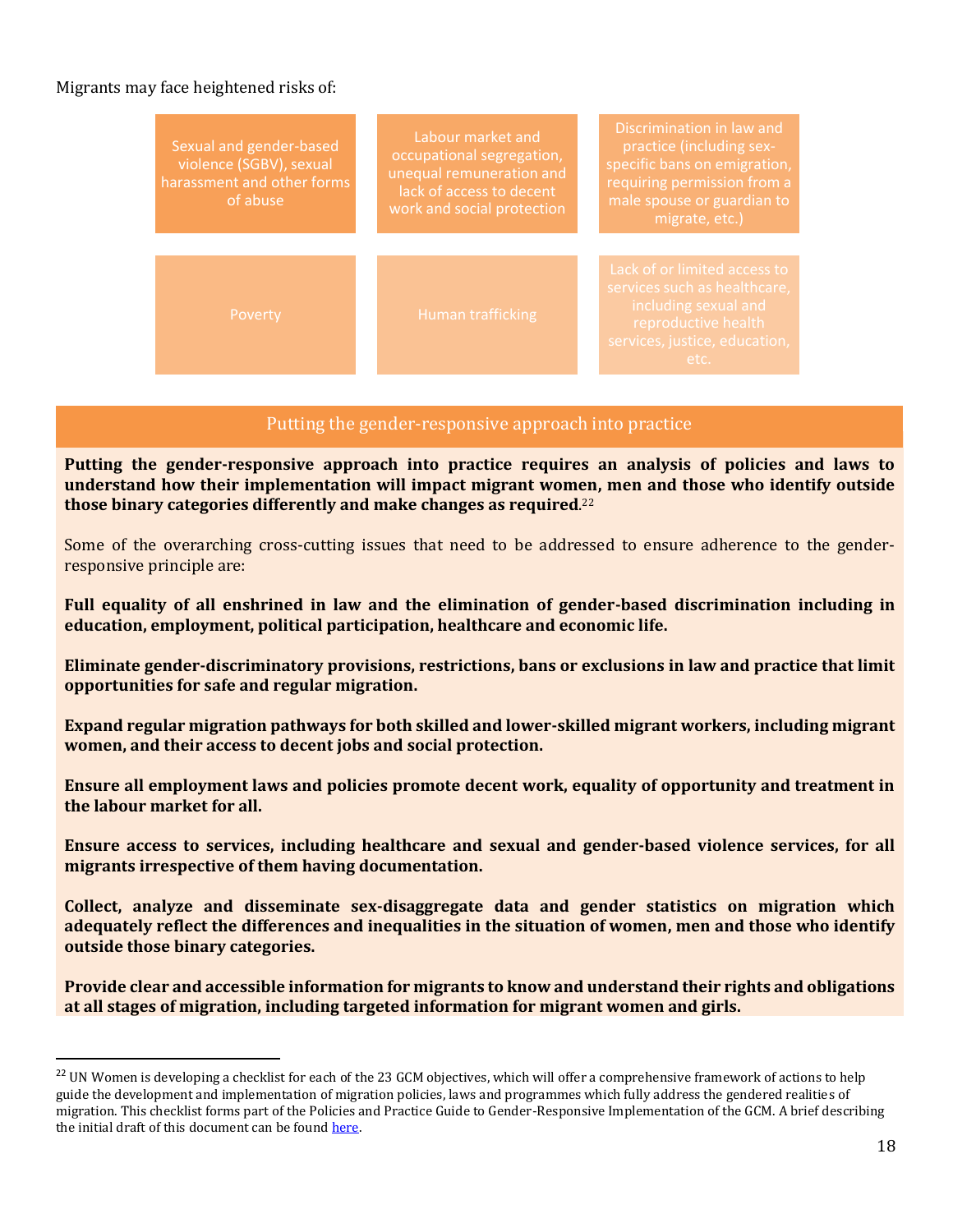## Section IIIB: Six-step process for GCM implementation

### **INTRODUCTION TO SIX-STEP PROCESS**

A one-size-fits-all approach to GCM implementation does not exist. This is due to the highly varied contexts in which migration transpires; the different capacities, resources, institutional and legal frameworks of States; as well as the shifting challenges, opportunities and needs of migrants in any given context.

The process for identifying a path forward for GCM implementation is thus particular to each State. With this in mind, the following six-step process can serve as a blueprint to support government actors and relevant stakeholders chart out a path for GCM implementation that responds to their country context in line with the vision and guiding principles of the GCM. Each step provides guiding questions, concrete actions, as well as tools, resources and an overall checklist to help States carry forward GCM implementation.

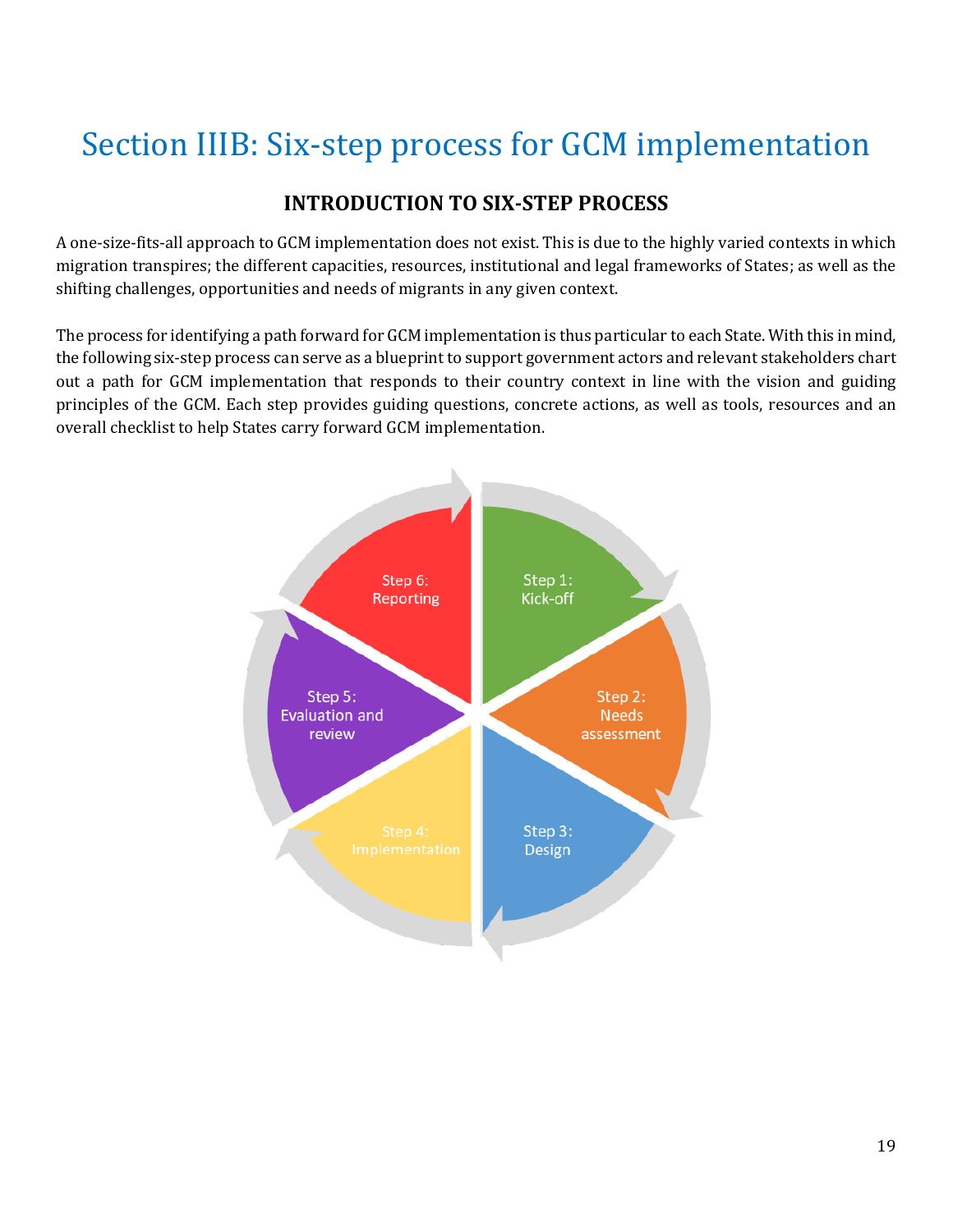## Step 1: KICK-OFF

The importance of meaningful stakeholder engagement for GCM implementation is made clear through the GCM's guiding principles, which call for a whole-of-society approach that promotes "broad multi-stakeholder partnerships to address migration in all its dimensions." (GCM, para. 15). This approach is emphasized throughout the GCM, with many of the associated actions calling on States to work with, cooperate and build partnerships with "relevant stakeholders."

While meaningful engagement with stakeholders is essential throughout the entire GCM implementation process, it has a particularly central role in the beginning during the kick-off step, which entails identifying stakeholders, creating meaningful engagement, deciding on an institutional set-up for GCM implementation and conducting awareness-raising activities.



The following outlines concrete actions that can be taken to help kick-off the GCM implementation process. Before beginning, consider the following guiding questions. Once familiar with the various actions involved, refer to the checklist included at the end of this step.

#### **Guiding Questions for Step 1: Kick-off**

- 1. What government bodies/entities are involved in migration-related policy?
- 2. Which policy sectors significantly affect or are affected by migrants and migration? Consider all types of migration and migrants.
- 3. What government departments and what levels of government (local, national, regional, global) maintain responsibility for migration and the delivery of protection and assistance to migrants and their families?
- 4. What non-governmental bodies/entities support migration governance and the delivery of assistance to migrants and their families?
- 5. Based on your answers to the questions above, which institutional set-up in your country do you think would be most conducive to successful GCM implementation? Why?
- 6. Which government actors and other stakeholders require awareness-raising around the GCM, including is guiding principles and objectives? Why?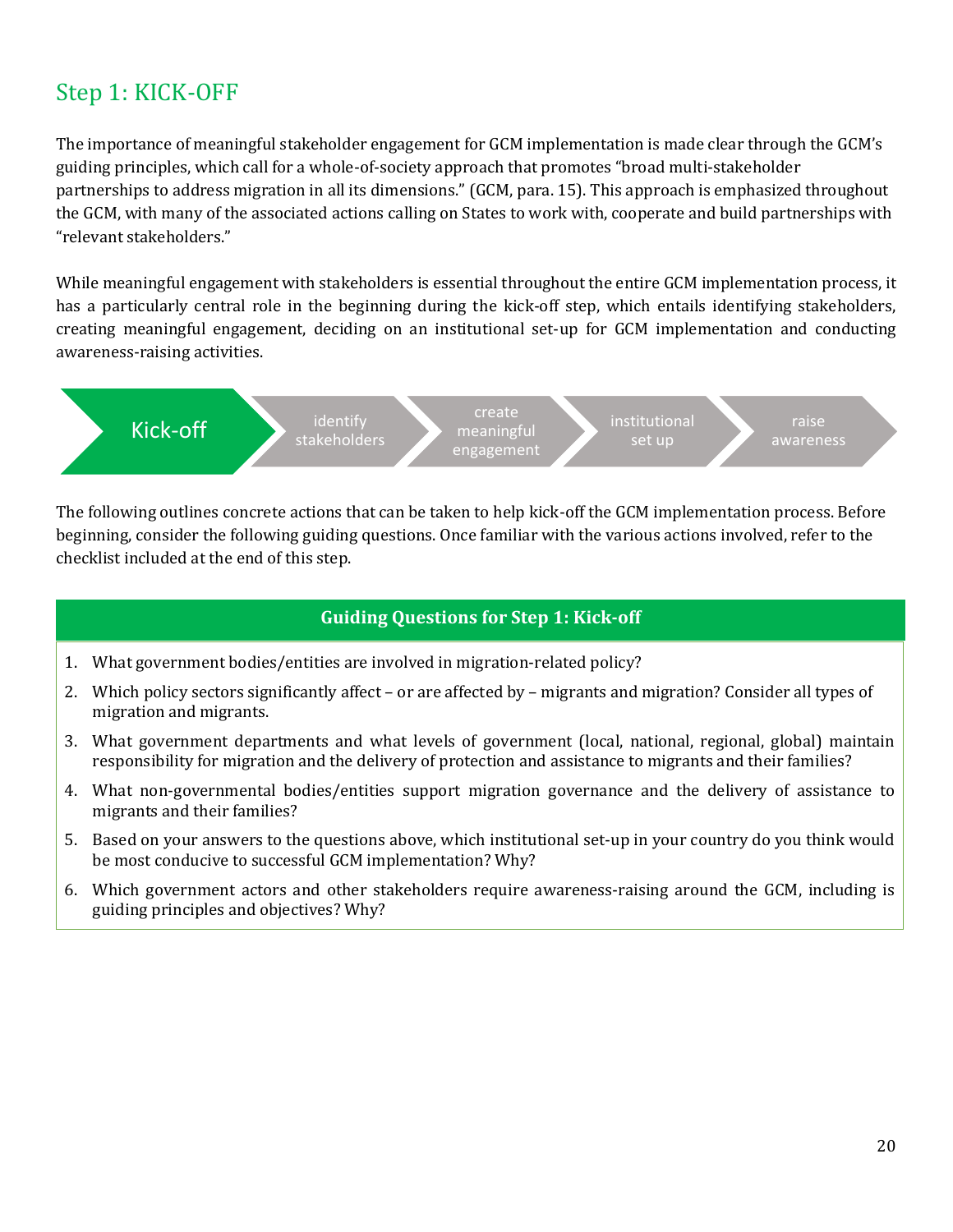

To identify stakeholders, government actors need to **brainstorm about and map out who their stakeholders are**, keeping in mind that relevant stakeholders are not a static group.<sup>23</sup> Stakeholders in GCM implementation are those who, either directly or indirectly, represent a voice for migrants and are well-positioned to put forward their views and interests. Tool 1 below outlines potential stakeholders, including those identified in the GCM.

To identify stakeholders, consider the following:

- Who would be affected by GCM implementation?
- Who could influence GCM implementation?
- Who has an interest in successful GCM implementation?
- Whose needs should be met by GCM implementation?
- Which actors are affected by migration-related decision-making?
- Which actors do you need to engage to ensure successful GCM implementation?
- Which actors are generally underrepresented and are often not in the room? (E.g., migrant themselves, including migrant women and migrant children)

|                                                        | Tool 1: List of potential stakeholders (GCM, para. 44)                                                                                                                                                                                                                                                                                                                                                                                                                                                                                                                                                                                                                                                                                                        |
|--------------------------------------------------------|---------------------------------------------------------------------------------------------------------------------------------------------------------------------------------------------------------------------------------------------------------------------------------------------------------------------------------------------------------------------------------------------------------------------------------------------------------------------------------------------------------------------------------------------------------------------------------------------------------------------------------------------------------------------------------------------------------------------------------------------------------------|
| <b>Migrants and their</b><br>families                  | Those who directly experience the impacts of migration governance arrangements and a wide<br>range of sectoral policies (e.g. health, education, justice and agriculture, among others).                                                                                                                                                                                                                                                                                                                                                                                                                                                                                                                                                                      |
| <b>Diasporas</b>                                       | They bring value to populations in both countries of origin and destination, through human<br>capital, financial resources, remittances, philanthropy and investments.                                                                                                                                                                                                                                                                                                                                                                                                                                                                                                                                                                                        |
| <b>Civil society</b><br>organizations                  | Civil society actors can play a key role in ensuring vital protection, monitoring, advocacy,<br>information and support.                                                                                                                                                                                                                                                                                                                                                                                                                                                                                                                                                                                                                                      |
| <b>Local and regional</b><br>government<br>authorities | Local and regional authorities deliver the GCM at the local level, playing a critical role in the<br>provision of services, promoting social cohesion and responding to real and shifting needs on the<br>ground. Consulting with and empowering local and regional authorities is crucial to have<br>effective GCM implementation at the territorial level.<br><b>COVID-19:</b> During the COVID-19 pandemic in 2020, the critical role of local authorities<br>in delivering important services to migrants became even more apparent. In Chicago,<br>for example, the Mayor issued an executive order ensuring that migrants<br>and refugees – regardless of status – could access response benefits and services at the<br>municipal level. <sup>24</sup> |

<sup>&</sup>lt;sup>23</sup> de la Mata, G., Innovation for Social Change (2014). [Do you know your stakeholders? Tool to undertake a Stakeholder analysis.](https://innovationforsocialchange.org/en/stakeholder-analysis/) 24 GFMD Mayors Mechanism (2020). [Update on COVID-19: April 2020.](https://www.gfmd.org/files/documents/gfmd_mayors_mechanism_update_on_covid-19_april.pdf)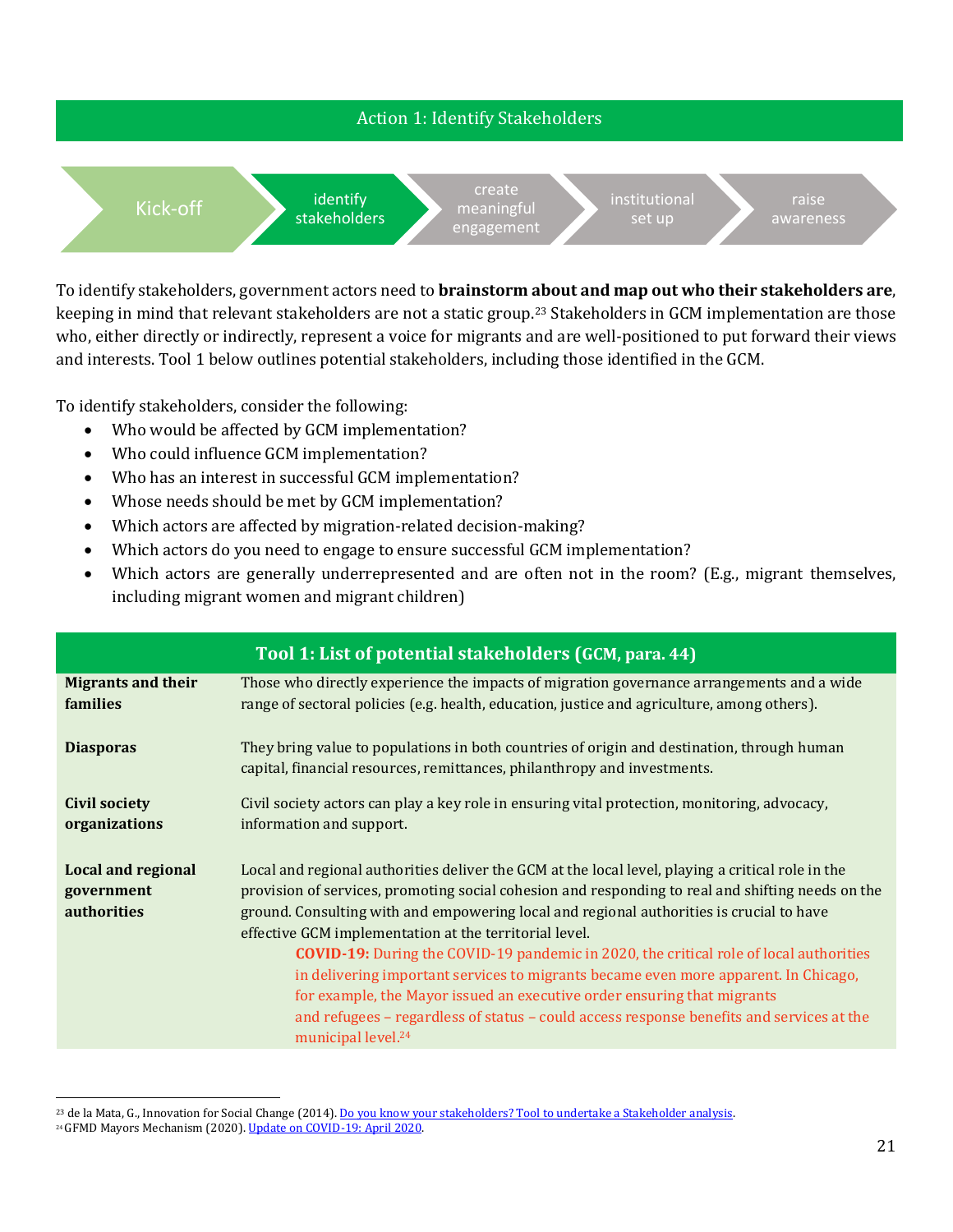| <b>Different policy</b>      | Per its whole-of-government approach, policy coherence across all sectors and levels of                                                                                                  |
|------------------------------|------------------------------------------------------------------------------------------------------------------------------------------------------------------------------------------|
| sectors                      | government is critical for GCM implementation.                                                                                                                                           |
|                              | COVID-19: During the COVID-19 pandemic, for example, the provision of                                                                                                                    |
|                              | inclusive health services for all migrants, regardless of status, became recognized as key                                                                                               |
| <b>Local communities</b>     | to mitigating and containing the outbreak. <sup>25</sup>                                                                                                                                 |
|                              | Local communities in countries of origin, transit and destination can be engaged to support<br>various aspects of GCM implementation, including measures to ensure inclusion and prevent |
|                              | incidences of racism, xenophobia and other forms of discrimination against migrants and                                                                                                  |
|                              | diasporas (GCM Objective 17, g) and in partnerships to promote the transfer of knowledge and                                                                                             |
|                              | skills between countries of origin and destination (GCM Objective 19, j) among other aspects.                                                                                            |
| <b>National human</b>        | These institutions support government implementation of human rights commitments and                                                                                                     |
| rights institutions          | independently monitor States' compliance with international human rights obligations, often                                                                                              |
|                              | receiving complaints and conducting investigations and inquiries <sup>26</sup> (GCM Objective 15, d).                                                                                    |
| <b>Private sector actors</b> | Private sector actors can be useful partners, in particular in relation to labour migration and                                                                                          |
|                              | labour protection issues. Involved in job creation, private sector actors can also help promote                                                                                          |
|                              | diaspora entrepreneurship and investment.                                                                                                                                                |
| Academia                     | Academia has an important role in critically evaluating and clarifying the objectives and actions                                                                                        |
|                              | laid out in the GCM.                                                                                                                                                                     |
|                              |                                                                                                                                                                                          |
| <b>Recruitment agencies</b>  | Recruitment agencies can offer important thematic and technical expertise. They should be                                                                                                |
|                              | engaged when it comes to labour migration and the nexus with human trafficking and smuggling,                                                                                            |
|                              | ensuring that they are well-regulated and align with international guidelines and best practices                                                                                         |
|                              | (GCM Objective 6, c) and mandated to uphold legal requirements, including human rights                                                                                                   |
|                              | standards.                                                                                                                                                                               |
| <b>Development</b>           | These partners can shape the funding for the implementation of GCM interventions.                                                                                                        |
| cooperation partners         |                                                                                                                                                                                          |
| <b>Parliamentarians</b>      | Parliamentarians can have a role in ensuring that the rights and needs of migrants and their                                                                                             |
|                              | families are considered in legislation, as well as in translating different GCM objectives to                                                                                            |
|                              | national contexts through the adoption of legislation.                                                                                                                                   |
| <b>Trade unions</b>          | Trade unions can be an important partner in ensuring labour protections - as well as access to                                                                                           |
|                              | services, justice and decent work - for all migrant workers, regardless of their status.                                                                                                 |
|                              |                                                                                                                                                                                          |
| The media                    | The media can have a pivotal role in raising awareness about the content and importance of the                                                                                           |
|                              | GCM and about laws and policies that impact on migrants and their families. In light of growing<br>anti-immigrant sentiment, they can also help shift perceptions of migrants.           |
|                              |                                                                                                                                                                                          |
| <b>Children and young</b>    | Children and their rights are central to good migration management. Engaging with children and                                                                                           |
| people                       | young people is important to ensure they are part of the solution and contribute to designing                                                                                            |
|                              | better migration policies.                                                                                                                                                               |
| <b>Regional-level and</b>    | The Network at the regional and country levels is a valuable resource that can assist and guide                                                                                          |
| country-level set-ups        | States with on-the-ground GCM implementation, including to connect to the Migration MPTF,                                                                                                |
| of the UN Network on         | engage with civil society and other stakeholders and to complete the established review                                                                                                  |
| <b>Migration</b>             | processes.                                                                                                                                                                               |

<sup>&</sup>lt;sup>25</sup> Guadagno, L., International Organization for Migration (2020). [Migrants and the COVID-19 pandemic: An initial analysis.](https://publications.iom.int/books/mrs-no-60-migrants-and-covid-19-pandemic-initial-analysis)

<sup>&</sup>lt;sup>26</sup> For more information on NHRIs, see: <u>https://nhri.ohchr.org/EN/AboutUs/Pages/RolesTypesNHRIs.aspx</u>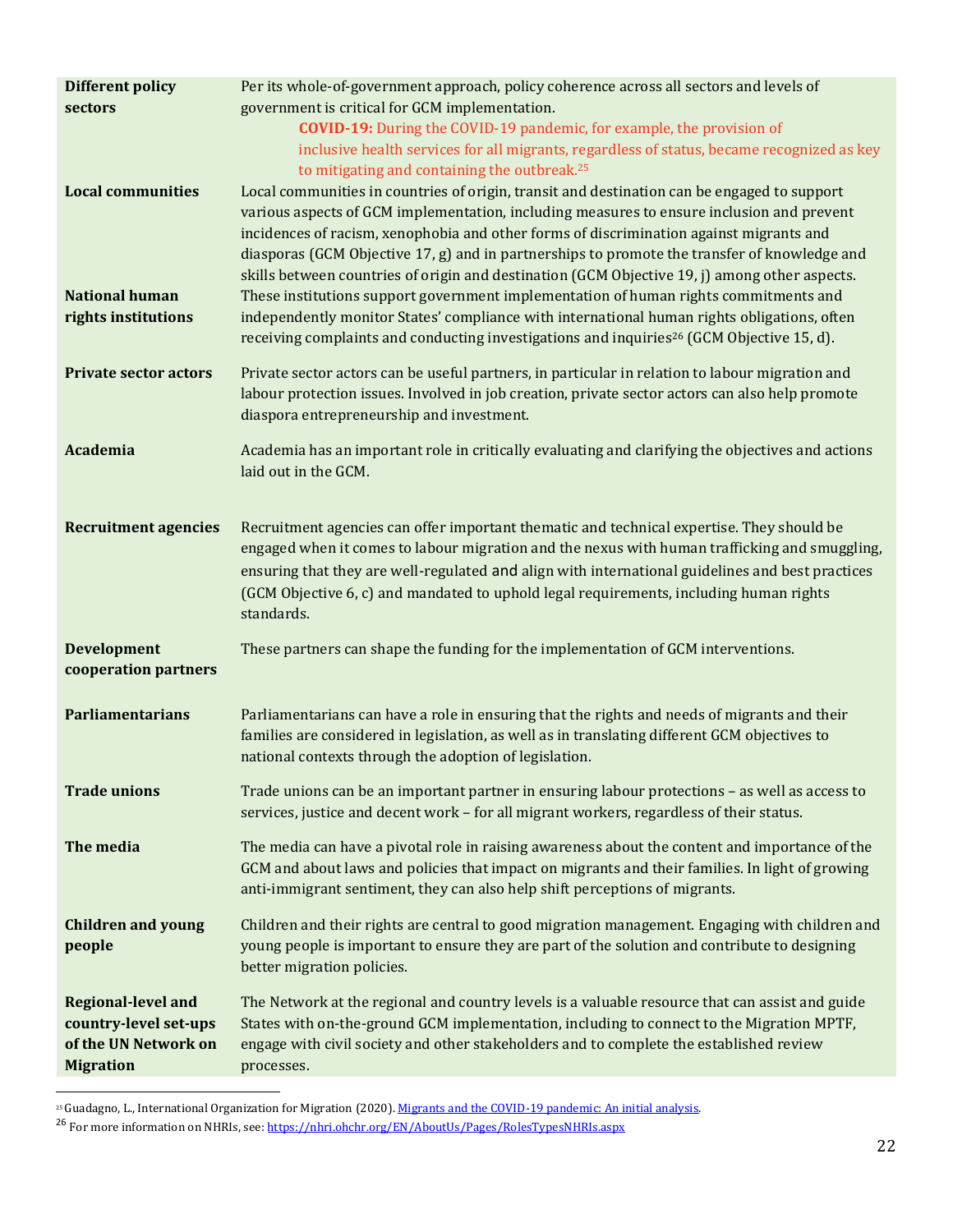

**Inclusive and proactive engagement with stakeholders** should happen early in GCM planning and continue throughout implementation, follow up and review. To create meaningful engagement, it is important to understand the identified stakeholders and establish appropriate engagement mechanisms. The following actions can support this endeavor:

#### **Understand who your stakeholders are**

- How is each stakeholder engaged in migration governance?
- What role and interest do stakeholders have in GCM implementation?
- What potential conflicts of interest might exist between various stakeholders and why?
- How can trust be built among all relevant stakeholders to achieve a common vision for GCM implementation?

#### **Determine how to engage with your stakeholders**

- How much time and what resources will be needed to meaningfully engage with each stakeholder?
- Is there a need to provide capacity development or guidance to certain actors to enhance their capacity to meaningfully engage? How might this be provided?
- Keeping in mind that there is no one-size-fits-all model, what mechanisms for and modalities of engagement will enhance cooperation with each stakeholder?

#### **Ensure accessibility, fair representation and transparency**

- How can you ensure fair representation and meaningful participation of all stakeholders? In particular, how might those who are generally underrepresented be included, such as women, undocumented migrants or children and young people?
- What specific measures are needed to make processes accessible to all relevant stakeholders?
- What holistic, detailed and transparent information will you need to share with each stakeholder?<sup>27</sup>

**Stakeholder engagement mechanisms may take many forms**, based on the answers to the above and in response to the evolving needs of the GCM implementation process. Examples of stakeholder engagement mechanisms include:

| <b>Consultations</b> | <b>Meetings</b>                            |
|----------------------|--------------------------------------------|
| Listening sessions   | <b>Dialogues</b>                           |
| Partnerships         | Joint plans, statements and communications |
| Advisory boards      | Seats in working groups and committees     |

<sup>&</sup>lt;sup>27</sup> Jeffery, N., Doughty Centre, Cranfield School of Management (2009)[. Stakeholder Engagement: A Road Map to Meaningful Engagement.](https://www.fundacionseres.org/lists/informes/attachments/1118/stakeholder%20engagement.pdf)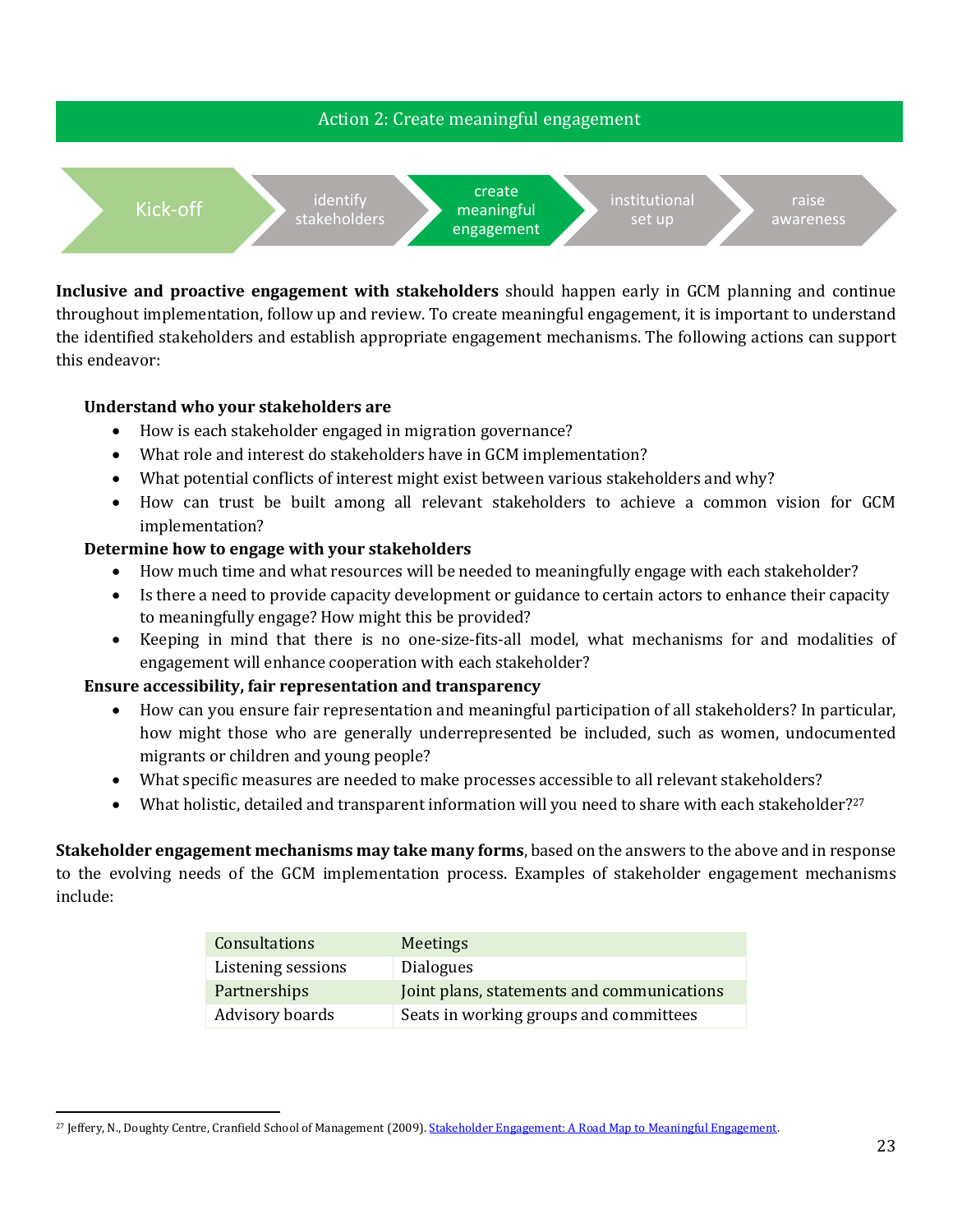In addition, **stakeholder engagement may take various forms, including in-person, online, written feedback and surveys.** Understanding the needs and capabilities of identified stakeholders will help inform the selection of meaningful engagement mechanisms and modalities throughout GCM implementation, follow-up and review.



Choosing an institutional set-up for GCM implementation involves considering relevant processes already in place, the specific national context and institutional capacities. In some countries, the best institutional set-up for GCM implementation may be an existing body – such as an existing migration ministry or coordination mechanism – while in other countries, it might require the establishment of a new body altogether.

In general, States should consider how to link GCM implementation with broader planning and budgeting processes, as well as with national mechanisms for reporting and follow-up on other international frameworks and obligations, including the 2030 Agenda for Sustainable Development and Addis Ababa Action Agenda (GCM Objective 23).

Several different institutional set-ups are possible for GCM implementation:

#### **OPTION 1: One or two government ministries, institutions or bodies lead the process.**

At the national level, this may be the Office of the President or the migration, statistical or development planning ministry. The ministry with the most responsibility on migration issues is often a good candidate, as it can bring high levels of technical expertise across migration areas. It could also use existing relationships and its convening power with migration stakeholders to facilitate collaboration. For example, the national statistical office or ministry could help ensure strong monitoring and evaluation functions and help build longer-term migration data capacity. Meanwhile, the development planning ministry could help governments integrate migration into development planning across different sectors. Even when one ministry, institution or body is selected to lead the GCM implementation process, it is critical to engage all other ministries to ensure a whole-of-government approach that leverages the full expertise and capacity of States. Particular attention should be paid to engaging government departments that are not typically engaged in migration-decision making yet have a key role to play in servicedelivery for migrants (e.g. education, health, child protection).

#### **OPTION 2: A cross-governmental coordinating institution, council or working group leads the process.**

This dedicated body could coordinate activities between relevant government actors, help with coordination and decision-making and could be created at both the local and national levels. At all levels, this body should be interagency.

Once the institutional set-up has been determined, it is important to establish clear work processes that are discussed and agreed upon by all actors in the implementing body. This could include adopting specific Terms of Reference outlining a work plan, assigned roles, responsibilities and reporting.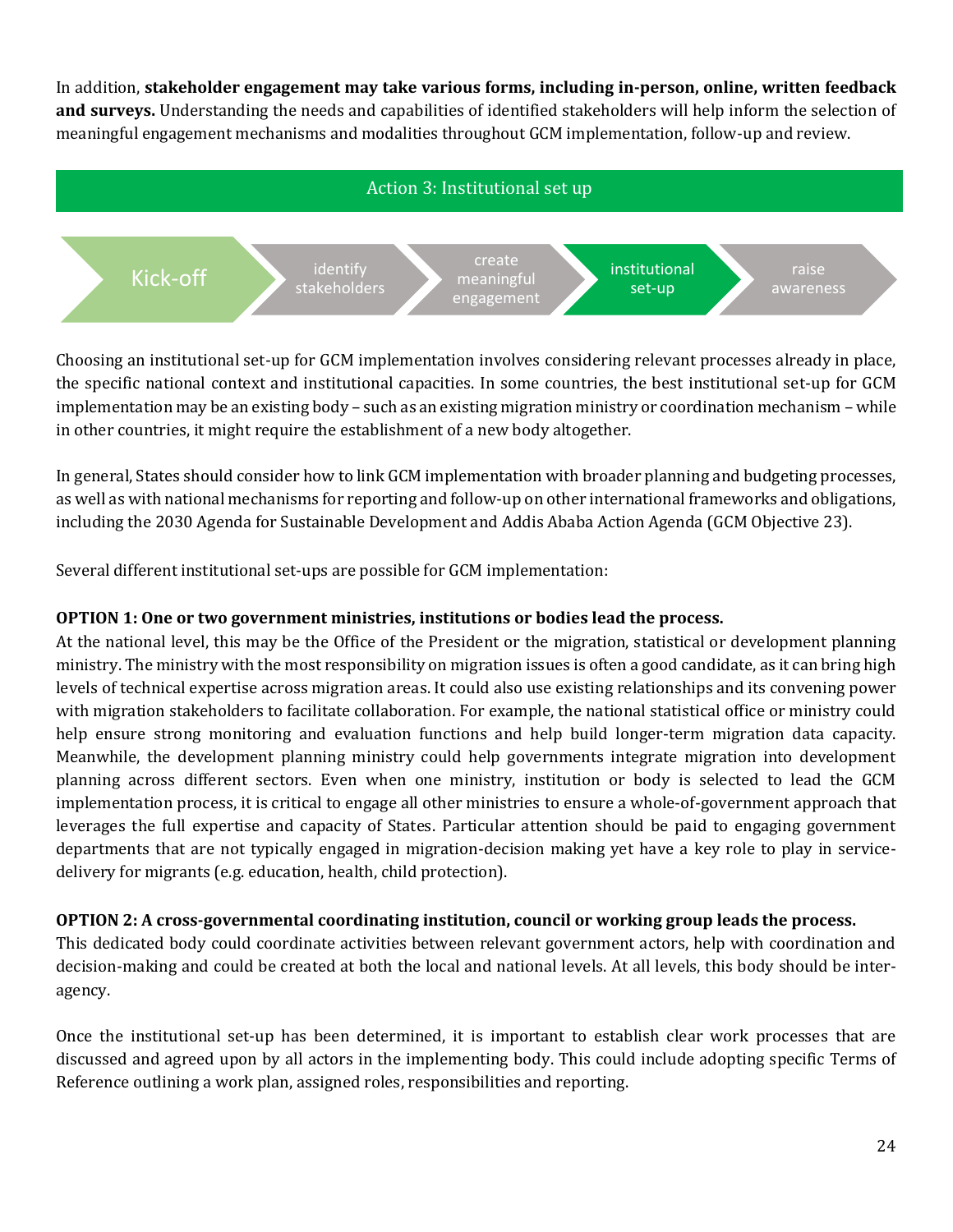#### Case studies

**Jamaica** has a National Working Group on International Migration and Development (NWGIMD), which was created nearly a decade ago as part of efforts to integrate migration into the country's development planning efforts.<sup>28</sup> The working group is co-chaired by the Planning Institute of Jamaica and the Ministry of Foreign Affairs and Foreign Trade and is an example of an existing institutional set-up that could spearhead GCM implementation.<sup>29</sup>

**Sweden** has decided to use the government's existing Agenda 2030 implementation structure to follow up on the GCM. More specifically, Sweden intends to use an existing interdepartmental structure as a vehicle for GCM follow-up and implementation, based primarily on target 10.7 of the SDGs.<sup>30</sup>





Awareness-raising entails sharing information with and soliciting inputs from relevant stakeholders, taking into account their different roles and responsibilities. Awareness-raising activities should be carried out at the start of GCM planning and can continue throughout implementation, follow-up and review, for example, in the form of technical capacity-building training.

**Awareness-raising for government actors** should help policymakers understand the importance of GCM implementation and explain why migration is a cross-cutting issue affecting all governance sectors. Government actors across different sectors – from border management to health and law enforcement – will have varying levels of experience related to migration and activities should be designed accordingly.

Meanwhile, the goal of **awareness-raising for other stakeholders and the public** is to introduce them to the GCM's vision, to build an understanding of the importance of migration governance and to enhance the public's understanding of migrants' rights.

Awareness-raising activities should never be static in terms of content and timing. Rather, awareness-raising activities should regularly be adapted to the changing country context and be relevant to wider societal and political trends and events affecting migration. Some awareness-raising activities include:

<sup>28</sup> Government of Jamaica (2012). Jamaica's Experience - ['Mainstreaming Migration into National Development Strategies'](https://www.gfmd.org/files/documents/Jamaica_Experience_Pilot_Project.pdf).

<sup>29</sup> International Organization for Migration, Jamaica Country Office (2018). Migration in Jamaica: A Country Profile 2018.

<sup>30</sup> GFMD (n.d.)[. Call for Voluntary Sharing of Initiatives, Experiences and Lessons Learned: The case of Sweden.](https://www.gfmd.org/files/documents/contribution_from_sweden.pdf)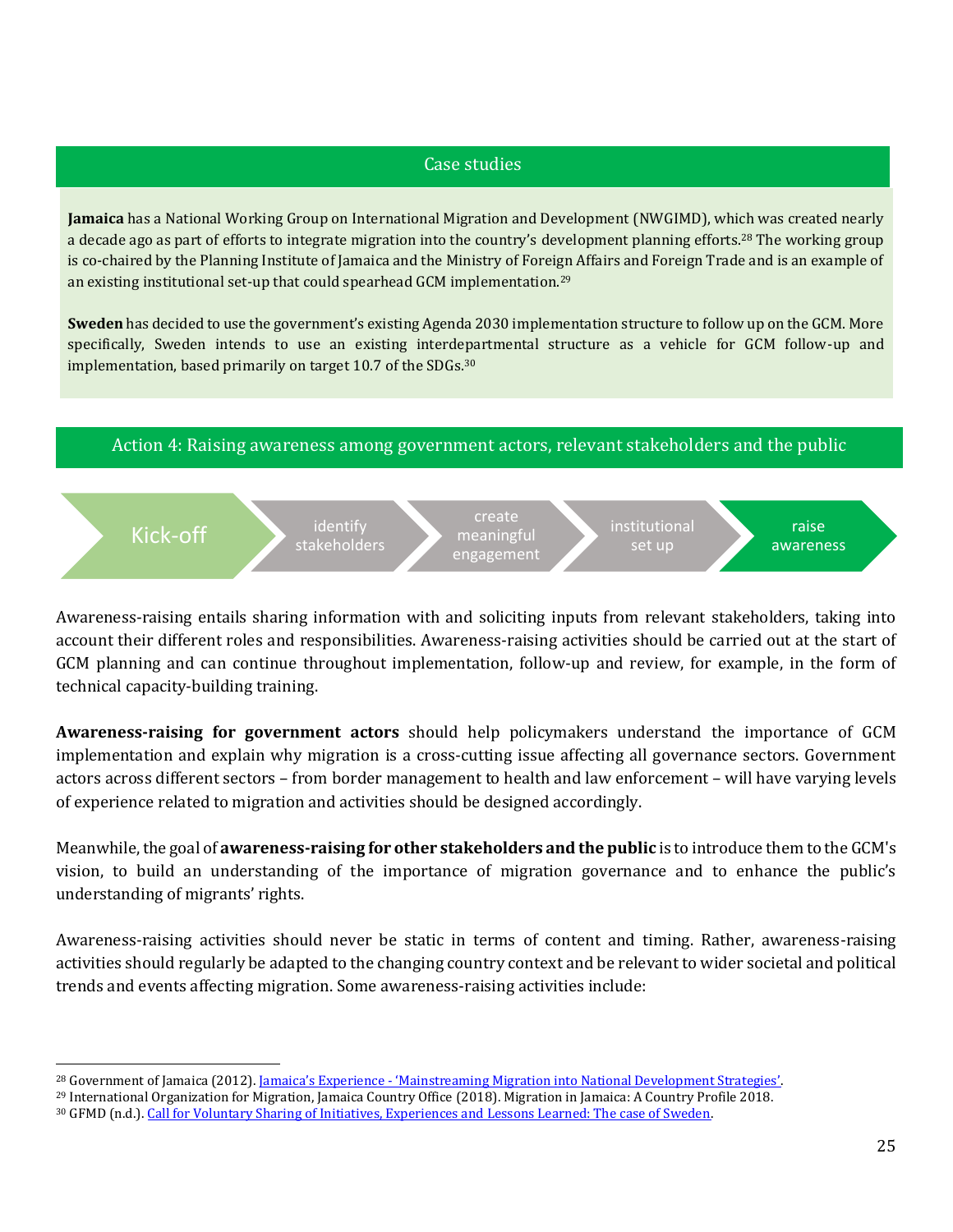#### **Awareness-raising activities**

- Collaborating with civil society organizations and other stakeholders to disseminate communications and information
- Briefings and sessions
- Print and electronic materials
- Cultural events
- Formal and informal education
- Media training
- Traditional media
- Social media

#### **Awareness-raising activities during a global pandemic**

#### **The Global Compact for Migration: Well Governed Migration as an Essential Element of Effective COVID-19 Response**

COVID-19 amplified some of the globe's greatest existing migration challenges. Many States were able to respond to these challenges more effectively by implementing various GCM commitments, such as regularizing migrants; guaranteeing services and basic protections for all migrants, regardless of status; and releasing migrants from immigration detention into community-based alternatives.<sup>31</sup>

In times of global upheaval, such as during a pandemic, awareness-raising activities around the GCM should emphasize how some of the solutions embedded in the GCM are part of the solution needed to weather the turbulent time being faced. Such examples are presented in the Network's policy brief, *The Global Compact for Migration (GCM): Well Governed Migration as an Essential Element of Effective COVID-19 Response*. The brief outlines the applicability of the Global Compact in preventing and responding to negative impacts of COVID-19, for States, the UN system and other stakeholders, and highlights instances of promising practices as useful models from which to draw.

The policy brief can be found on the Network's website ([here\)](https://migrationnetwork.un.org/sites/default/files/docs/policy_brief-gcm_and_well_governed_migration_as_an_essential_element_of_effective_covid-19_response_1.pdf).

#### **Checklist for Step 1: Kick-off**

- $\Box$ Map out relevant stakeholders, paying special attention to those who may not be usually included in decision-making impacting migrants and their families.
- $\Box$  Understand who the stakeholders are.
- ☐ Decide on how to engage with the identified stakeholders in ways that allow for meaningful participation and partnership.

☐ Determine an institutional set-up for GCM implementation.

- ☐ Carry out and promote meaningful engagement, participation and partnership with identified stakeholders, ensuring accessibility, transparency and fair representation, particularly for voices that are often underrepresented *(on-going).*
- ☐ Design and implement relevant awareness-raising activities for government actors, other stakeholders and the public *(on-going).*

<sup>&</sup>lt;sup>31</sup> United Nations Network on Migration (2020)[. The COVID-19 pandemic is an opportunity to reimagine human mobility.](https://migrationnetwork.un.org/un-network-migration-official-statement-sgs-policy-guidance-covid-19-pandemic-opportunity-reimagine/)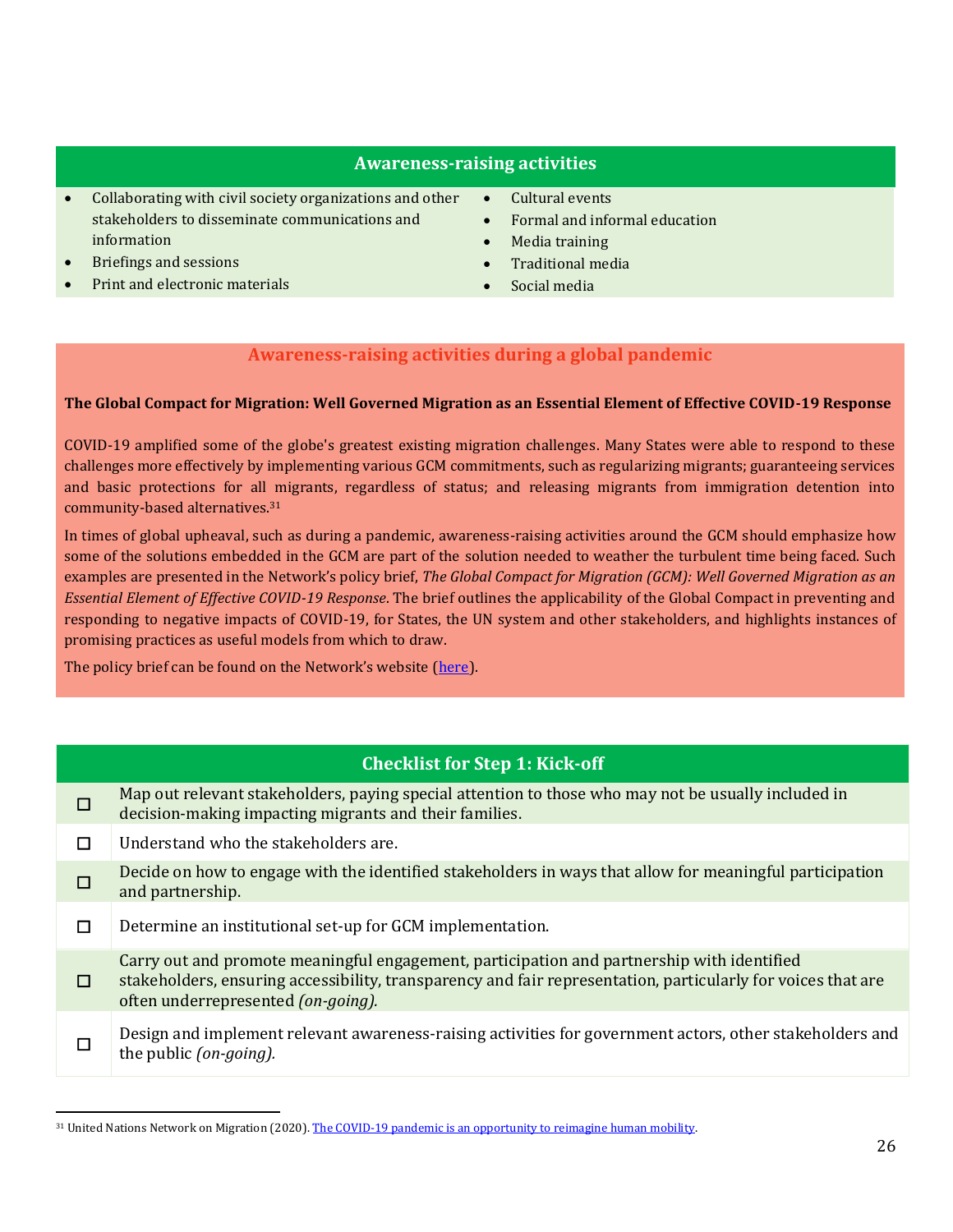## Step 2: NEEDS ASSESSMENT

The GCM is underpinned by a 360-degree vision of international migration, which recognizes that a comprehensive approach is needed to optimize the overall benefits of migration while addressing risks and challenges for individuals and communities in countries of origin, transit and destination (GCM, para. 11). In line with this 360 degree vision, the GCM objectives span many different topics across sectors.

The purpose of undertaking a needs assessment is to identify those GCM objectives that will facilitate progress on the issues that matter most in a country and where the greatest needs lie. It may not be possible to tackle all 23 GCM objectives at the same time, and not all objectives may be equally relevant in every country context. At the same time, in line with the GCM's 360-degree vision, the 23 GCM objectives are deeply linked and should not be viewed in isolation. Action taken concerning one GCM objective will inevitably have additional impacts on other objectives. For this reason, GCM objectives should not be "cherry-picked" for implementation. Instead, all GCM objectives should be comprehensively assessed during this step, and, over time, all of them should be taken forward coherently.

This step will support states in identifying GCM objectives for immediate action, in coordination with other existing processes and ongoing obligations.

Needs Assessment

identify GCM objectives for immediate action

coordinate with other processes

The following outlines concrete actions that can be taken to guide a needs assessment for GCM implementation. Before beginning, consider the following guiding questions. Once familiar with the various actions involved, refer to the checklist included at the end of this step.

#### **Guiding Questions for Step 2: Needs Assessment**

- 1. What are the broad migration governance issues that should be tackled in your country, and why?
- 2. What are the greatest needs related to migration governance at the national, regional and local levels?
- 3. Are there different issues and needs in different regions or territories within your country?
- 4. What do migrants in your country say their greatest needs are?
- 5. What are the most significant challenges facing your nationals when migrating?
- 6. What are some key opportunities for improving migration governance?
- 7. Reflecting on migration governance measures your government has taken in the past, what has worked and what hasn't? Who has benefited and who has been left behind?
- 8. What major migration governance issues could arise in the next five years both nationally and locally? The five years after that?
- 9. How do the needs of migrants change during a global pandemic such as COVID-19 or other global, regional or national crises? *(COVID-19)*
- 10. What adaptations were needed in your migration governance policies and processes due to COVID-19? Which of these measures should be maintained or expanded? *(COVID-19)*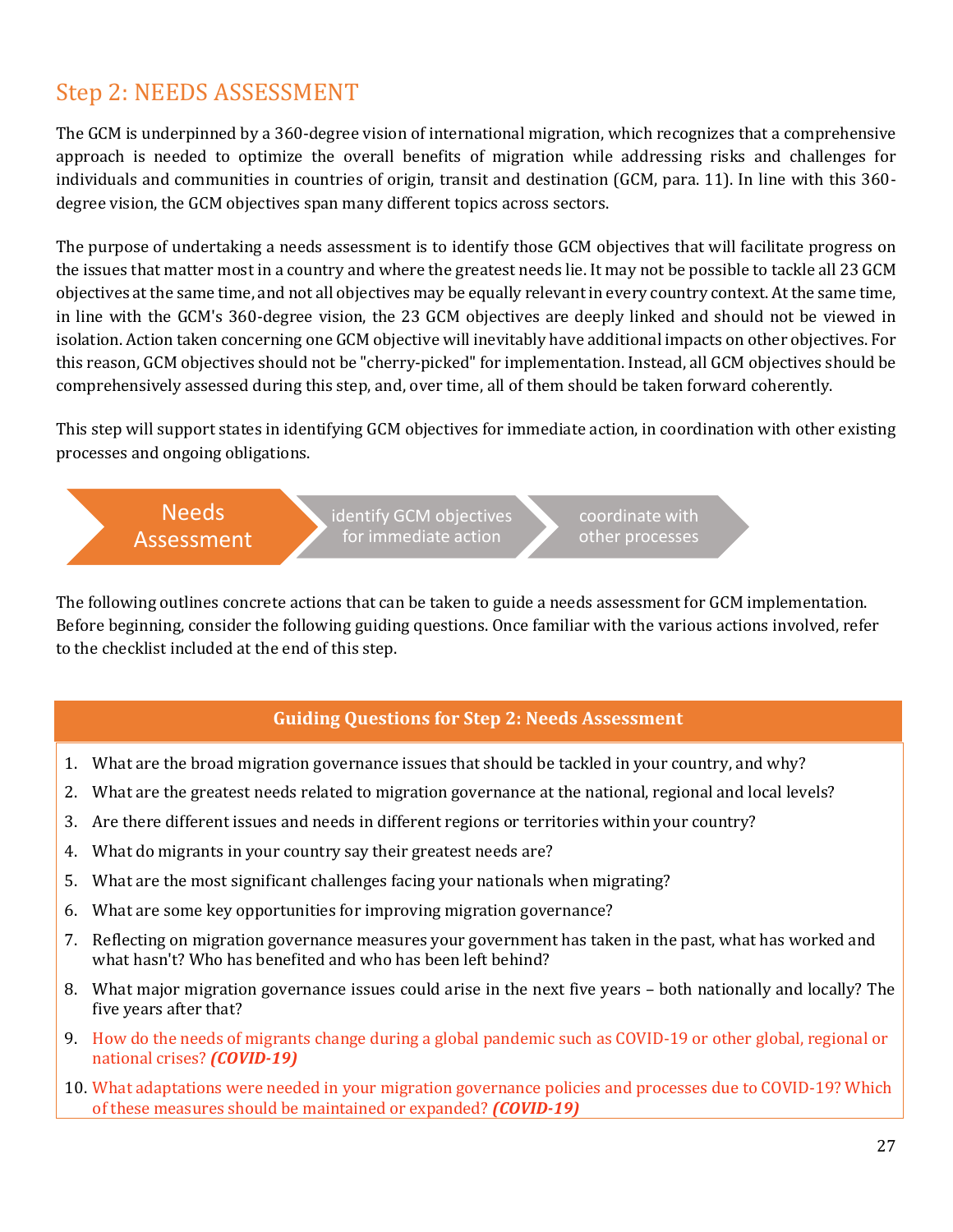#### Action 1: Identify GCM objectives for immediate action

#### Needs Assessment

identify GCM objectives for immediate action

coordinate with other processes

To identify GCM objectives for immediate action, government actors should complete the following activities. Associated tools are provided to support States in completing these activities in their unique national context.

- **Conduct a mapping of migration trends and concerns.** The mapping should be informed by data whenever possible, as well as identify gaps in existing data as it relates to specific GCM objectives. The mapping should also include an assessment of migrants' needs and rights and include a focus on migrants in vulnerable situations and those who tend to be left behind or invisible. This mapping should draw on the consultation process as well as existing data and other resources.<sup>32</sup>
- **Hold multi-level and multi-stakeholder consultations.** 
	- Consultations should fulfill a range of criteria outlined in **Tool 2: Criteria for multi-level and multistakeholder consultations.**
	- Various needs assessment tools can support the consultation process, including **Tool 3: Needs assessment discussion guide** and **Tool 4 Needs assessment principles.**

When carrying out the consultation and needs assessment process described above, governments can take a GCM objective-focused perspective, a thematic perspective or find a way to combine both perspectives, while always keeping in mind the 10 GCM guiding principles. The Needs assessment discussion guide (Tool 3) below offers up questions to facilitate both of these processes.

**A GCM objective-focused perspective** entails formulating discussion around specific GCM objectives and associated actions – as outlined in the GCM itself – to explore needs in a given context.

**Advantages:** Allows actors to stay grounded in the scope of the GCM; helps increase familiarity with and knowledge of the GCM's content

**Disadvantage:** May limit broader discussion of thematic migration-related issues from being identified and explored and may hinder a more coherent approach in which action related to several objectives is needed to move forward on an issue of importance in your country

 $32$  It should be noted that for much migration data – particularly with regards to the human rights situation of undocumented migrants – present numerous gaps. For that reason, data mapping here alone would not suffice.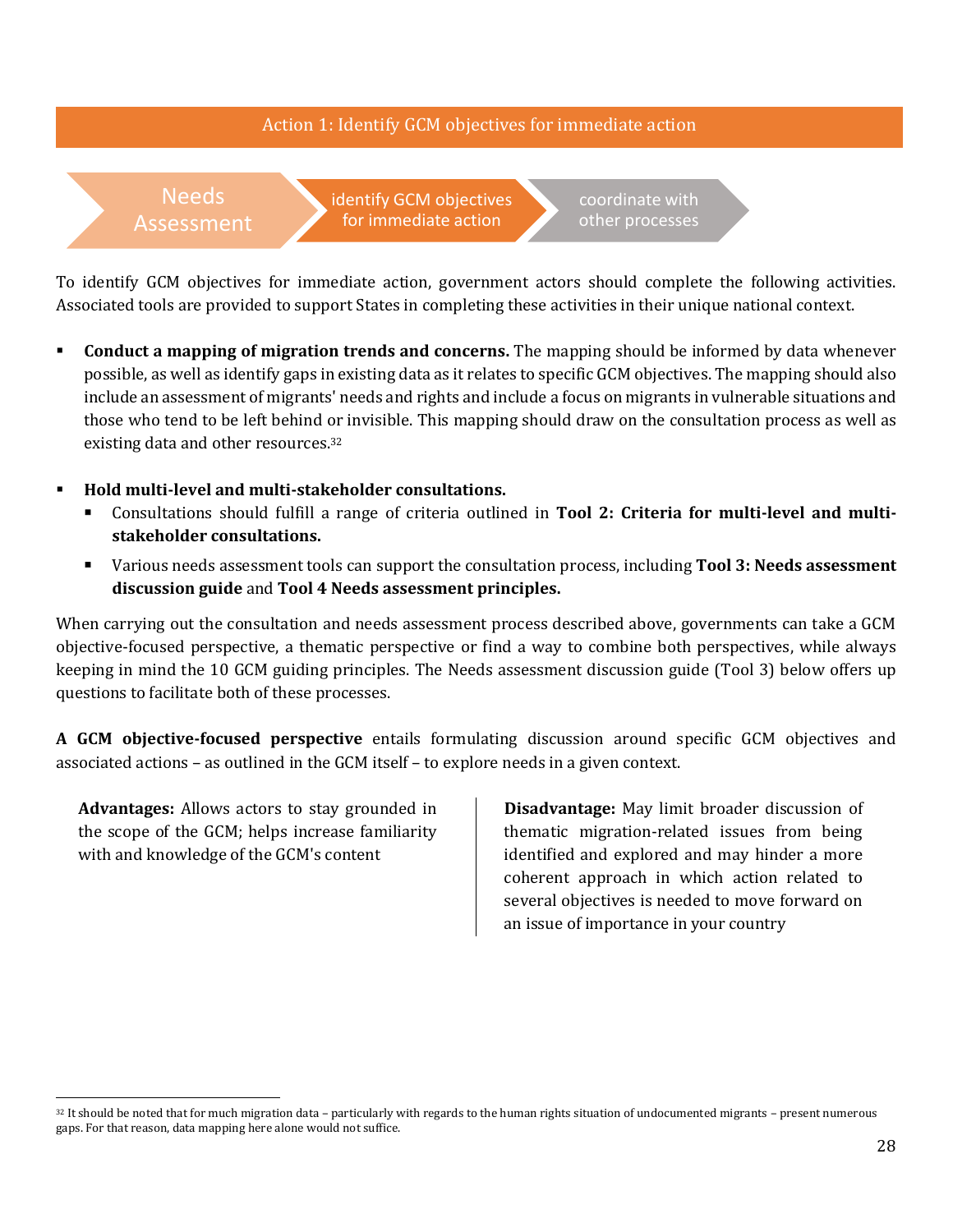**A thematic perspective,** on the other hand, entails formulating discussion around broad migration issues and then identifying GCM objectives and associated actions relevant to those issues.

**Advantage:** Allows actors to engage in a broad, open brainstorming about important migration issues and recognise that actions related to several objectives may be needed to address priority issues

**Disadvantage:** Given that the 23 GCM objectives are comprehensive – cutting across many different topics and sectors – certain critical themes related to migration governance might be missed altogether if each of the GCM objectives is not carefully reviewed

▪ **Align the needs assessment process and consultations with the GCM's vision and guiding principles**. See Box A for a list of available resources that will guide actors in adhering to the Compact's human rights-based, gender-responsive and child-sensitive approaches.

#### **Box A: Additional tools and resources to operationalize the GCM's vision and guiding principles**

**National Mechanisms for Reporting and Follow-up: A practical guide to effective state engagement with international human rights mechanisms** (OHCHR, 2016). Availabl[e here.](https://www.ohchr.org/Documents/Publications/HR_PUB_16_1_NMRF_PracticalGuide.pdf)

**Handbook on National Human Rights Plans of Action** (OHCHR, 2002). Available [here.](https://www.ohchr.org/Documents/Publications/training10en.pdf)

**Principles and Guidelines, supported by practical guidance, on the human rights of migrants in vulnerable situations** (GMG and OHCHR). Availabl[e here.](https://www.ohchr.org/Documents/Issues/Migration/PrinciplesAndGuidelines.pdf)

**Recommended principles and guidelines on human rights at international borders** (OHCHR). Available [here.](https://www.ohchr.org/Documents/Issues/Migration/OHCHR_Recommended_Principles_Guidelines.pdf)

**A guide for gender-responsive implementation of the Global Compact for Migration** (UN Women). Available [here.](https://www.unwomen.org/en/digital-library/publications/2018/12/guide-for-gender-responsive-implementation-of-the-global-compact-for-migration)

**Toolkit for Mainstreaming Employment and Decent Work** (ILO, 2008). Available [here.](https://www.ilo.org/wcmsp5/groups/public/---dgreports/---exrel/documents/publication/wcms_172612.pdf)

**Guidance for assessing the situation of children on the move in a national context** (UNICEF). Availabl[e here.](https://www.unicef.org/reports/guidance-assessing-situation-children-move-national-context)

**Guidelines on Adolescent Participation and Civic Engagement**. (UNICEF) Availabl[e here](https://www.unicef.org/media/73296/file/ADAP-Guidelines-for-Participation.pdf).

**HRBA Portal** (UNDG). Available [here.](https://hrbaportal.undg.org/)

- **Synthesize the discussions and outputs of the organized consultations** in a way that faithfully summarizes the range of viewpoints and inputs gathered and share with participants.
- **Jointly decide which GCM objectives to focus on for immediate action**, based on the consultation and needs assessment process.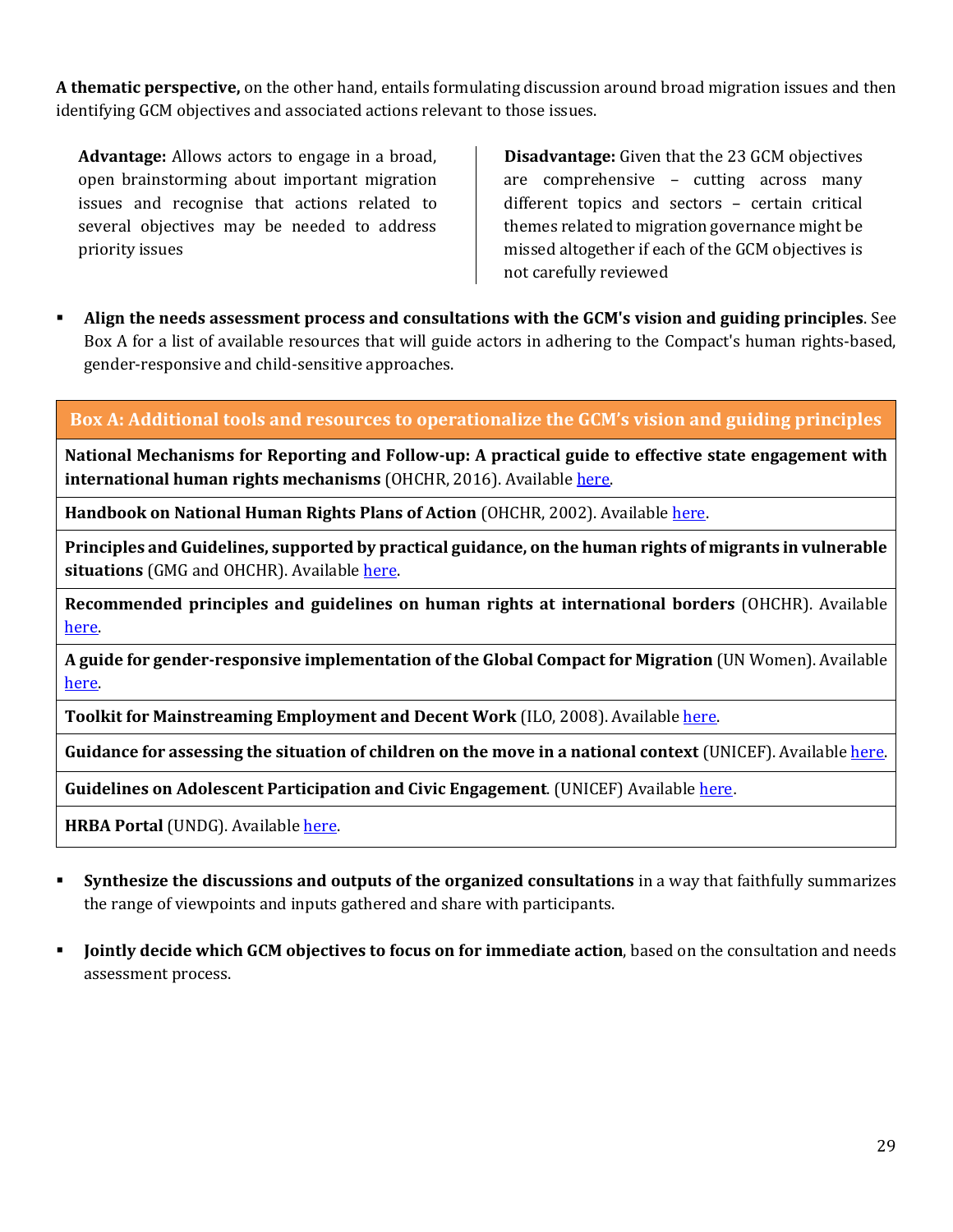| Tool 2: Criteria for multi-level and multi-stakeholder consultations |                                                                                                                                                                                                                                                                                                               |  |  |  |  |
|----------------------------------------------------------------------|---------------------------------------------------------------------------------------------------------------------------------------------------------------------------------------------------------------------------------------------------------------------------------------------------------------|--|--|--|--|
|                                                                      | <b>Consultations are:</b>                                                                                                                                                                                                                                                                                     |  |  |  |  |
| $\Box$                                                               | Horizontally inclusive: involve different ministries at all levels of government, paying special attention to those<br>government stakeholders who may not be usually included in decision-making impacting migrants and their families.                                                                      |  |  |  |  |
| П                                                                    | Vertically inclusive: involve stakeholders involved in implementing national and local plans and relevant cross-<br>government strategies, including civil society organizations, migrant groups and other non-governmental actors.                                                                           |  |  |  |  |
| $\Box$                                                               | Held in a safe and enabling environment.                                                                                                                                                                                                                                                                      |  |  |  |  |
| П                                                                    | Flexible: most consultations should take place in person with groups of stakeholders, but when needed, governments<br>should allow for consultations with individual stakeholders and where in-person consultation is not possible, States<br>should collect inputs through interviews or written statements. |  |  |  |  |
|                                                                      | In addition, consultations:                                                                                                                                                                                                                                                                                   |  |  |  |  |
| ◘                                                                    | Focus on migrants' needs and rights.                                                                                                                                                                                                                                                                          |  |  |  |  |
| П                                                                    | Consider the country's specific migration governance challenges and successes, including how these may differ<br>throughout the country.                                                                                                                                                                      |  |  |  |  |
| $\mathbb{R}^n$                                                       | Aim to identify the specific GCM objectives that respond to migrants' needs and rights and the country's migration<br>governance needs.                                                                                                                                                                       |  |  |  |  |
| П                                                                    | Aim to chart how GCM guiding principles will be implemented.                                                                                                                                                                                                                                                  |  |  |  |  |
| □                                                                    | Assess the government's capacity and resources at all levels of governance.                                                                                                                                                                                                                                   |  |  |  |  |
| $\Box$                                                               | Include representatives from the relevant statistical agency so that critical data, monitoring and evaluation topics can<br>be considered.                                                                                                                                                                    |  |  |  |  |

| Tool 3: Needs assessment discussion guide                                                                                                                                                                   |              |  |  |
|-------------------------------------------------------------------------------------------------------------------------------------------------------------------------------------------------------------|--------------|--|--|
| <b>GUIDING QUESTIONS</b>                                                                                                                                                                                    | <b>NOTES</b> |  |  |
| <b>BROAD THEMATIC QUESTIONS</b><br>What migration-related areas* present the most challenges in the country?                                                                                                |              |  |  |
| What migration-related areas present the most opportunities in the country?                                                                                                                                 |              |  |  |
| What are the most pressing areas related to migrants' rights and needs? Which<br>are at risk to be left behind?                                                                                             |              |  |  |
| Which GCM objectives seem to respond to the challenges, opportunities and<br>needs identified above?                                                                                                        |              |  |  |
| How can the GCM guiding principles respond to the challenges, opportunities<br>and needs identified above?                                                                                                  |              |  |  |
| *Examples of migration-related areas: migrants' access to services; rights-based<br>border governance practices; ending immigration detention; addressing the<br>needs of migrant women, children and youth |              |  |  |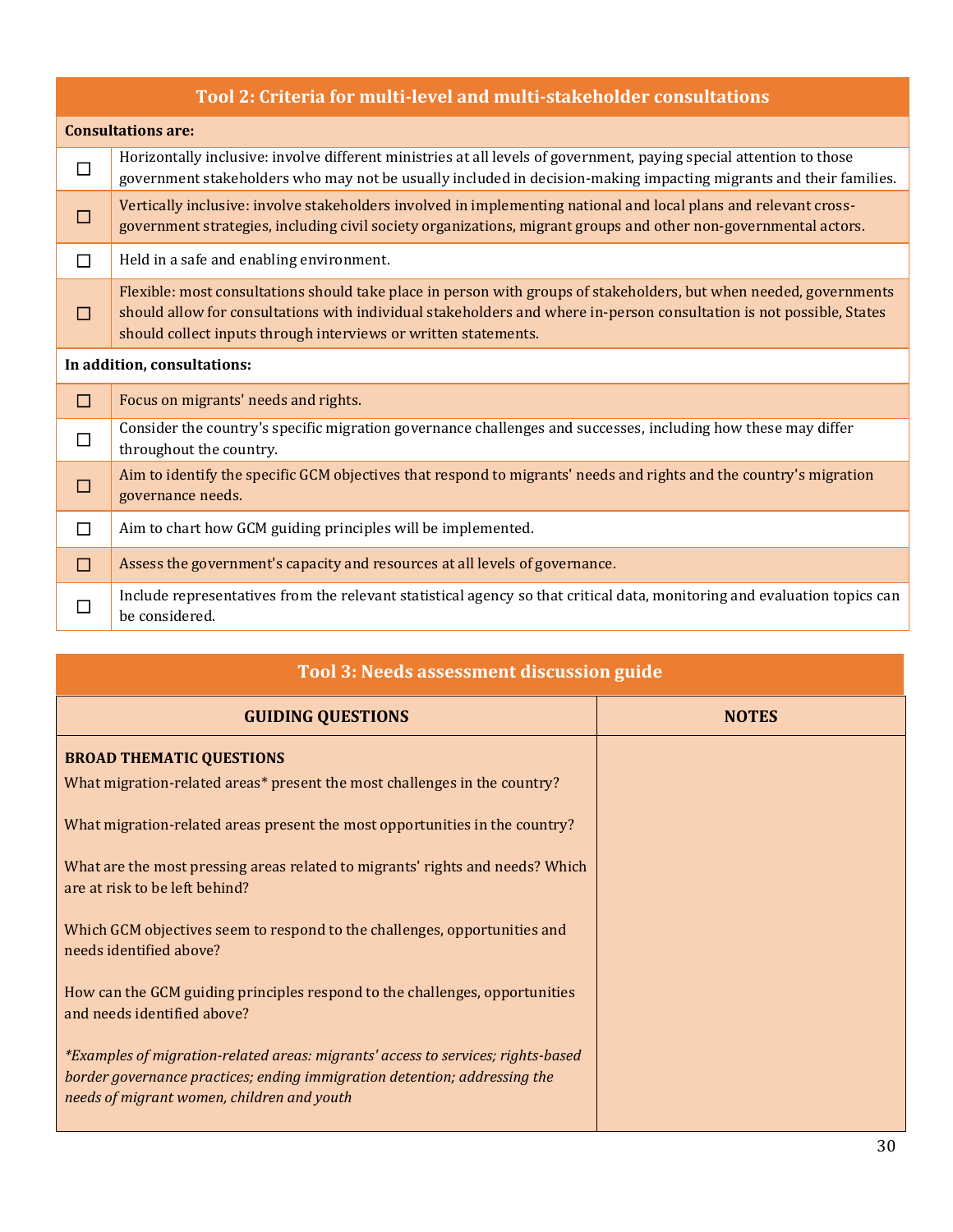| <b>GCM OBJECTIVE-SPECIFIC QUESTIONS</b>                                                                                                                                                                                                                                                                                                                                                                                                                                                      |  |
|----------------------------------------------------------------------------------------------------------------------------------------------------------------------------------------------------------------------------------------------------------------------------------------------------------------------------------------------------------------------------------------------------------------------------------------------------------------------------------------------|--|
| Why is this GCM objective important?                                                                                                                                                                                                                                                                                                                                                                                                                                                         |  |
|                                                                                                                                                                                                                                                                                                                                                                                                                                                                                              |  |
| How is this GCM objective applicable to local/national migration governance<br>issues?                                                                                                                                                                                                                                                                                                                                                                                                       |  |
| How would implementing this GCM objective help fulfill migrants' needs and<br>rights?                                                                                                                                                                                                                                                                                                                                                                                                        |  |
| What migration governance sub-issues for local/national attention fall under<br>this objective?                                                                                                                                                                                                                                                                                                                                                                                              |  |
| How might migration issues related to this GCM objective change in the coming<br>five years? How about in ten years?                                                                                                                                                                                                                                                                                                                                                                         |  |
| How have migration issues related to this GCM objective changed during the<br>COVID-19 pandemic? What have you learned from this about how to address<br>the impacts of future potential global pandemics or other major disruptions to<br>migration?                                                                                                                                                                                                                                        |  |
| What would be the main challenges in implementing this GCM objective?                                                                                                                                                                                                                                                                                                                                                                                                                        |  |
| How do the GCM's guiding principles relate to this objective? How can the<br>guiding principles inform the approach to implementing this objective given the<br>national context?                                                                                                                                                                                                                                                                                                            |  |
| What resources would be needed to achieve this GCM objective?                                                                                                                                                                                                                                                                                                                                                                                                                                |  |
| How does this GCM objective link to relevant local and national action plans,<br>including development plans and COVID-19 response plans?                                                                                                                                                                                                                                                                                                                                                    |  |
| <b>WRAP-UP QUESTIONS</b>                                                                                                                                                                                                                                                                                                                                                                                                                                                                     |  |
| Are there any other migration governance issues or issues related to migrants'<br>rights and needs that should be addressed that are not reflected in the chosen<br>objectives?                                                                                                                                                                                                                                                                                                              |  |
| If so, how could these issues be included?                                                                                                                                                                                                                                                                                                                                                                                                                                                   |  |
| Are there migration governance issues particular to COVID-19 that are not<br>clearly articulated in the GCM objectives?<br>One example might be the difficulty of balancing mobility restrictions<br>needed for public health reasons <sup>33</sup> with ensuring that States still fulfill<br>their protection and human rights responsibilities with regards to<br>migrants (in particular those in vulnerable situations, such as<br>irregular migrants in the time of a global pandemic. |  |

<sup>33</sup> United Nations Network on Migration (2020)[. Forced returns of migrants must be suspended in times of COVID-19.](https://migrationnetwork.un.org/un-network-migration-official-statement-forced-returns-migrants-must-be-suspended-times-covid-19)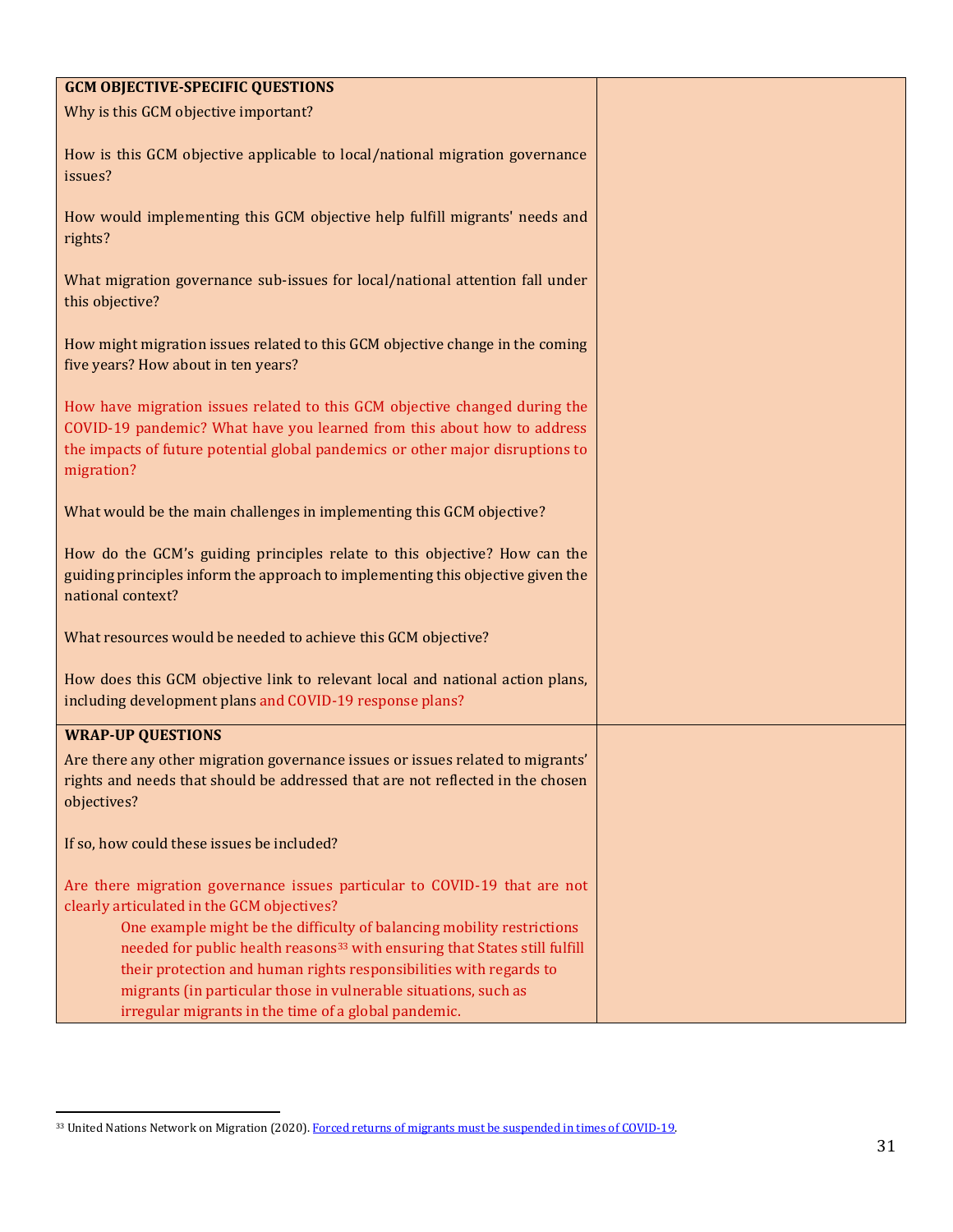|    |                                  | <b>Tool 4: Needs assessment principles</b>                                                                                                                                                                                                                                                                                                                                                          |
|----|----------------------------------|-----------------------------------------------------------------------------------------------------------------------------------------------------------------------------------------------------------------------------------------------------------------------------------------------------------------------------------------------------------------------------------------------------|
| 1. | <b>Applicability</b>             | Identify GCM objectives that are of particular relevance to the national and sub-national contexts,<br>taking into account the country's migration governance situation, as well as the rights and needs of<br>migrants. Carefully think through how each GCM objective could be implemented in line with the<br>GCM's guiding principles.                                                          |
| 2. | <b>Linkages</b>                  | Wherever possible, explicitly link GCM objectives to relevant plans, strategies and mechanisms, such<br>as CCAs, UNSDCFs, the 2030 Agenda and the work of national reporting and follow-up mechanisms<br>that systematize the preparation of reports to international and regional human rights mechanisms.                                                                                         |
| 3. | Impact                           | Recognize where making progress in a particular migration governance area would be a significant<br>challenge, and where attention would have a large positive impact on migrants and fulfilling their<br>rights and needs with attention to those migrants who are at risk to be left behind. Consider the<br>potential synergies and trade-offs between selected objectives and other objectives. |
|    | 4. Future<br>consideration       | Consider the country's possible migration governance needs and scenarios over the next five to ten<br>years, taking into account how migrants' situations and needs might evolve over this time.                                                                                                                                                                                                    |
| 5. | <b>Constraint</b><br>recognition | Identify and consider any challenges or constraints that could affect the success of implementation.<br>Realistically consider the country's ability to meet different GCM objectives and to integrate the GCM<br>guiding principles in any GCM implementation effort.                                                                                                                              |

#### Action 2: Coordinate with other processes

Needs Assessment **identify GCM objectives** for immediate action

coordinate with other processes

Ensuring coherence with other relevant processes and obtaining the buy-in of relevant government actors is critical to successful GCM implementation. To ensure coherence and buy-in for GCM implementation, States should:

- **Identify other processes relevant to GCM implementation**, such as the processes for implementing the 2030 Agenda, national plans on migration-related issues such as development, non-discrimination, housing or poverty reduction and cross-governmental strategies on health, education, child protection or other areas. COVID-19 response and recovery plans should also be carefully considered.
- **Discuss the list of chosen GCM objectives with the bodies responsible for implementing the relevant processes identified** and with actors from relevant sectors such as health, education, child protection, social welfare, labour and justice, regardless of whether these sectors have their own national processes. This will help promote horizontal coherence.
- **Organize a validation workshop** to allow relevant government actors to approve the chosen GCM objectives.
- **Communicate with all relevant stakeholders** about the outcomes of the validation workshop.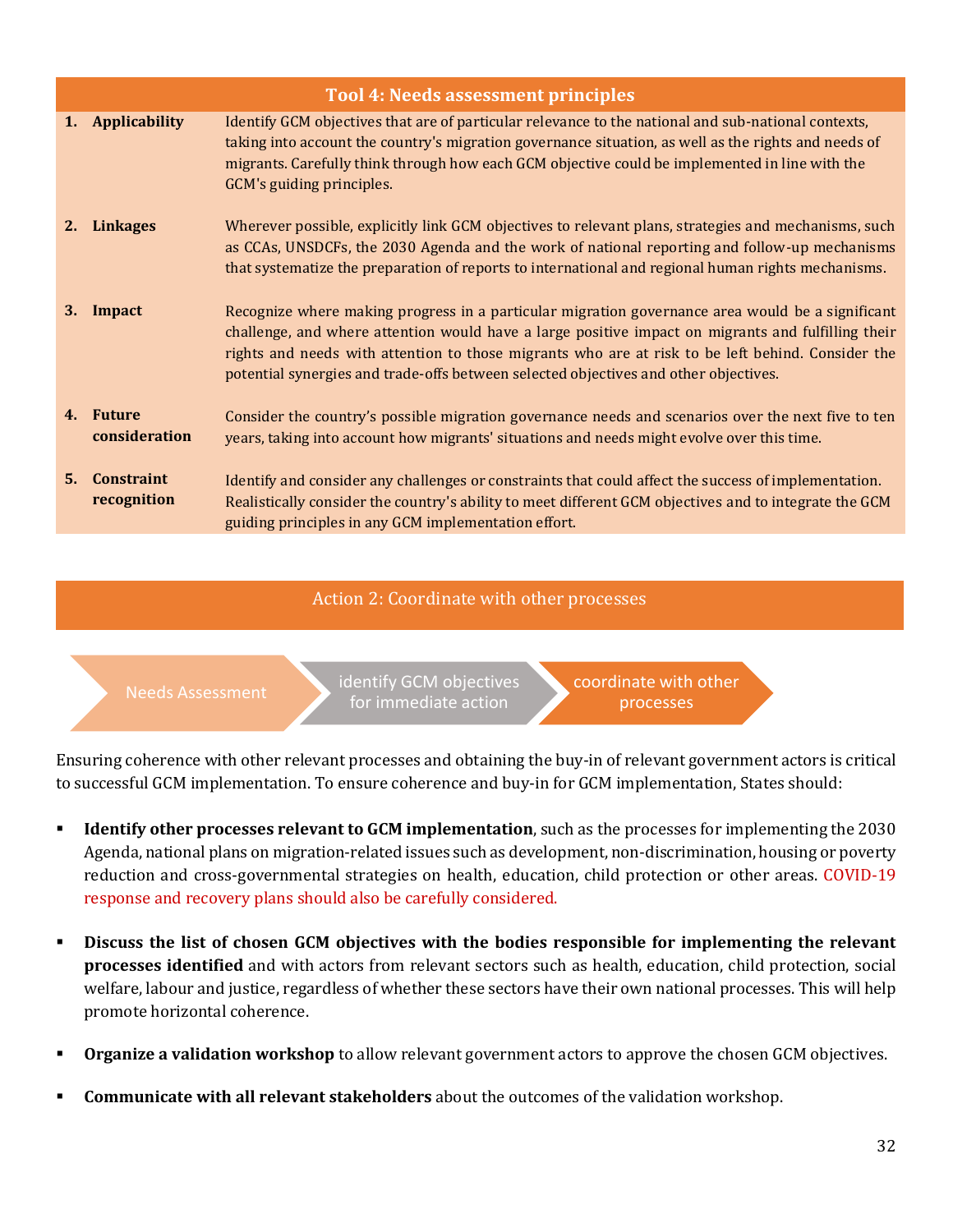| <b>Checklist for Step 2: Needs Assessment</b> |                                                                                                                                                                                                                                              |  |  |  |  |
|-----------------------------------------------|----------------------------------------------------------------------------------------------------------------------------------------------------------------------------------------------------------------------------------------------|--|--|--|--|
| □                                             | Conduct a mapping of migration trends and concerns.                                                                                                                                                                                          |  |  |  |  |
| $\Box$                                        | Hold multi-level and multi-stakeholder consultations as part of the process for identifying GCM objectives<br>for implementation.                                                                                                            |  |  |  |  |
| <b>COL</b>                                    | Refer to different needs assessment tools to facilitate consultations that fulfill suggested criteria and meet<br>the intended objectives.                                                                                                   |  |  |  |  |
| $\Box$                                        | Ensure alignment with the GCM's vision and guiding principles, including the commitment to human rights-<br>based, gender-responsive and child-sensitive approaches.                                                                         |  |  |  |  |
| П                                             | Synthesize the discussions and the outputs of the organized multi-level and multi-stakeholder consultations<br>mentioned above.                                                                                                              |  |  |  |  |
| П                                             | Based on the above, decide on which GCM objectives your country will focus on for implementation.                                                                                                                                            |  |  |  |  |
| П                                             | Identify other processes relevant to GCM implementation (e.g., the processes for implementing the 2030<br>Agenda, the national plan on poverty reduction and cross-governmental strategies on health, education,<br>child protection, etc.). |  |  |  |  |
| $\Box$                                        | Discuss the list of chosen GCM objectives with the bodies responsible for implementing these other<br>processes, as well as with relevant sectors (e.g., health, education, child protection, social welfare, labour<br>and justice).        |  |  |  |  |
| $\Box$                                        | Organize a validation workshop to allow relevant government actors to approve the chosen GCM objectives.                                                                                                                                     |  |  |  |  |
| П                                             | Communicate with all relevant governmental and non-governmental stakeholders about the outcomes of<br>this validation workshop.                                                                                                              |  |  |  |  |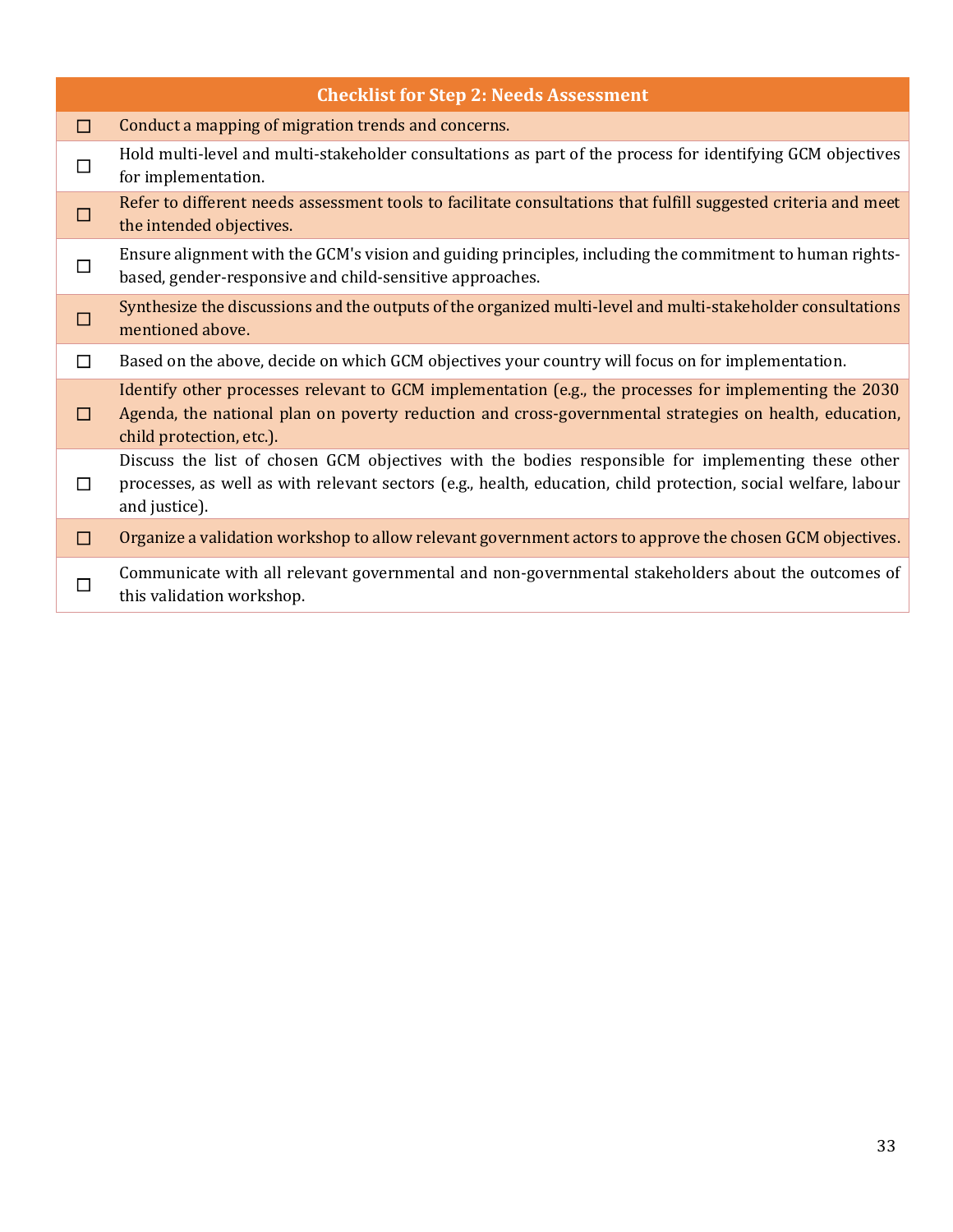## Step 3: DESIGN

The GCM encourages all Member States to develop practicable, ambitious national responses for the implementation of the compact, in particular through the voluntary elaboration and use of a national implementation plan (GCM, para. 53). In accordance with promoting ambitious national responses, the design step focuses on the groundwork needed before implementation.

A critical aspect of the design process is to **ensure coherence with other policy processes**. GCM implementation should be carried out in a way that is coherent with wider policy planning processes, including those to implement, for example, the 2030 Agenda.<sup>34</sup> When designing GCM interventions, government actors should build on the consultations carried out in Steps 1 and 2 and **continue their meaningful engagement with all levels of government and relevant stakeholders**. Strong buy-in across different policy sectors will be needed to push implementation forward.

The design step includes data mapping, consultations, choosing interventions and developing indicators.



The following outlines concrete actions that can be taken to help States design a GCM implementation process in line with wider policy processes and obligations. Before beginning, consider the following guiding questions. Once familiar with the various actions involved, refer to the checklist included at the end of this step.

#### **Guiding Questions for Step 3**

- 1. To implement the chosen GCM objectives, are interventions needed at the legislative, policy level or programmatic level? Or a combination?
- 2. If efforts have already been made to integrate migration into sectoral policies, strategies or legislation, what are they? E.g. including migrant and displaced children in national education, health and child protection systems
- 3. Which government actors and other stakeholders are best equipped to carry out migration data mapping? Why?
- 4. Which government actors and other stakeholders are best equipped to develop indicators for the chosen interventions? Why?
- 5. How can GCM interventions be adapted to the evolving needs of migrants? In particular, how can GCM interventions be adapted given the evolving needs of migrants during COVID-19? *(COVID-19)*
- 6. How can the COVID-19 pandemic serve as an opportunity to consider how to improve migration-related indicators including as regards access to health and other essential services, migrant protection, xenophobia and discrimination, among others? *(COVID-19)*

<sup>34</sup> Where this is possible, the actions taken to design and implement GCM interventions may follow those of other processes, and this section may be used as additional guidance.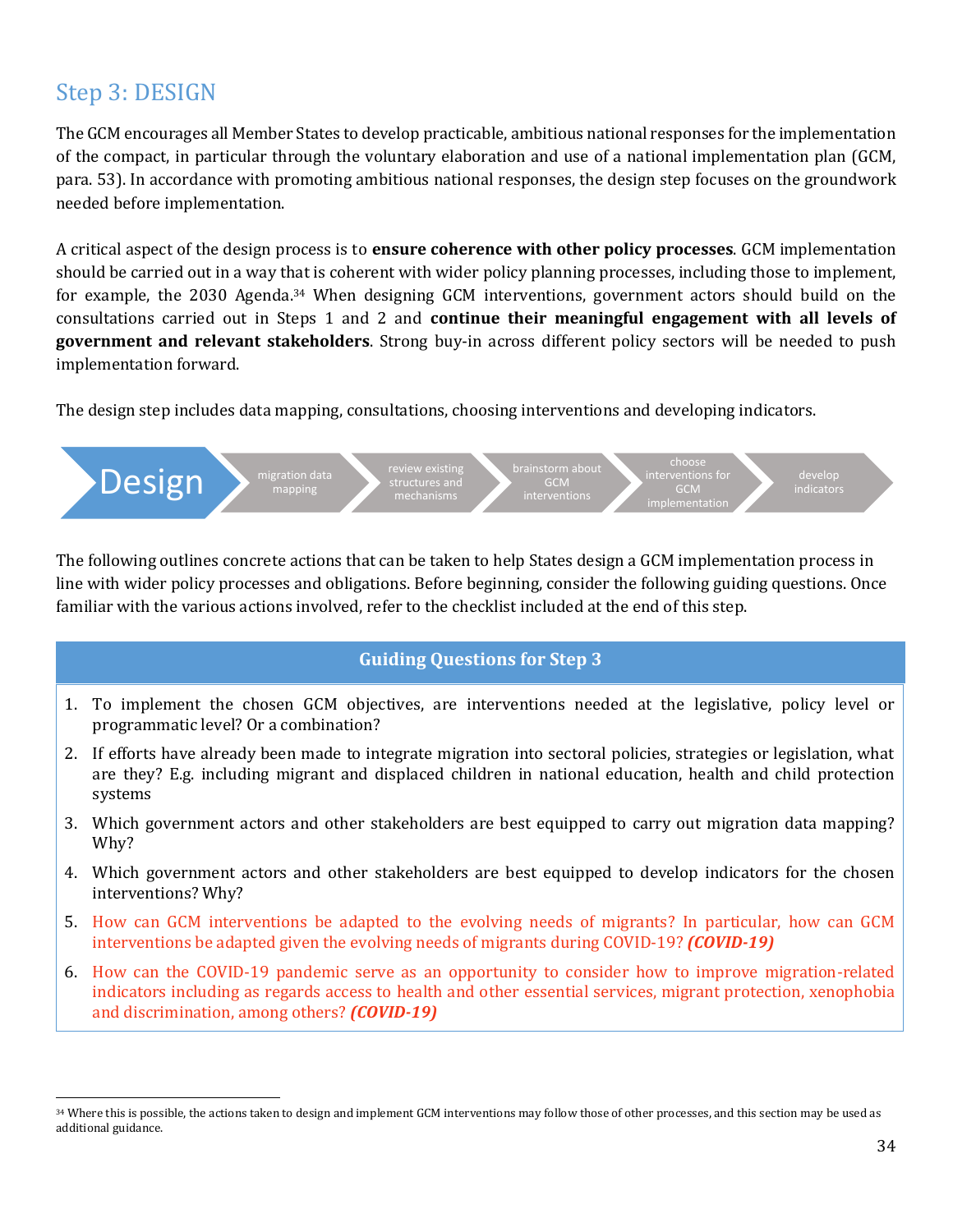

Conducting a migration data mapping is a prerequisite to developing strong indicators. By understanding what data is and is not available, government actors can better assess what indicators can be developed, keeping in mind that data used for indicators must be accurate and reliable.<sup>35</sup>

To conduct a data mapping exercise:

**• Prepare a list of potential data sources and actors**, including government agencies, local authorities and other stakeholders who may hold data relevant to the chosen GCM objectives. This should include qualitative data provided by a wide range of stakeholders, including those who are at risk of being left behind such as undocumented migrants, women and children and youth. Refer to existing data sources as much as possible and build on existing data processes.

Box B provides a list of common migration data sources.

- **From the gathered sources, examine the data that is captured and how it is used.**
- **Consult metadata and assess data comparability**, such as by looking at levels of disaggregation.

| <b>Box B: Existing data sources</b>                                                                  |                                                                                                                                       |  |  |
|------------------------------------------------------------------------------------------------------|---------------------------------------------------------------------------------------------------------------------------------------|--|--|
| Government agencies                                                                                  | Databases of international and non-governmental<br>organizations, such as the World Bank, national human<br>rights institutions, etc. |  |  |
| Local authorities and other stakeholders who may hold data<br>relevant to your chosen GCM objectives | Migration profiles: the GFMD repository of national<br>migration profiles can be accessed here                                        |  |  |
| Population and housing censuses                                                                      | IOM's Global Migration Data Portal, accessible here<br>UNICEF's Global Data Portal, accessible here                                   |  |  |
| Household surveys                                                                                    | UN Network on Migration Global Knowledge Platform and<br>Connection Hug, accessible here                                              |  |  |

<sup>&</sup>lt;sup>35</sup> The only situation in which it may be possible to skip the data mapping exercise altogether is if there are already local and national indicators in place that can be used to assess the chosen GCM objectives.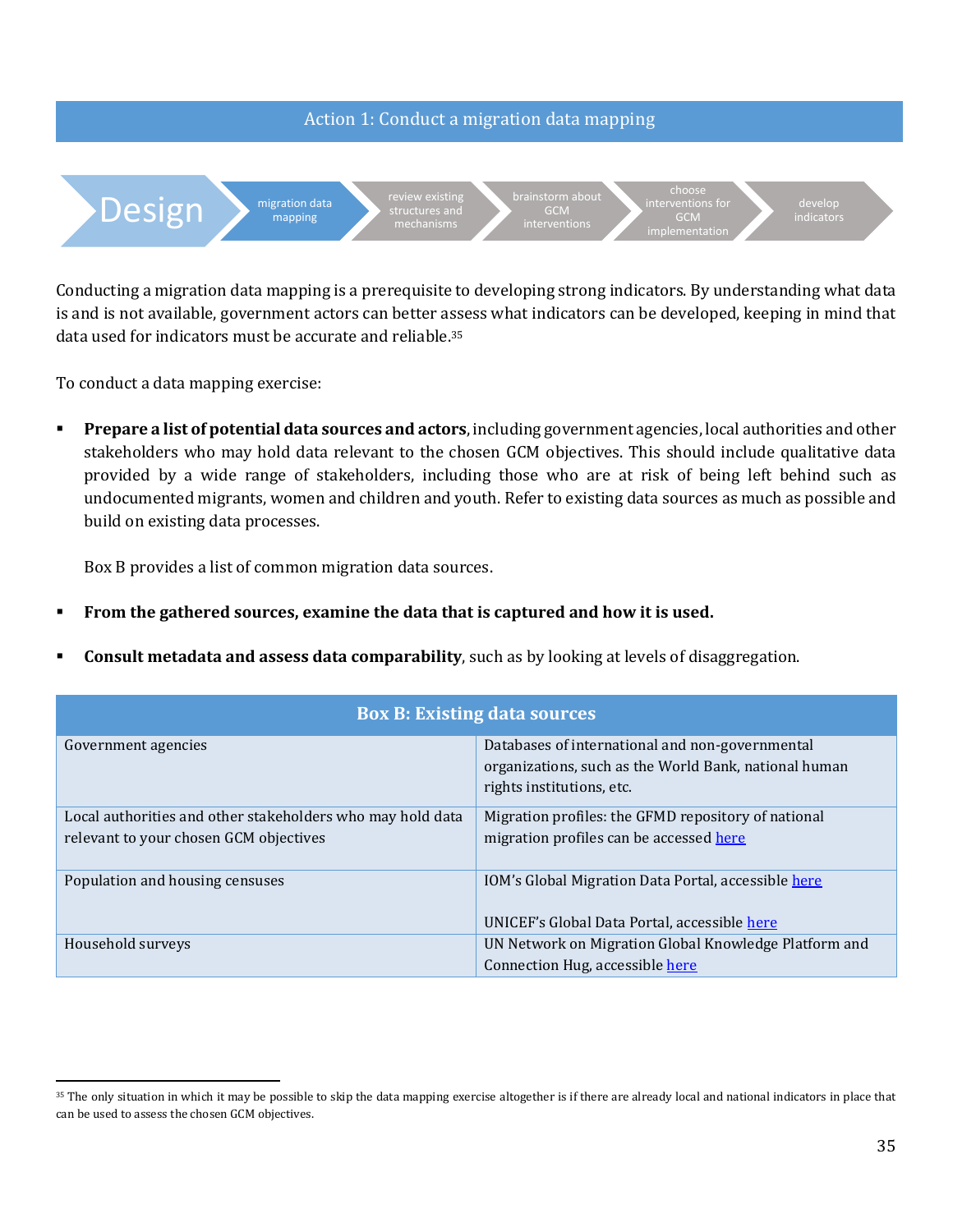#### **COVID-19 data sources**

**During the data mapping process, it is important to gather data on how migrants and migration are being affected by ongoing global events, such as the COVID-19 pandemic. Below are useful resources on this topic.**

| UN Network on Migration COVID-19 Data Portal.<br>Available here. | Mobility Impacts COVID-2019 (IOM). Available here                                                                                   |
|------------------------------------------------------------------|-------------------------------------------------------------------------------------------------------------------------------------|
| UN COVID-19 Data Hub (UNDESA) Available here.                    | How COVID-19 is disrupting immigration policies and<br>worker mobility: a tracker (Ernst & Young Global<br>Limited). Available here |
| Migration data relevant for the COVID-19 pandemic                |                                                                                                                                     |
| (Migration Data Portal). Available here.                         | Migrant and displaced children in the age of COVID-19:                                                                              |
|                                                                  | How the pandemic is impacting them and what can we                                                                                  |
| Migrant workers and the COVID-19 pandemic (FAO,                  | do to help (You, D. et al., 2020). Available here.                                                                                  |
| 2020). Available here.                                           |                                                                                                                                     |
|                                                                  | Social Protection for Children and Families in the                                                                                  |
| Quick Tips on COVID-19 and Migrant, Refugee and                  | Context of Migration and Displacement during COVID-                                                                                 |
| Internally Displaced Children (UNICEF). Available here.          | 19 (UNICEF). Available here                                                                                                         |

#### **Data Protection**

It is critical to ensure the privacy and safety of migrants when gathering, processing and analyzing personal data. During the migration data mapping, actors should respect migrants' right to privacy, safety and non-discrimination, while taking into account their human dignity and well-being. This can be accomplished by respecting the rights to privacy and **data protection**, as outlined in Tool 5. 36

|                                                             | <b>Tool 5: Data Protection Principles</b> <sup>37</sup>                                                                                                                                                                                                                                                                                                                                |
|-------------------------------------------------------------|----------------------------------------------------------------------------------------------------------------------------------------------------------------------------------------------------------------------------------------------------------------------------------------------------------------------------------------------------------------------------------------|
| <b>FIREWALLS</b>                                            | All data collection, processing and disaggregation should respect firewalls between public services<br>and immigration authorities. This means that public service providers should never be required to<br>report undocumented migrants. Any collection of information on individuals' migratory status must<br>be done in ways that do not breach the firewall.                      |
| <b>LAWFUL AND</b><br><b>FAIR COLLECTION</b>                 | Personal data must be obtained by lawful and fair means with the knowledge or consent of the data<br>subject.                                                                                                                                                                                                                                                                          |
| <b>SPECIFIED AND</b><br><b>LEGITIMATE</b><br><b>PURPOSE</b> | The purpose(s) for which personal data are collected and processed should be specified and<br>legitimate and should be known to the data subject at the time of collection. <sup>38</sup> Personal data should<br>only be used for the specified purpose(s), unless the data subject consents to further use or if such<br>use is compatible with the originally specified purpose(s). |
| <b>DATA QUALITY</b>                                         | Personal data sought and obtained should be adequate, relevant and not excessive in relation to the<br>specified purpose(s) of data collection and data processing. Data controllers should take all<br>reasonable steps to ensure that personal data are accurate and up to date.                                                                                                     |

 $^{36}$  More information can be found through IOM Data Protection Manual, available [here.](https://publications.iom.int/books/iom-data-protection-manual)

<sup>&</sup>lt;sup>37</sup> These principles have been adapted from the following two resources: Van Durme, C. (2017). 'Firewall': A tool for safeguarding fundamental rights of [undocumented migrants](https://picum.org/firewall-tool-safeguarding-fundamental-rights-undocumented-migrants/) and IOM (2010)[. IOM Data Protection Manual.](https://publications.iom.int/books/iom-data-protection-manual)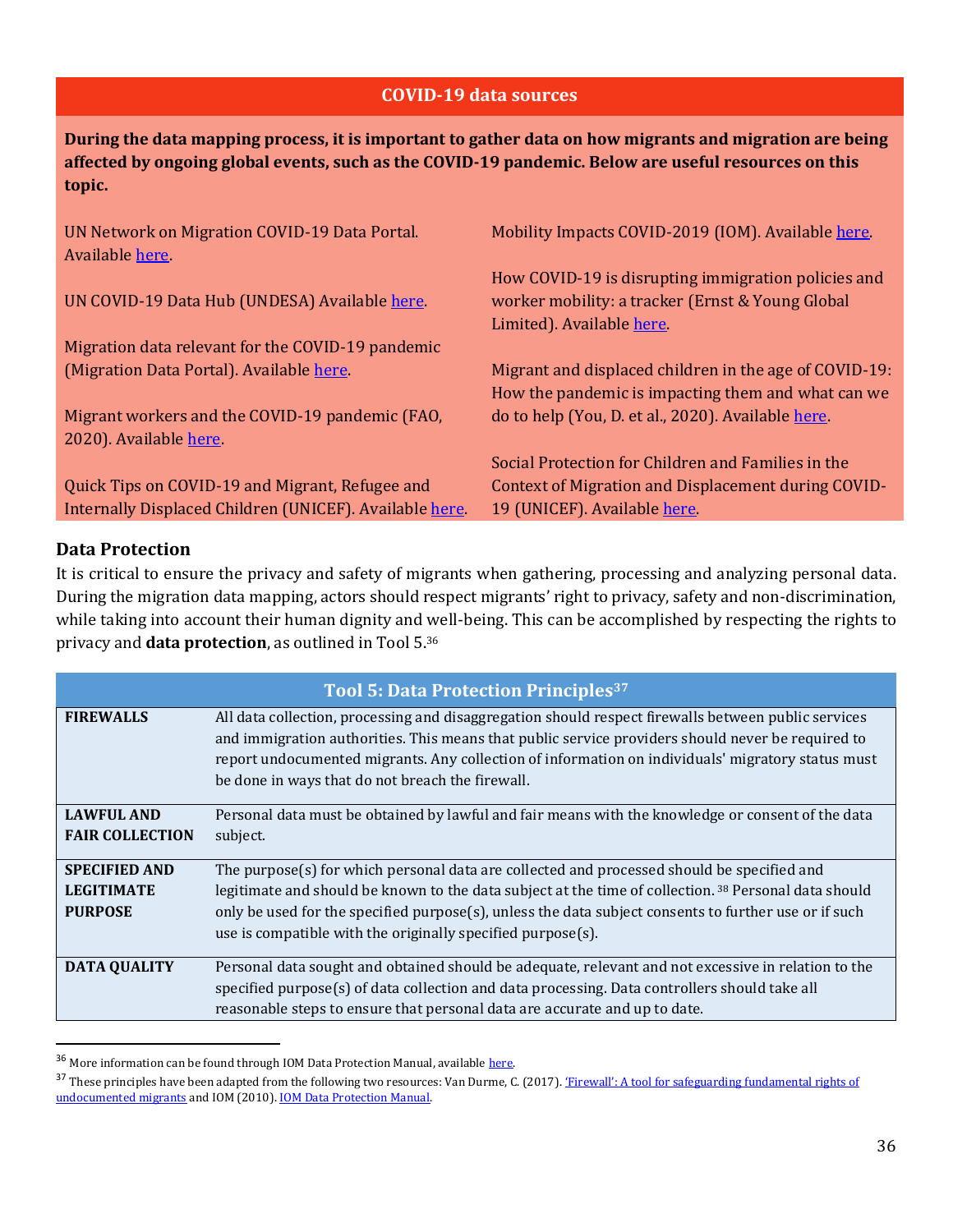| <b>CONSENT</b>                                                                   | Consent must be obtained at the time of collection or as soon as it is reasonably practical thereafter,<br>and the condition and legal capacity of certain vulnerable groups and individuals should always be<br>taken into account. If exceptional circumstances hinder the achievement of consent, the data<br>controller should, at a minimum, ensure that the data subject has sufficient knowledge to understand<br>and appreciate the specified purpose(s) for which personal data are collected and processed. |
|----------------------------------------------------------------------------------|-----------------------------------------------------------------------------------------------------------------------------------------------------------------------------------------------------------------------------------------------------------------------------------------------------------------------------------------------------------------------------------------------------------------------------------------------------------------------------------------------------------------------|
| <b>TRANSFER TO</b><br><b>THIRD PARTIES</b>                                       | Personal data should only be transferred to third parties with the explicit consent of the data subject,<br>for a specified purpose, and under the guarantee of adequate safeguards to protect the<br>confidentiality of personal data and to ensure that the rights and interests of the data subject are<br>respected. These three conditions of transfer should be guaranteed in writing.                                                                                                                          |
| <b>CONFIDENTIALITY</b>                                                           | Confidentiality of personal data must be respected and applied at all stages of data collection and<br>data processing and should be guaranteed in writing.                                                                                                                                                                                                                                                                                                                                                           |
| <b>ACCESS AND</b><br><b>TRANSPARENCY</b>                                         | Data subjects should be allowed to verify their personal data and should be provided with access<br>insofar as it does not frustrate the specified purpose(s) for which personal data are collected and<br>processed. Data controllers should ensure a general policy of openness towards the data subject<br>about developments, practices and policies with respect to personal data.                                                                                                                               |
| <b>DATA SECURITY</b>                                                             | Personal data must be kept secure, both technically and organizationally, and should be protected by<br>reasonable and appropriate measures against unauthorized modification, tampering, unlawful<br>destruction, accidental loss, improper disclosure or undue transfer.                                                                                                                                                                                                                                            |
| <b>RETENTION OF</b><br>PERSONAL DATA                                             | Personal data should only be kept for as long as is necessary and should be destroyed or rendered<br>anonymous as soon as the specified purpose(s) of data collection and data processing have been<br>fulfilled. It may, however, be retained for an additional specified period for the benefit of the data<br>subject.                                                                                                                                                                                             |
| <b>APPLICATION OF</b><br>THE PRINCIPLES                                          | These principles shall apply to both electronic and paper records of personal data, and may be<br>supplemented by additional measures of protection, depending, inter alia, on the sensitivity of<br>personal data. These principles shall not apply to non-personal data.                                                                                                                                                                                                                                            |
| <b>OVERSIGHT,</b><br><b>COMPLIANCE AND</b><br><b>INTERNAL</b><br><b>REMEDIES</b> | An independent body should be appointed to oversee the implementation of these principles and to<br>investigate any complaints, and designated data protection focal points should assist with monitoring<br>and training. Measures will be taken to remedy unlawful data collection and data processing, as well<br>as breach of the rights and interests of the data subject.                                                                                                                                       |

#### **Considerations when collecting data from children**

"States parties should develop a systematic rights-based policy on the collection and public dissemination of qualitative and quantitative data on all children in the context of international migration to inform a comprehensive policy aimed at the protection of their rights. Such data should be disaggregated by nationality, migration status, gender, age, ethnicity, disability and all other relevant statuses to monitor intersectional discrimination. The Committees stress the importance of developing indicators to measure the implementation of the rights of all children in the context of international migration, including through a human rights-based approach to data collection and analysis on the causes of unsafe migration of children and/or families. Such information should be available for all stakeholders, including children, in full respect of privacy rights and data protection standards. Civil society organizations and other concerned actors should be able to participate in the process of collecting and evaluating data.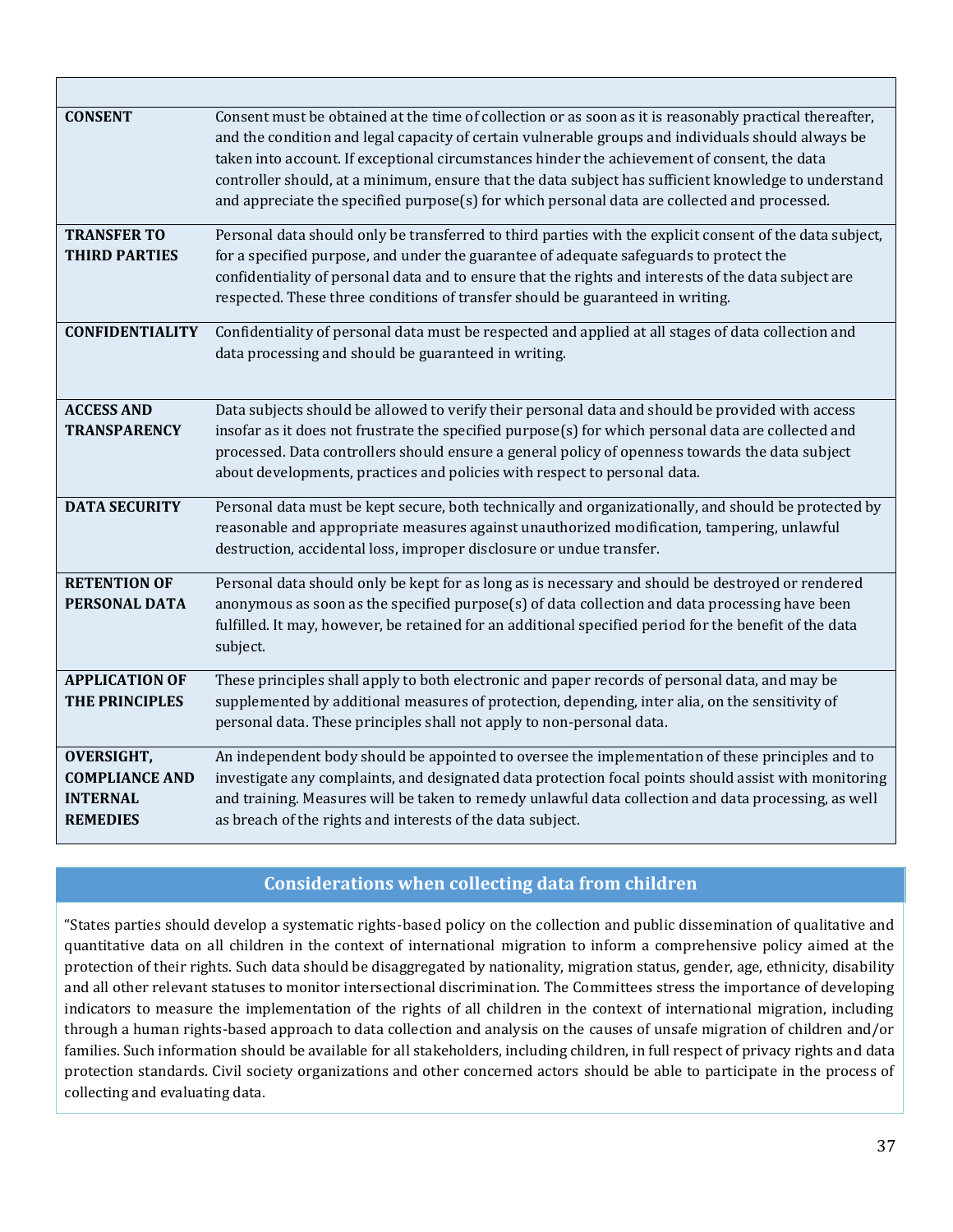Children's personal data, in particular biometric data, should only be used for child protection purposes, with strict enforcement of appropriate rules on collection, use, retention of and access to data. The Committees urge due diligence regarding safeguards in the development and implementation of data systems and in the sharing of data between authorities and/or countries. States parties should implement a "firewall" and prohibit the sharing and use for immigration enforcement of the personal data collected for other purposes, such as protection, remedy, civil registration and access to services. This is necessary to uphold data protection principles and protect the rights of the child, as stipulated in the Convention on the Rights of the Child."<sup>39</sup>

Additional resources regarding data collection and children include:

- **Ethical research for children** (UNICEF). Available [here](https://www.unicef-irc.org/article/1809-ethical-research-for-children.html)
- **Children's online privacy and freedom of expression industry toolkit** (UNICEF). Available [here](https://www.unicef.org/csr/files/UNICEF_Childrens_Online_Privacy_and_Freedom_of_Expression(1).pdf)
- **Ethical Considerations for Evidence Generation Involving Children on the COVID-19 Pandemic** (UNICEF). Availabl[e here](https://www.unicef-irc.org/publications/1086-ethical-considerations-for-evidence-generation-involving-children-on-the-covid-19.html)

#### Action 2: Review existing structures and mechanisms



During the design process, existing structures and mechanisms that relate to the identified GCM objectives should be reviewed, including:

- Institutions
- Strategies and national action plans
- **Legislation**
- Policy frameworks
- Plans and projects
- National mechanisms for reporting and follow-up<sup>40</sup>

Reviewing these can help map out potential synergies and trade-off between migrationrelated interventions, while also helping to avoid policy incoherence and to prevent duplicate efforts. The box below lays out tools that can help facilitate this review process.



<sup>&</sup>lt;sup>39</sup> Paragraphs 16 and 17 Joint general comment No. 3 (2017) of the Committee on the Protection of the Rights of All Migrant Workers and Members of Their Families and No. 22 (2017) of the Committee on the Rights of the Child on the general principles regarding the human rights of children in the context of international migration. Availabl[e here.](https://www.refworld.org/docid/5a1293a24.html)

<sup>40</sup> These mechanisms are mandated to coordinate and prepare reports to and engage with international and regional human rights mechanisms (including treaty bodies, the universal periodic review and special procedures). More information about these mechanisms is availabl[e here.](https://www.ohchr.org/Documents/Publications/HR_PUB_16_1_NMRF_PracticalGuide.pdf)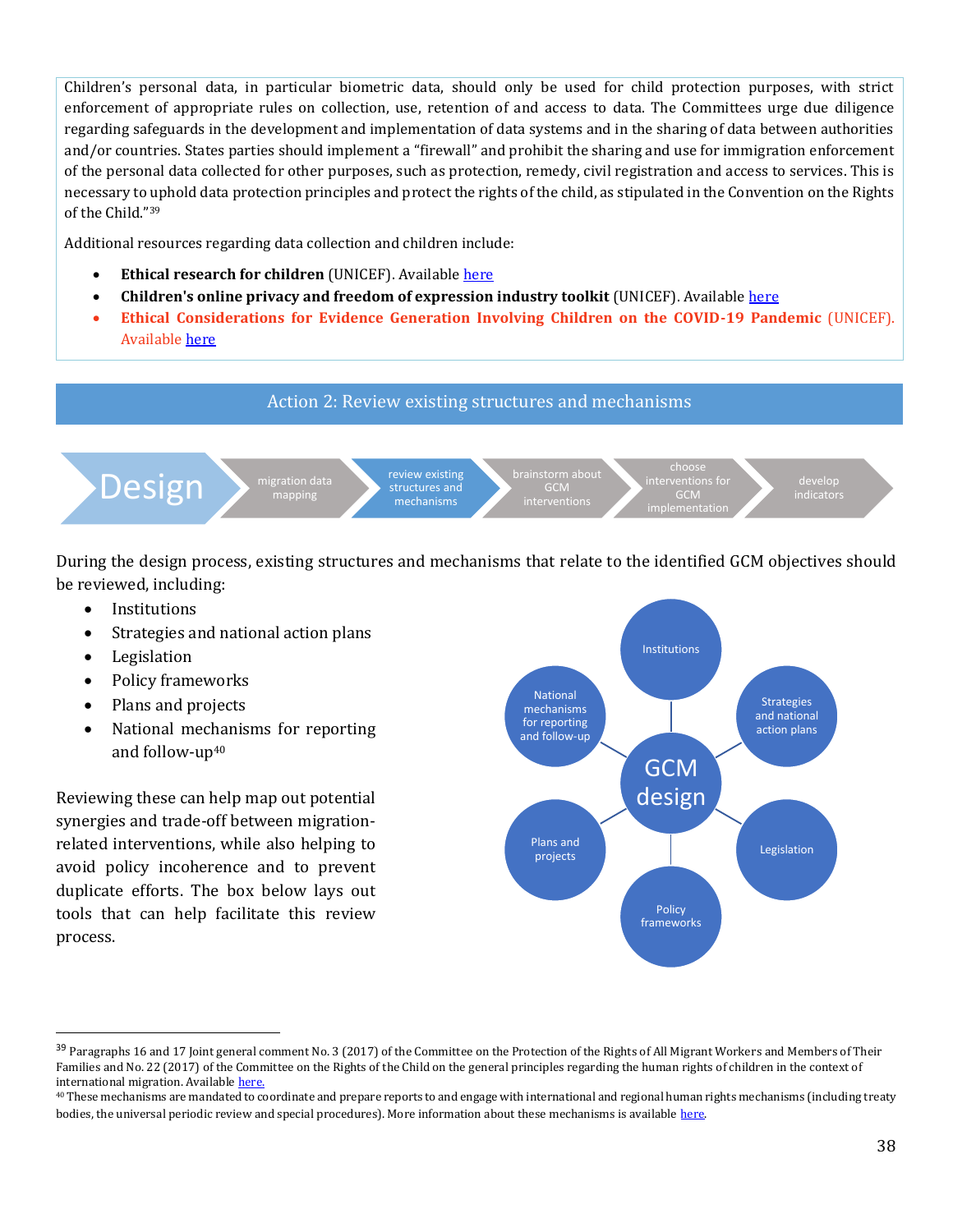#### **Resources for reviewing existing relevant structures and mechanisms**

#### **Migration Governance Indicators (MGI)**

Migration Governance Indicators (MG) help countries track progress on migration governance. If an MGI assessment has taken place for the country, national actors can use this tool to strengthen policy coherence across migration governance domains. As the framework is based on policy inputs, the assessment can help governments diagnose where there may be gaps in the way they formulate their national migration governance. More information about this tool can be foun[d here.](https://gmdac.iom.int/migration-governance-indicators)

#### **Guidelines on Mainstreaming Migration into Local Development Planning**

This tool can be used to identify institutional, policy and intervention gaps or weaknesses in migration governance. Indicators cover areas such as migrant rights, inclusive education, employment and health care, and focus on the processes and structures needed to promote policy coherence. These indicators have accompanying questions to support actors in identifying policy incoherence. Though designed for local actors, national actors may also use the tool by adapting indicator questions slightly. The tool can be accesse[d here.](http://www.migration4development.org/en/resources/library/guidelines-mainstreaming-migration-local-development-planning)

#### Action 3. Organize consultations with diverse stakeholders to brainstorm GCM interventions



To allow for collective brainstorming around the types of interventions that would lead to progress on the country's chosen GCM objectives, consultations are needed. In line with the GCM's whole-of-society approach, these consultations should comprehensively engage relevant stakeholders and involve the participation of:

- Different levels and sectors of government
- GCM implementing partners
- Potential beneficiaries, including those whose voices may be less likely to be heard or are at risk of being left behind (including undocumented migrants, women, children and young people)
- Service providers
- Stakeholders who will be involved in data collection, policy development, programme/project design and indicator development
- Stakeholders, including experts and civil society actors, who can help government actors reflect on how GCM interventions can be tailored and adapted to significant global events, such as the COVID-19 pandemic *(COVID-19).*

**Refer to meaningful stakeholder engagement found in Step 1: Kick-off** of this guidance to determine the appropriate mechanisms and modalities of stakeholder consultations.

During these consultations, participants should aim to: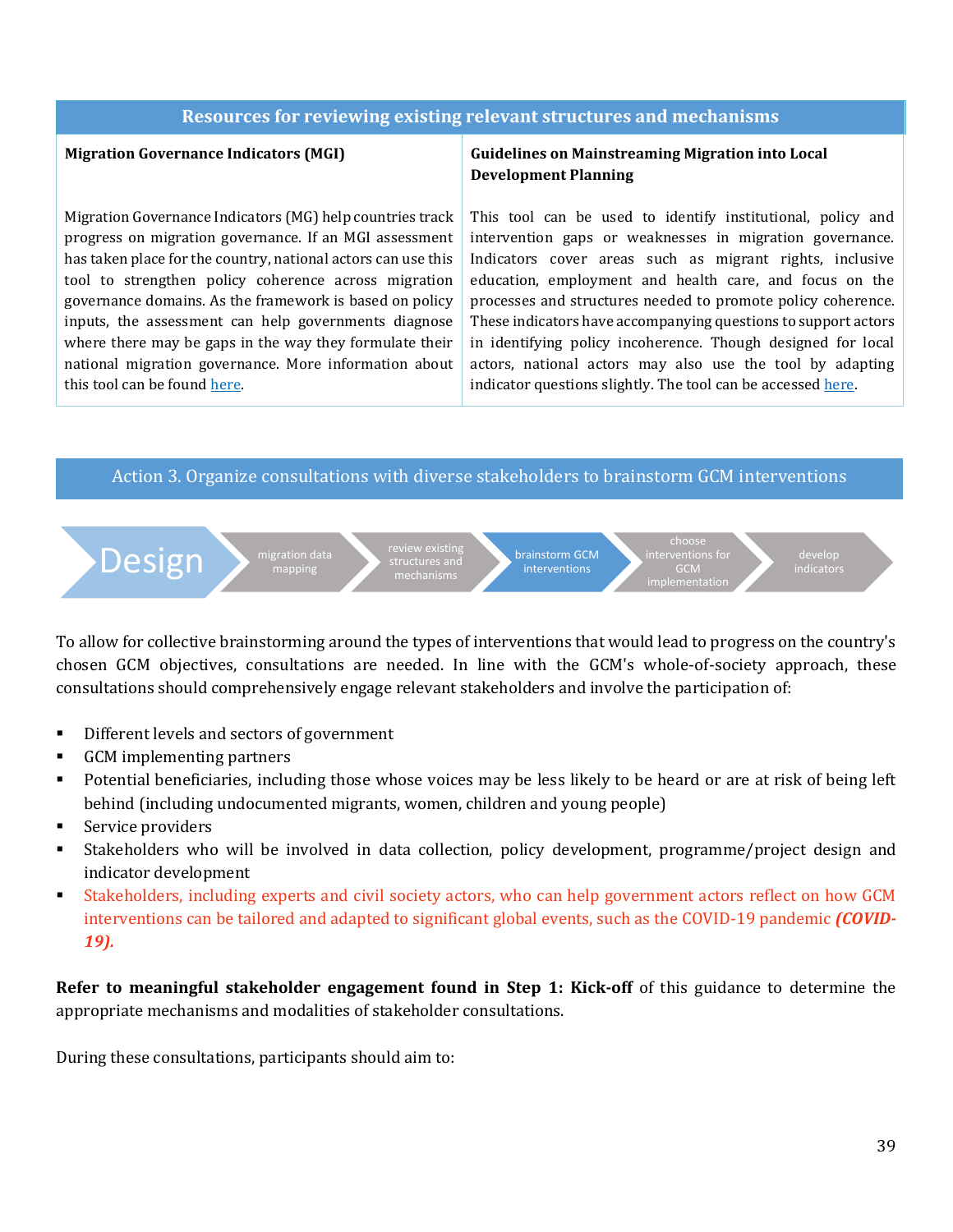|        | Tool 6: Checklist for consultations to brainstorm GCM interventions                                                                    |
|--------|----------------------------------------------------------------------------------------------------------------------------------------|
| П      | Define the target beneficiaries of the proposed interventions.                                                                         |
| □      | Identify those stakeholders needed to implement the chosen GCM objectives, including both governmental<br>and non-governmental actors. |
| □      | Estimate the human, financial and other resources needed for implementation and possible ways to<br>increase these.                    |
| $\Box$ | Assess existing technical capacity to carry out the proposed interventions and whether additional capacity-<br>building is needed.     |
|        | Identify existing interventions that can be modified or expanded to meet the objectives.                                               |

#### Action 4: Choose interventions for GCM implementation



Determining interventions for GCM implementation should directly relate to the identified GCM objectives, as well as to the proposed actions associated with these objectives, as articulated in the GCM itself. All GCM interventions should be implemented in line with the GCM's guiding principles, in particular with the compact's gender-responsive and child-sensitive approaches. Implementation should also reflect the GCM's commitment to respecting, protecting and fulfilling migrants' human rights throughout all stages of the migration cycle, as stated in Section IIIA.

Tool 7 below lays out possible programmatic and policy interventions that can be taken forward to ensure successful GCM implementation. Most often, a combination of interventions is needed to ensure comprehensive migration governance. Therefore, the below interventions should be seen as complementary, with a focus on developing inclusive policies and programming that strengthen horizontal and vertical coherence and avoid the pitfalls of interventions that are developed and implemented in silos.

| Tool 7: Possible interventions for GCM implementation                           |                                                                                                                                                                                                                                                                                                                                                                                                 |  |  |
|---------------------------------------------------------------------------------|-------------------------------------------------------------------------------------------------------------------------------------------------------------------------------------------------------------------------------------------------------------------------------------------------------------------------------------------------------------------------------------------------|--|--|
| Enact and implement a<br>policy<br>and/or<br>new<br>legislation                 | Governments may wish to enact and implement a new policy and/or legislation. This can be<br>an effective way to bring about a transformative change across one or multiple GCM<br>objectives.                                                                                                                                                                                                   |  |  |
| Integrate migration into<br>sectoral policies, strategies<br>and/or legislation | Actors may choose to integrate migration into policies, strategies and legislation in policy<br>sectors that both affect and are affected by migration, such as labour, housing, health<br>education, child welfare and agriculture. For example, a government may integrate migration<br>into its labour and education strategy, factoring migration dynamics into labour market<br>forecasts. |  |  |
|                                                                                 | $\overline{A}$                                                                                                                                                                                                                                                                                                                                                                                  |  |  |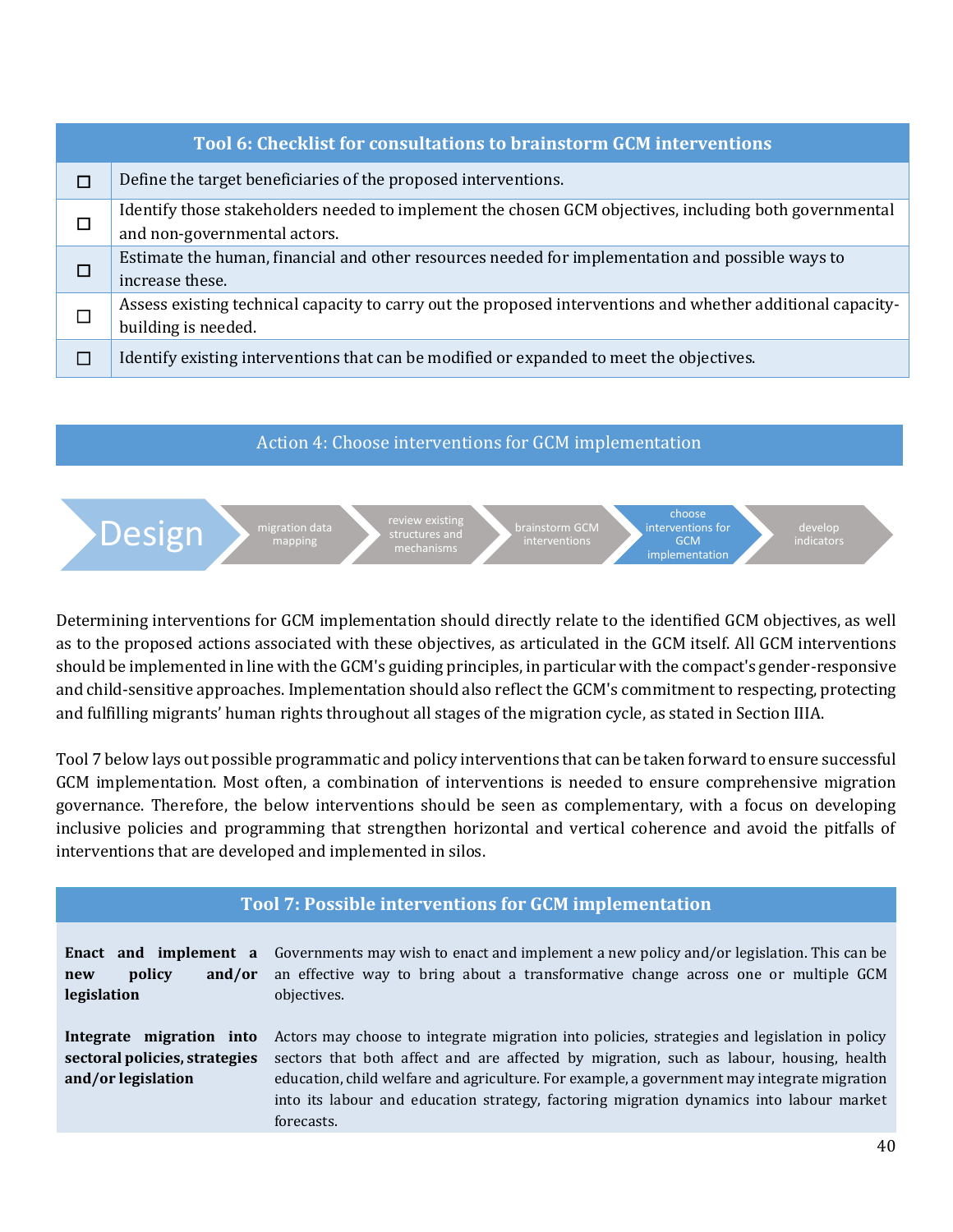| Integrate migration into<br>development<br>programming | Actors may wish to integrate migration into development programming that was not<br>designed with migration in mind, but which could nevertheless benefit from the integration<br>of migration-related considerations. This type of intervention could be applied to<br>development programming in any sector and the aim would be to assess how different<br>development programmes can be adapted to incorporate migration issues. <sup>41</sup> |
|--------------------------------------------------------|----------------------------------------------------------------------------------------------------------------------------------------------------------------------------------------------------------------------------------------------------------------------------------------------------------------------------------------------------------------------------------------------------------------------------------------------------|
| Design and implement new<br>migration programming      | Governments may decide to design and implement new migration programmes altogether.<br>For example, if actors choose to implement GCM Objective 6 ("Facilitate fair and ethical<br>recruitment and safeguard conditions that ensure decent work"), they may decide that<br>designing a specific programme on ethical recruitment would be the best way to make<br>progress on this objective.                                                      |

#### **Integrating migration across different policy sectors**

If – as part of the GCM implementation process – actors decide to focus on integrating migration into different policy sectors, they should seek out specialized advice on designing interventions in those particular sectors and can refer to the resources listed below.

#### **Resources on integrating migration across different policy sectors**

**Mainstreaming Migration into Development Planning: A [handbook for policymakers and](https://publications.iom.int/es/books/mainstreaming-migration-development-planning-handbook-policy-makers-and-practitioners)  practitioners** (IOM/GMG, 2010). Available **here**.

**[Interrelations between Public](https://www.oecd.org/dev/interrelations-between-public-policies-migration-and-development-9789264265615-en.htm)  Policies, Migration and Development** (OECD, 2017). Available **here**.

**Sector guides from the Mainstreaming Migration into International Cooperation and Development (MMICD) project**  [\(forthcoming\). More information](https://eea.iom.int/mmicd)  about the MMICD project can be found **here**.

#### **Areas of GCM implementation to consider when responding to COVID-19**

Migrants face the same health threats from COVID-19 as any other human being. However, migrants may face increased vulnerabilities due to their living, working or administrative situations, which put them at greater risk of contracting COVID-19 and suffering the socioeconomic consequences of the pandemic. <sup>42</sup> Migrants may be excluded from social protection schemes as well as from national programmes for health promotion, disease prevention, treatment and care. Migrant children and youth are less likely to have access to remote learning modalities and more likely to drop out of school. They are also at heightened risk of extreme poverty, and likely to be impacted by families' negative coping strategies, such as child labour and marriage, while dwindling remittances impact their diets, livelihoods and access to services.

In the time of a pandemic, ensuring public health is contingent on protecting all persons. For this reason, government actors should see COVID-19 as a crucial opportunity to address barriers that migrants face in accessing services and social protection, <sup>43</sup> particularly concerning:

<sup>&</sup>lt;sup>41</sup> For this type of intervention, the forthcoming sector toolkits from the MMICD project will particularly come in handy. These sector toolkits will provide practical guidance on how to integrate migration into development cooperation programmes and projects in various sectors. <sup>42</sup> UN Secretary General Policy Brief (2020)[. COVID-19 and People on the Move.](https://www.un.org/sites/un2.un.org/files/sg_policy_brief_on_people_on_the_move.pdf)

<sup>&</sup>lt;sup>43</sup> For more information on enhancing access to services, see the Network's policy brief **Enhancing Access to Services for Migrants in the Context of COVID-19** [Preparedness, Prevention, and Response and Beyond.](https://migrationnetwork.un.org/sites/default/files/docs/final_network_wg_policy_brief_covid-19_and_access_to_services.pdf)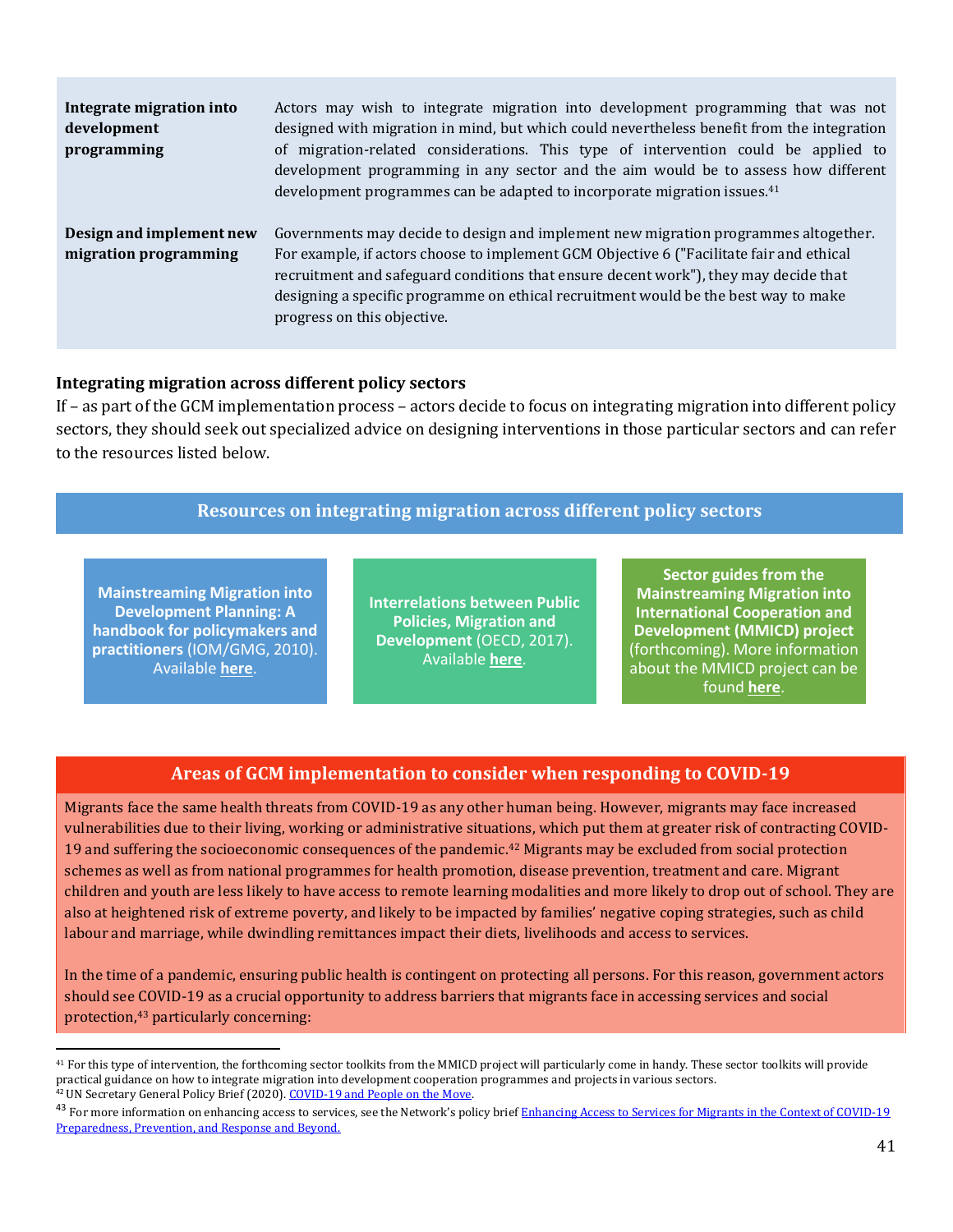- $\checkmark$  The right to the enjoyment of the highest attainable standard of physical and mental health care
- $\checkmark$  Non-discrimination and equitable access to health services and medical supplies including vaccines and
- $\checkmark$  People-centred service systems and continuity of care
- $\checkmark$  Gender equality and prevention and response to sexual and gender-based violence
- $\checkmark$  Age-sensitive support and protection through case management, including by designating child protection officials and social workers as essential workers and focusing on psychosocial support
- $\checkmark$  Education and training strategies for continued learning for all migrants, including children
- Access to adequate housing, water and sanitation
- Equal treatment in the workplace
- Social protection and mitigation of socio-economic impacts
- Whole-of-government and whole-of-society approaches and partnership
- Engagement and empowerment of local authorities and grassroots actors
- Participation and inclusion of migrants in COVID-19 response and recovery plans<sup>44</sup>

#### Action 5: Develop indicators



Once the data mapping is complete and interventions for GCM implementation have been chosen, indicators should be identified and/or developed as needed. To do this:

- **Verify whether global indicators, such as SDG indicators, or indicators from other existing national plans, policies and programmes can be reported to measure progress on the chosen GCM objectives**, drawing on the data mapping exercise. If so, these indicators should be used so that progress can be compared to that of other countries. The following resources can help connect migration-related indicators with the SDGs:
	- **EXECUTE:** Migration and the 2030 Agenda: A Guide for Practitioners (IOM). Availabl[e here.](https://publications.iom.int/books/migration-and-2030-agenda-guide-practitioners) See specifically the Booklet outlining linkages between migration and each SDG. Availabl[e here](http://www.migration4development.org/sites/default/files/en_booklet_web.pdf).
	- **Handbook for Improving the Production and Use of Migration Data for Development** (GMG). Available [here](https://www.knomad.org/sites/default/files/2017-11/Handbook%20for%20Improving%20the%20Production%20and%20Use%20of%20Migration%20Data%20for%20Development.pdf).
	- **Guidance on implementing the SDGs for and with children** (UNICEF). Availabl[e here](https://www.unicef.org/sdgs/resources).

<sup>44</sup> The contents of this table were adapted from the following resource: United Nations Network on Migration, Working Group on Access to Services (2020). [Enhancing Access to Services for Migrants in the Context of COVID-19 Preparedness, Prevention, and Response and Beyond.](https://migrationnetwork.un.org/sites/default/files/docs/final_network_wg_policy_brief_covid-19_and_access_to_services_1.pdf)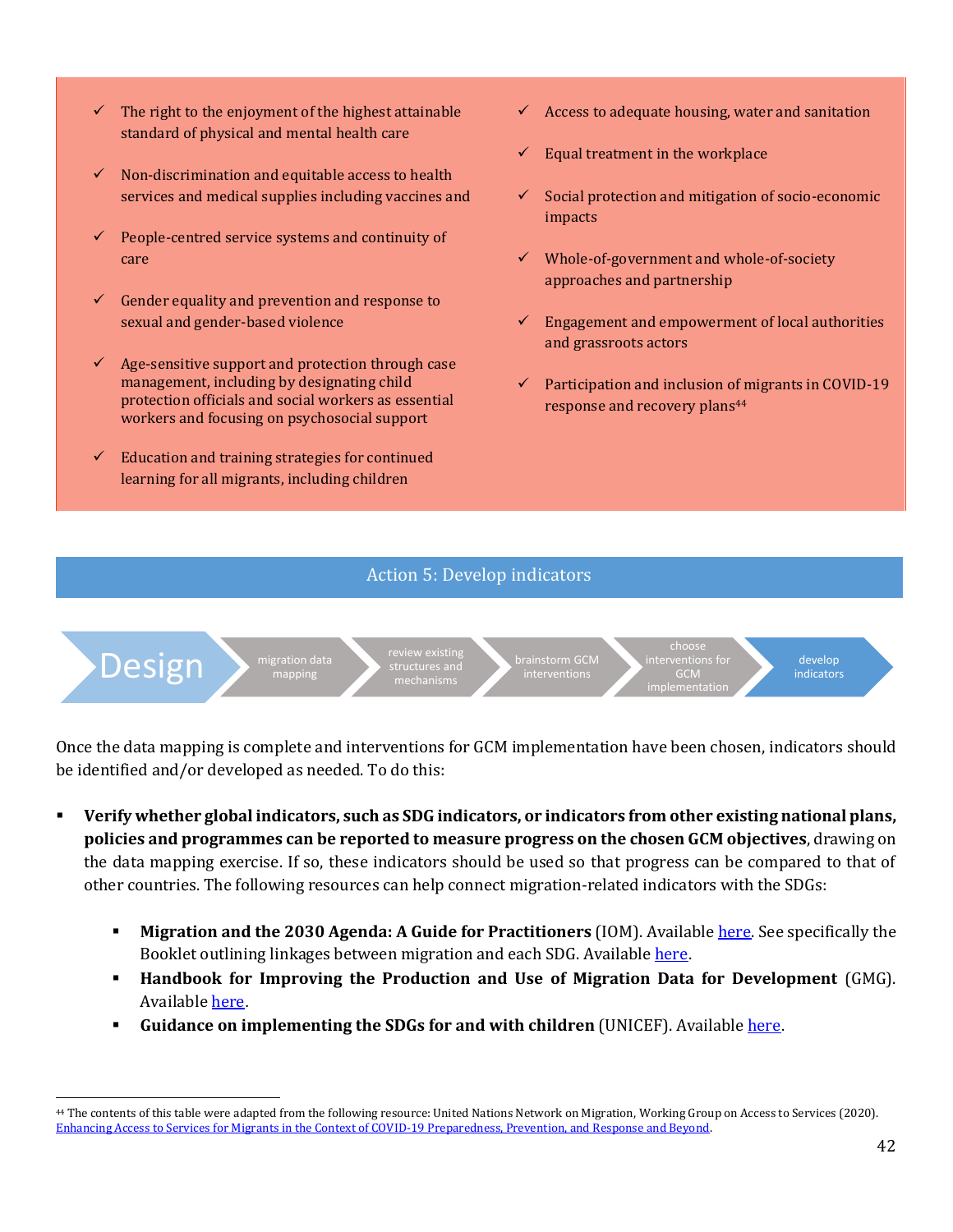**EXECTE 1.5 Percelop human rights indicators as needed**, to measure progress on migrants' rights, protection and access to services, drawing and building on existing resources. See Box C below.

#### **Box C: Resources for developing human rights indicators related to GCM implementation**

#### **Human Rights Indicators: A Guide to Measurement and Implementation (OHCHR, 2012). Available [here.](https://www.ohchr.org/Documents/Publications/Human_rights_indicators_en.pdf)**

This guide is an important resource that aims to fill the gap that exists around the systematic use of indicators measuring the realization of human rights. It recognizes human rights indicators  $-$  both qualitative and quantitative  $-$  as an essential tool for policy formulation and evaluation. It also addresses head-on various concerns related to human rights indicators, including the challenges in collecting and disseminating information on human rights, as well as difficulties around what to monitor, how to collect information and how to interpret it from a human rights perspective.

**Human Rights Indicators for Migrants and their Families** (KNOMAD, OHCHR, ILO, UNICEF, Migrant Forum in Asia, 2015). Availabl[e here.](https://www.ohchr.org/Documents/Issues/Migration/Indicators/WP5_en.pdf)

This paper shows that the use of indicators for the human rights of migrants can facilitate and monitor progress and compliance with legal obligations; that the fulfillment of migrants' rights is an essential tool for social integration in multicultural societies; and that migrants' rights indicators promote evidence-based policy-making. The paper was published as part of the Working Paper Series of the Global Knowledge Partnership on Migration and Development (KNOMAD).

**Key human rights indicators for monitoring human rights implications of COVID-19. Available** [here](https://unsdg.un.org/sites/default/files/2020-04/UN-framework-for-the-immediate-socio-economic-response-to-COVID-19.pdf)**.**

To support COVID-19 response and recovery, a set of 10 key human rights indicators were developed as part of the UN framework for the immediate socio-economic response to COVID-19. These indicators, applicable to migrants, can be found in Annex 1 of the UN Framework.

▪ **Gain a clear understanding of the differences between structural indicators, process indicators and outcome indicators** to refine the indicator development process. In the context of GCM implementation, these indicators would serve the following functions. 45

| <b>Structural indicators</b> | • Reflect the adoption of legal instruments as well as the existence and creation of basic<br>institutional mechanisms deemed necessary for successfully implementing the GCM |  |  |  |
|------------------------------|-------------------------------------------------------------------------------------------------------------------------------------------------------------------------------|--|--|--|
|                              |                                                                                                                                                                               |  |  |  |
| <b>Process indicators</b>    | • Measure ongoing efforts to transform GCM objectives into desired results                                                                                                    |  |  |  |
|                              |                                                                                                                                                                               |  |  |  |
| Outcome indicators           | • Capture individual and collective attainments that reflect the state of successful GCM<br>implementation in a given context                                                 |  |  |  |

▪ **Adjust existing and/or develop new indicators as needed for each GCM implementation intervention.** The below Tool 8 provides a template to support the formulation of indicators.

<sup>&</sup>lt;sup>45</sup> OHCHR (2012). [Human Rights Indicators: A Guide to Measurement and Implementation.](https://www.ohchr.org/Documents/Publications/Human_rights_indicators_en.pdf)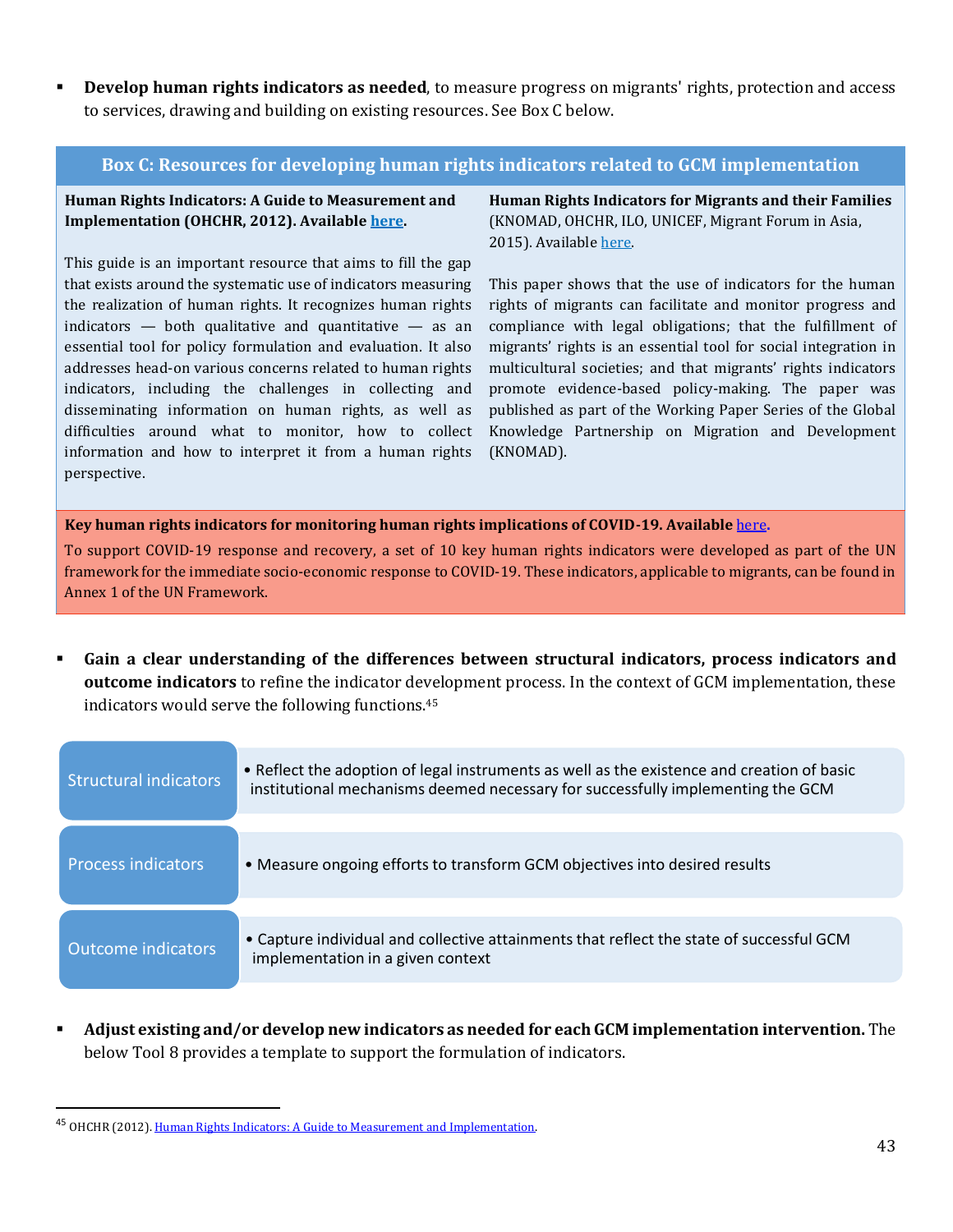|                                                      | Tool 8: Template for formulating an indicator for GCM implementation                                                                                                                                                                                                                                                                                                                                                                                                                                                             |
|------------------------------------------------------|----------------------------------------------------------------------------------------------------------------------------------------------------------------------------------------------------------------------------------------------------------------------------------------------------------------------------------------------------------------------------------------------------------------------------------------------------------------------------------------------------------------------------------|
|                                                      | Example                                                                                                                                                                                                                                                                                                                                                                                                                                                                                                                          |
| <b>GCM</b> objective to address                      | Enhance the availability and flexibility of pathways for regular migration                                                                                                                                                                                                                                                                                                                                                                                                                                                       |
| <b>GCM</b> action to address                         | "Expand available options for academic mobility, including through bilateral and multilateral<br>agreements that facilitate academic exchanges, such as scholarships for students and academic<br>professionals, visiting professorships, joint training programmes and international research<br>opportunities, in cooperation with academic institutions and other relevant stakeholders."<br>(GCM, para. 21j)                                                                                                                 |
| <b>Possible indicator</b>                            | Number of scholarships awarded to nationals for enrolment in higher education abroad,<br>including vocational training and information and communications technology, technical,<br>engineering and scientific programmes, in developed countries and other developing countries                                                                                                                                                                                                                                                 |
| Definition(s)                                        | Scholarships: Financial aid awards for individual students. Financial aid awards include<br>bilateral grants to students registered for systematic instruction in private or public<br>institutions of higher education to follow full-time studies or training courses abroad.                                                                                                                                                                                                                                                  |
| <b>Unit of measurement</b><br>(e.g., expressed as %) | Total number of scholarships awarded for higher education abroad.                                                                                                                                                                                                                                                                                                                                                                                                                                                                |
| <b>Relevant international</b><br>standards (if any)  | SDG 4.B: 4.B By 2020, substantially expand globally the number of scholarships available to<br>developing countries, in particular LDCs, SIDS and African countries, for enrolment in higher<br>education, including vocational training and ICT, technical, engineering and scientific<br>programmes, in developed countries and other developing countries For further information<br>on defining scholarships (developed in the context of SDG target 4b)<br>see:<br>http://unesdoc.unesco.org/images/0024/002455/245570e.pdf |
| Data source(s)                                       | Records from the Ministry of Education on nationals studying under scholarship agreements<br>abroad.                                                                                                                                                                                                                                                                                                                                                                                                                             |
| <b>Methodology</b> (detail on<br>data collection)    | The Ministry of Education will consolidate all of its records on different scholarships awarded<br>into a single spreadsheet or document, to be disaggregated as per the specifications below.<br>They will send this information to the national statistical office, who will report total figures.                                                                                                                                                                                                                             |
| <b>Periodicity of</b><br>measurement                 | Annual                                                                                                                                                                                                                                                                                                                                                                                                                                                                                                                           |
| <b>Disaggregation</b>                                | Gender of scholar<br>$\bullet$<br>Race or ethnicity of scholar<br>$\bullet$<br>Country of study<br>$\bullet$<br>Level of award (diploma, bachelor's degree, master's degree/postgraduate diploma, PhD,<br>$\bullet$<br>post-doctoral research)<br>The subject of the programme<br>$\bullet$                                                                                                                                                                                                                                      |
| Lead actor involved /<br>other actors                | Ministry of Education<br>National Statistical Office                                                                                                                                                                                                                                                                                                                                                                                                                                                                             |
| <b>Baseline, if available</b>                        | 0 scholarships                                                                                                                                                                                                                                                                                                                                                                                                                                                                                                                   |

▪ **Refer to Tool 9, the simplified checklist for developing indicators,** to ensure indicators measure each intervention accurately, while also helping to leverage and strengthen existing migration data.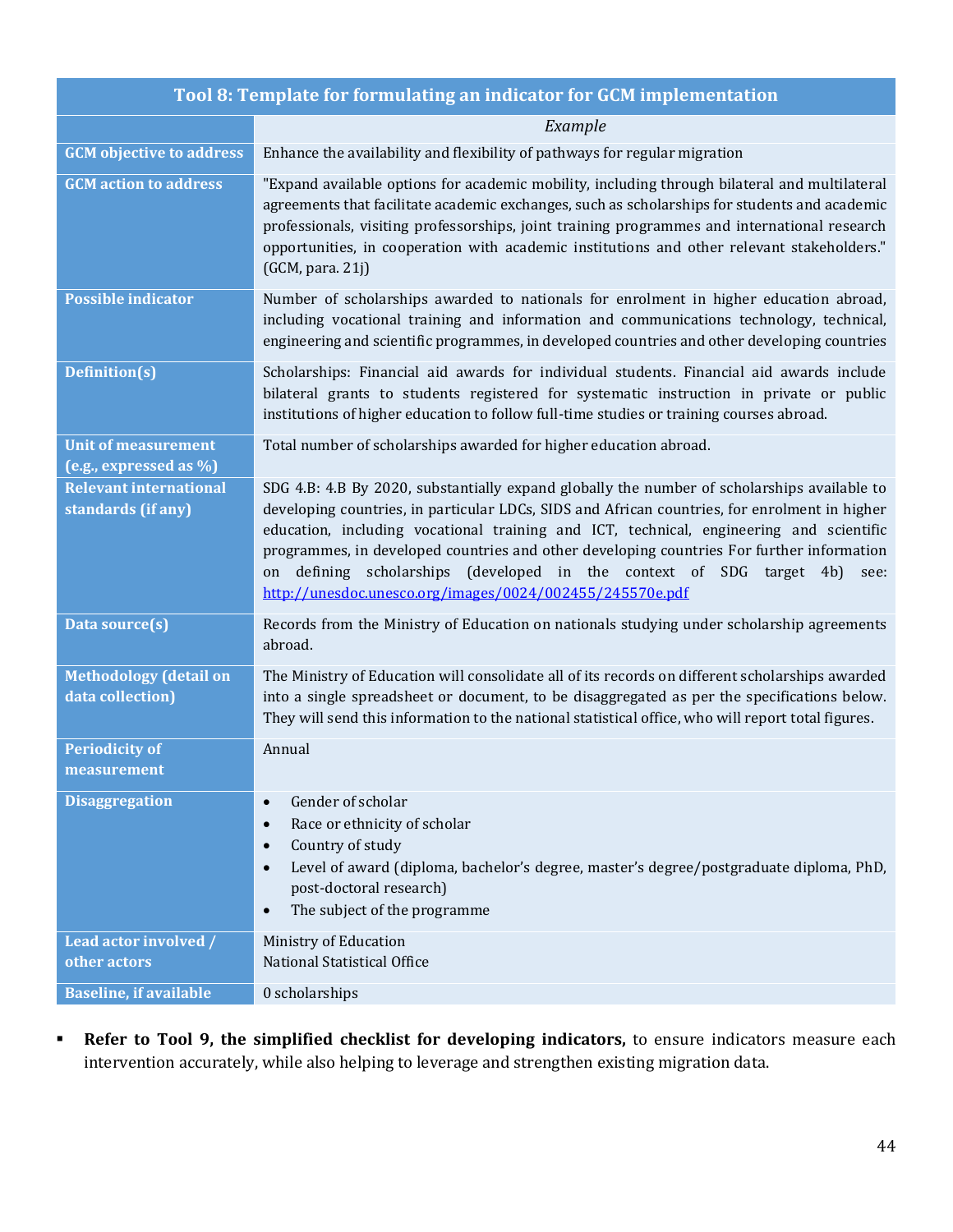|   | Tool 9: Checklist for developing indicators                                                                                                        |
|---|----------------------------------------------------------------------------------------------------------------------------------------------------|
|   | <b>Indicators:</b>                                                                                                                                 |
| □ | Reflect migration governance-related needs at the local and national levels.                                                                       |
| □ | Measure aspects of the GCM objectives that have been chosen for implementation.                                                                    |
| п | Are constructed from reliable and well-established data sources.                                                                                   |
| □ | Build as much as possible on existing data capture and processes, to keep the additional burden low and to<br>help ensure sustainable measurement. |
| П | Use and encourage data that is disaggregated by sex, age, nationality and migration status.                                                        |
| □ | Are consistent with relevant international standards and guidance, following internationally set terminology<br>and definitions where possible.    |
| □ | Measure data that can be collected regularly over time.                                                                                            |
| □ | Are straightforward to interpret and easy to communicate to the public and stakeholders.                                                           |
| П | Include human rights indicators (see Box C).                                                                                                       |
| □ | Measure outcomes as much as possible, though structural and process indicators are also used.                                                      |
| □ | Are accompanied by a brief description of metadata and methodology.                                                                                |
| П | Includes baseline data whenever it is available.                                                                                                   |

### **Checklist for Step 3: Design**

☐ Prepare a list of potential data sources and actors, as part of the migration data mapping process. This should include qualitative data provided by a wide range of stakeholders, including those who are at risk of being left behind such as undocumented migrants, women and children and youth.

- $□$  Refer to existing data sources as much as possible and build on existing data processes.
- ☐ From the gathered sources, look at data already captured and how it is used.
- ☐ Consult metadata and assess data comparability.

☐ Review the structures and mechanisms that are related to your country's chosen GCM objectives, including institutions, strategies, legislation and policy frameworks.

- ☐ Organize consultations with diverse stakeholders to brainstorm about GCM interventions, in particular regarding target beneficiaries, implementing partners, resources needed for implementation and existing technical capacity.
- ☐ Choose programmatic and policy interventions for GCM implementation.
- ☐ Identify existing indicators that can be used to measure GCM implementation. When needed, adjust or develop new indicators using the tools and templates provided.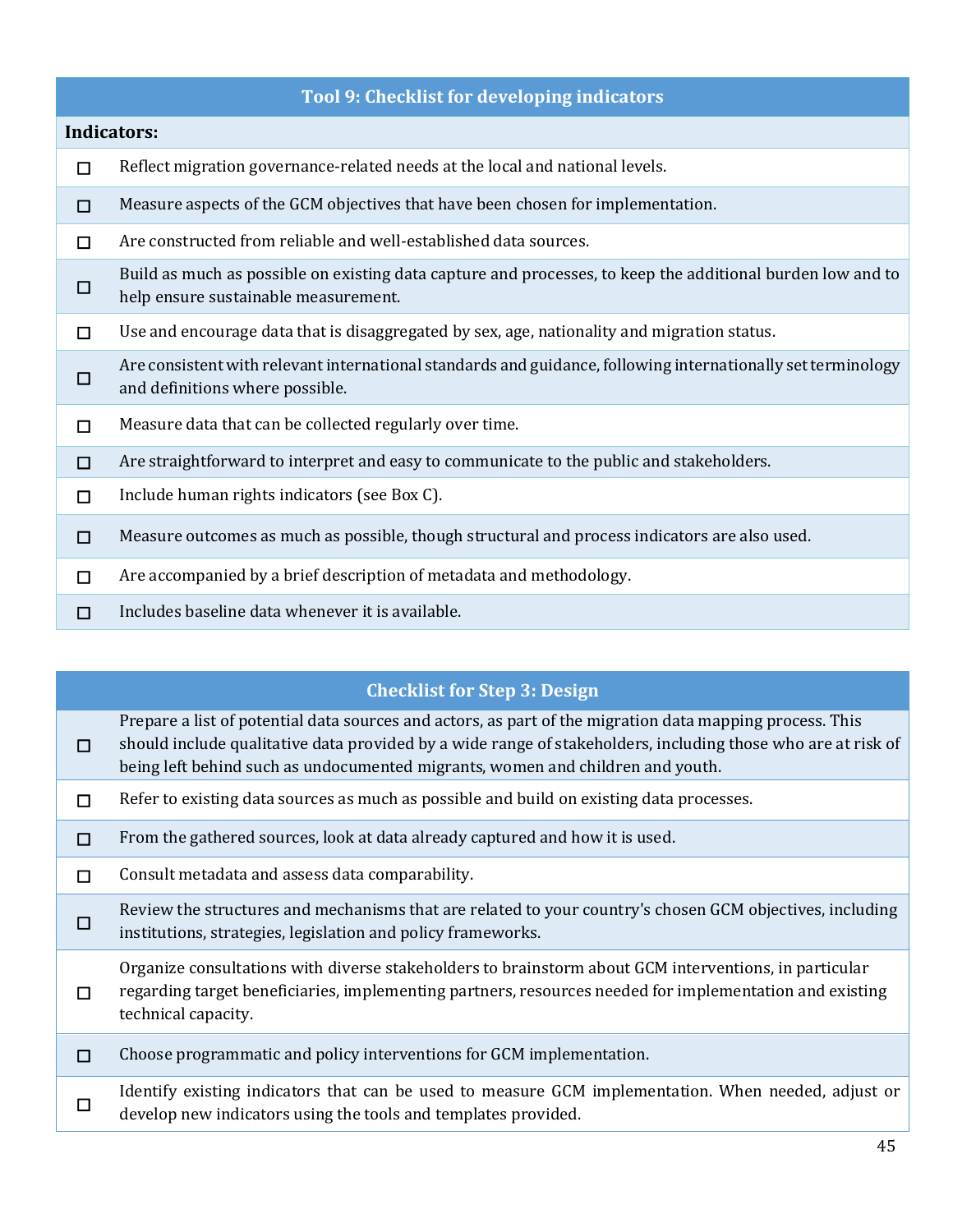## Step 4: IMPLEMENTATION

The GCM encourages all Member States to develop practicable, ambitious national responses for the implementation of the compact, such as through the voluntary elaboration and use of a national implementation plan (GCM, para. 53). In accordance with promoting ambitious national responses, this step focuses on the process of translating the chosen interventions from Step 3 into tangible activities, which includes mobilizing resources, budgeting and developing and implementing an action plan for GCM implementation.

|                                   | 'develop an | draft a budget | mobilize  |
|-----------------------------------|-------------|----------------|-----------|
| 1111101⊂111 <del>∪111001011</del> | action plan |                | resources |

The following outlines concrete actions that can be taken to help States implement the chosen interventions to address the identified GCM objectives. Before beginning, consider the following guiding questions. Once familiar with the various actions involved, refer to the checklist included at the end of this step.

#### **Guiding Questions for Step 4**

- 1. Has your country already formalized intentions for moving forward with GCM implementation?
- 2. If not, what process for this implementation is most fitting given your country's context, existing processes and structures and capacity?
- 3. What are the challenges and opportunities regarding budgeting for GCM implementation?
- 4. How will these challenges and opportunities shift during a moment of large-scale upheaval, such as during the COVID-19 pandemic? *(COVID-19)*
- 5. From which actors or bodies is high-level political commitment necessary to budget properly for GCM implementation?
- 6. From what external entities is your government likely to receive funding for GCM implementation?
- 7. Can your government make use of diverse financing resources, such as remittances,<sup>46</sup> social impact bonds or private sector funding?
- 8. If so, which resources and how will you mobilize them?

<sup>46</sup> It should be noted that as remittances are private funds owned by migrants, their use for GCM implementation should be incentivized through appropriate measures (e.g., offers of bonds or other investment schemes), but not made mandatory (e.g., by levying additional taxes on remittances).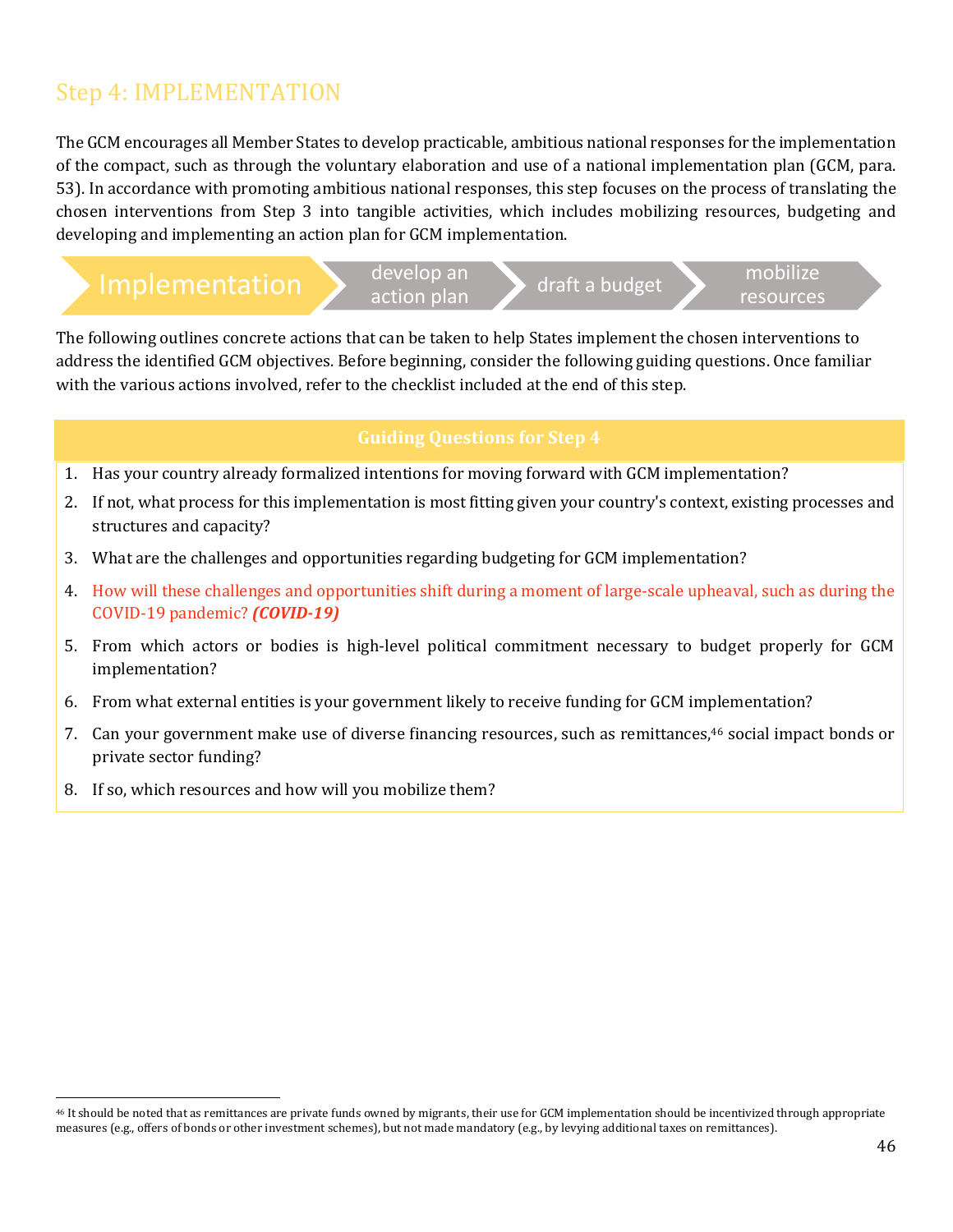

#### **Develop an action plan for GCM implementation**

There is no uniform, one-size-fits-all approach to GCM implementation. Depending on the country context, GCM implementation could take one or both of the following forms:

- **The elaboration of a national GCM implementation plan**, as mentioned in GCM, para. 53. GCM national implementation plans (NIPs) should summarize chosen GCM objectives, the interventions that have been designed to make progress on those objectives and how those interventions will be carried forward. For a promising practice example of formulating a national GCM implementation plan, please see the **case study of Portugal** at the end of Section III.
- **Aligning the steps of GCM intervention with wider processes,** such as the implementation of the 2030 Agenda and other international agreements and obligations. Consider how GCM implementation should be integrated into other national plans or strategies, including various sectoral plans or strategies to meet the prioritized objectives.

Every GCM action plan should articulate how the Compact's guiding principles will be implemented in practice and aim to fulfill the various important criteria outlined in Tool 10.

|                                                      | <b>Tool 10: Criteria for GCM Action Plans</b>                                                                                                                                                          |
|------------------------------------------------------|--------------------------------------------------------------------------------------------------------------------------------------------------------------------------------------------------------|
| <b>For every GCM</b>                                 | Detailed description of the intervention, policy process, legislative change, programme or project                                                                                                     |
| intervention, the<br>following should be<br>defined: | Rationale behind the intervention, including its relation to the GCM's guiding principles, objetives, and<br>actions                                                                                   |
|                                                      | Implementing partners that will be engaged in carrying out the intervention                                                                                                                            |
|                                                      | For governmental partners, specify which sectors, departments and level of government these actors<br>represent. For non-governmental partners, specify which sectors of society these actors are from |
|                                                      | Rationale for each implementing partner's involvement, articulating the added value of each partner                                                                                                    |
|                                                      | Roles and tasks of implementing actors at each stage of the intervention. This includes the<br>relationships coordination, and oversight responsibilities of each actor.                               |
|                                                      | How the intervention will comply to international legal obligations, including international human<br>rights law                                                                                       |
|                                                      | Timeframe for implementation                                                                                                                                                                           |
|                                                      | Expected outcomes and outputs                                                                                                                                                                          |
|                                                      | Anticipated challenges and/or foreseeable bottlenecks                                                                                                                                                  |
|                                                      | Required supporting activities, such as training, capacity-building or advocacy, as well as for whom<br>these activities will target.                                                                  |
|                                                      | Required resources, incluidng financial, human and otherwise                                                                                                                                           |
|                                                      | <b>Funding arrangements</b>                                                                                                                                                                            |
|                                                      | Monitoring and evaluation, including the structural, process and outcome indicators that will be used<br>to measure progress on the intervention                                                       |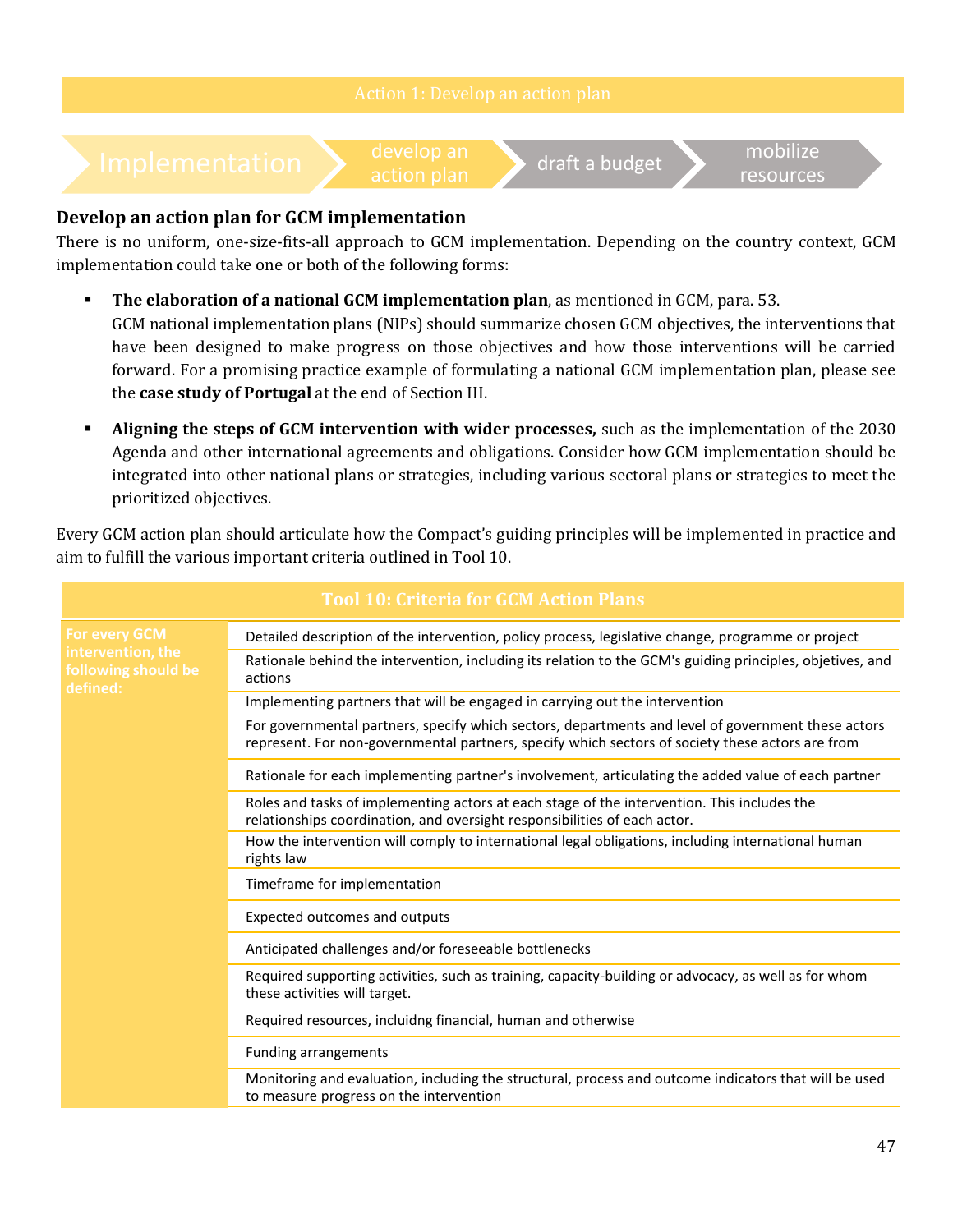#### **Review and adopt the action plan**

Before adopting any action plan, government actors should ensure that the proposed plan is widely reviewed, discussed, debated and validated through a series of workshops with different ministries, local authorities, implementing partners and other relevant stakeholders, including migrants and those who will be impacted by the proposed actions. During these workshops, stakeholders should explicitly discuss and review:

- The GCM objectives that have been identified for immediate implementation action
- How the GCM guiding principles will be implemented through the proposed actions
- The needs assessment process that led to identifying these GCM objectives
- The relevance of the identified GCM objectives to the national and local contexts
- Proposed interventions and actions
- Timeframes
- The involvement of different stakeholders in implementation, evaluation, review and reporting
- Budgeting for the migration-related interventions laid out in the plan

#### **Allow for flexibility to respond to emerging needs**

GCM plans should be flexible insofar that they can respond to changing conditions and events. For example, during the COVID-19 pandemic that started in 2020, certain positive practices related to addressing the health, socioeconomic and protection impact of COVID-19 on migrants and in line with GCM commitments became even more critical to safeguarding public health and protecting migrants' rights and well-being. See Box D for more information.

#### **Box D: Positive practices in addressing the impact of COVID-19 on migrants**

The United Nations Network on Migration is committed to supporting all partners in pursuit of the implementation of the GCM, recognizing that this cooperative framework provides an invaluable tool for ensuring all in society can contribute to a collective response to COVID-19 and are protected equally against its impact.

To support effective, evidence-based responses to the pandemic, the Network established a [COVID-19](https://migrationnetwork.un.org/covid-19) portal on the Network's website. In addition, the Network has produced [a series of briefings](https://migrationnetwork.un.org/official-un-network-migration-statements) that examine how different aspects of the COVID-19 pandemic relate to migrants and their communities. These briefings provide explicit recommendations as well as examples of positive practices for how governments and other stakeholders can protect migrants' rights and leverage migrants' positive contributions through GCM implementation.

The portal also links to other relevant resources and reports, as well as offers a Community of Practice: Voices from the Ground to facilitate the respectful exchange of factual, constructive and timely information.

#### **Build a proactive culture of learning through the global knowledge platform and connection hub**

To support any action plan for GCM implementation, it is also important to build an ongoing, inclusive and proactive culture of learning about migration and the GCM at all levels of government. The **global knowledge platform and connection hub,** established through the GCM (GCM, para. 43), are particularly valuable for promoting such a culture. While the connection hub will aim to facilitate demand-driven, tailor-made and integrated solutions for actors implementing the GCM, the global knowledge platform will serve as an online open data source.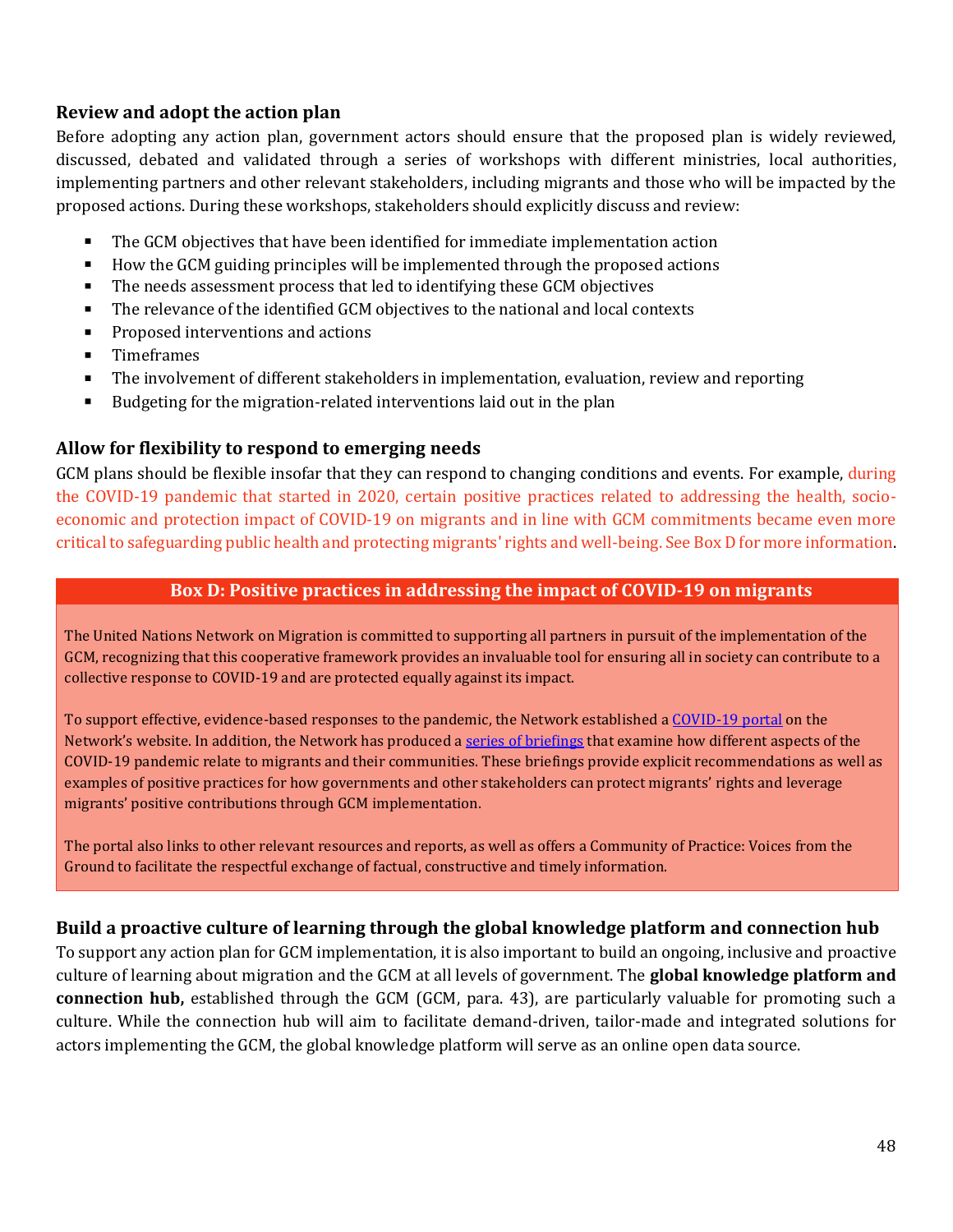

#### **The country's budget: a social contract**

The budget serves as the main policy document of any government, outlining how annual and multi-annual objectives are to be prioritized and achieved through resource allocation.

The role of the national budget in successful GCM implementation is therefore crucial. It is through this "power of the purse" and its ability to elevate certain policy-related priorities that initiatives can successfully be achieved.

#### **Budgeting for GCM implementation**

To budget for GCM implementation:

- **Organize capacity-building activities with government actors and other implementing partners**, as needed, before or during the budgeting process. These activities should be tailored to the specific roles, responsibilities, capacities and knowledge gaps of government actors and implementing partners.
- **EXECUTE:** Take stock of what funding you are likely to receive from external entities and sources.
- **Consider inputs from stakeholders with whom you have organized consultations** on the levels of funding that will be needed to implement chosen GCM interventions.
- **Consider the ideal conditions for successful GCM budgeting**. See Tool 11.

| Tool 11: Ideal conditions for successful GCM budgeting <sup>4</sup>                                                |                                                                                                                                                                          |                                                                                                                         |  |                                                                                                                                                                                                         |                                                                                                                                                                                                  |  |  |
|--------------------------------------------------------------------------------------------------------------------|--------------------------------------------------------------------------------------------------------------------------------------------------------------------------|-------------------------------------------------------------------------------------------------------------------------|--|---------------------------------------------------------------------------------------------------------------------------------------------------------------------------------------------------------|--------------------------------------------------------------------------------------------------------------------------------------------------------------------------------------------------|--|--|
|                                                                                                                    |                                                                                                                                                                          |                                                                                                                         |  |                                                                                                                                                                                                         |                                                                                                                                                                                                  |  |  |
| <b>Political commitment to the</b><br>GCM at high levels, which can<br>help shift the culture within<br>government |                                                                                                                                                                          | <b>Legal foundations for GCM</b><br>budgeting, including legislation<br>that is debated in and adopted<br>by parliament |  |                                                                                                                                                                                                         | <b>Clear roles and responsibilities</b><br>with regards to GCM budgeting,<br>divided among governmental<br>and non-governmental actors<br>and which are decided upon by<br>the implementing body |  |  |
|                                                                                                                    | Availability and collection of<br>robust migration data, which<br>can both inform resource<br>allocation and help build<br>political commitment within<br>the government |                                                                                                                         |  | Capacity development in GCM<br>budgeting, such as trainings for<br>government actors on chosen<br><b>GCM</b> interventions and on how<br>to prepare budgeting<br>statements for their<br>implementation |                                                                                                                                                                                                  |  |  |

<sup>&</sup>lt;sup>47</sup> Ideal conditions have been adapted from adapted from OECD (n.d.)[. Designing and Implementing Gender Budgeting: A path to action.](https://www.oecd.org/gov/budgeting/designing-and-implementing-gender-budgeting-a-path-to-action.pdf)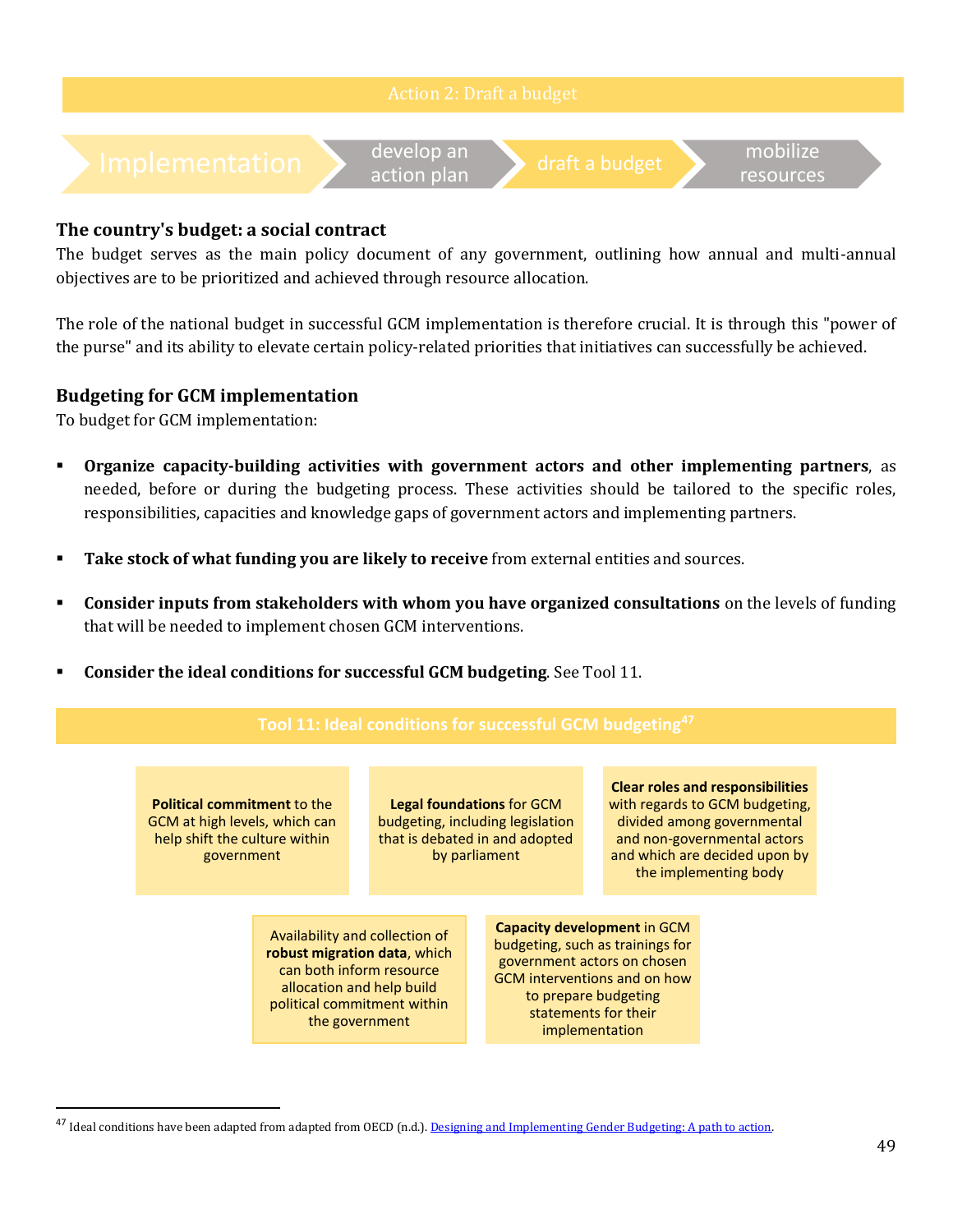- **Refer to and demonstrate the ten principles of good budgetary governance** (see Tool 12).
- **Ensure that the process of budgeting for GCM interventions is aligned with international human rights obligations.<sup>48</sup>**
- **Budget not only for immediate interventions but also for supporting activities**. For example, should you choose to integrate migration into legislative frameworks across different sectors, this may also require budgeting for capacity-building across ministries and departments.
- **Carry out all necessary bureaucratic steps, negotiations and discussions** to move forward successfully with budgeting for and implementing GCM chosen GCM interventions.

| Tool 12: Ten Principles of Good Budgetary Guidance <sup>49</sup>                                                                                                       |  |
|------------------------------------------------------------------------------------------------------------------------------------------------------------------------|--|
| Manage budgets within clear, credible and predictable limits for fiscal policy.                                                                                        |  |
|                                                                                                                                                                        |  |
| Closely align budgets with the medium-term strategic priorities of government.                                                                                         |  |
| Design the capital budgeting framework in order to meet national development needs in a cost-effective and<br>coherent manner.                                         |  |
|                                                                                                                                                                        |  |
| Ensure that budget documents and data are open, transparent and accessible.                                                                                            |  |
| Provide for an inclusive, participative and realistic debate on budgetary choices.                                                                                     |  |
| Present a comprehensive, accurate and reliable account of the public finances.                                                                                         |  |
| Actively plan, manage and monitor budget execution.                                                                                                                    |  |
| Ensure that performance, evaluation & value for money are integral to the budget process.                                                                              |  |
| Identify, assess and manage prudently longer-term sustainability and other fiscal risks.                                                                               |  |
| Promote the integrity and quality of budgetary forecasts, fiscal plans and budgetary implementation through<br>rigorous quality assurance including independent audit. |  |
|                                                                                                                                                                        |  |

<sup>&</sup>lt;sup>48</sup> See OHCHR (2017). [Realizing human rights through government budgets.](https://www.ohchr.org/Documents/Publications/RealizingHRThroughGovernmentBudgets.pdf) Recognizing the close relationship between public budgets and human rights, this publication explores the linkages between obligations under international human rights law and budget policies and processes.

<sup>&</sup>lt;sup>49</sup> Principles taken directly from p. 3 of OECD (2015)[. Recommendation of the Council on Budgetary Governance.](https://www.oecd.org/gov/budgeting/Recommendation-of-the-Council-on-Budgetary-Governance.pdf)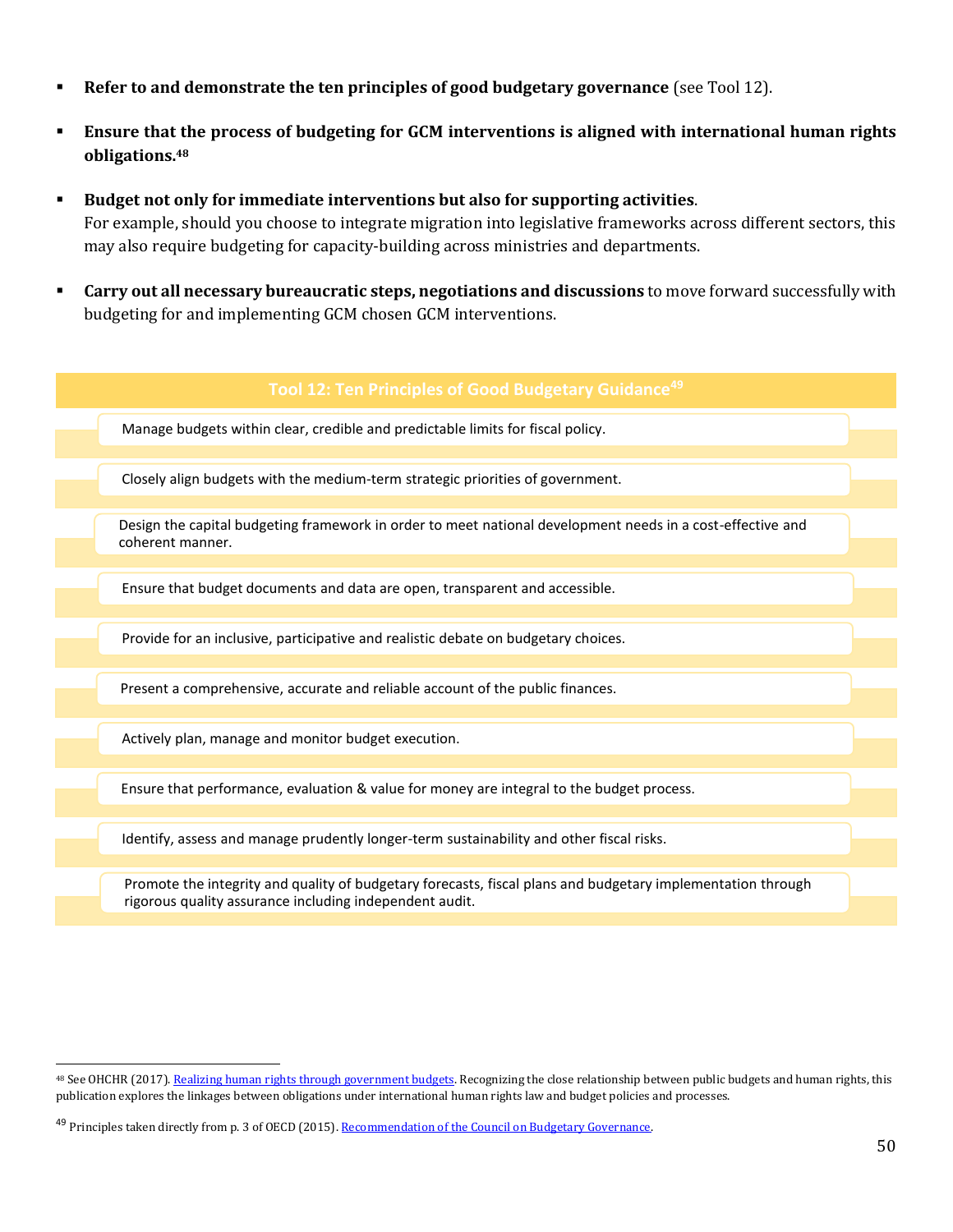

Securing adequate resources is critical to successful GCM implementation. To mobilize resources for GCM implementation:

▪ **Organize bilateral meetings with relevant stakeholders and potential implementing partners to discuss resource mobilization**. Potential implementing partners should include governmental actors from different levels and sectors of government, as well as non-governmental stakeholders, in line with the GCM's whole-ofgovernment and whole-of-society approach. The opinions, insights and feedback collected during these consultations can feed into the budgeting process. Tool 13 below lays out the topics that these consultations should cover.

| Tool 13: Resource mobilization consultation discussion guide                                                                                     |              |  |  |
|--------------------------------------------------------------------------------------------------------------------------------------------------|--------------|--|--|
| <b>TOPICS</b>                                                                                                                                    | <b>NOTES</b> |  |  |
| Funding gaps                                                                                                                                     |              |  |  |
| Existing and potential funding partners                                                                                                          |              |  |  |
| Areas of interest of these funding partners                                                                                                      |              |  |  |
| Resources required for implementing the chosen GCM interventions<br>Including how much money is needed and how it should be allocated            |              |  |  |
| How resources may need to be swiftly re-allocated differently in times of<br>global upheaval, such as during a global pandemic <i>(COVID-19)</i> |              |  |  |

**EXECUTE:** Identify potential sources of funding. If GCM implementation is taking place under a wider policy, programme or 2030 Agenda implementation processes, government actors should follow the existing resource mobilization strategies of this process. Innovative funding sources, such as public-private collaborations, should also be explored. In addition, states should identify opportunities to leverage the Start-Up Fund for Safe, Orderly and Regular Migration (or Migration MPTF), as per their identified objectives for GCM implementation. Some potential funding sources are outlined below in Box E, and further information regarding the Migration MPTF can be found in Box F.

#### **BOX E: POTENTIAL FUNDING SOURCES FOR GCM IMPLEMENTATION**

**The Migration Multi-Partner Trust Fund (Migration MPTF)** see Box F for more information

**Existing local and national strategies and sources of funding for development activities**

**SDG-related funds**, such as the Joint SDG Fund available for UNCTs. More information availabl[e here](https://jointsdgfund.org/)

**Migration-specific funds** from development cooperation partners and multilateral agencies

**Diverse migration-related sources of finance**, such as remittances, diaspora contributions, private sector funding, funding from foundations and social impact bonds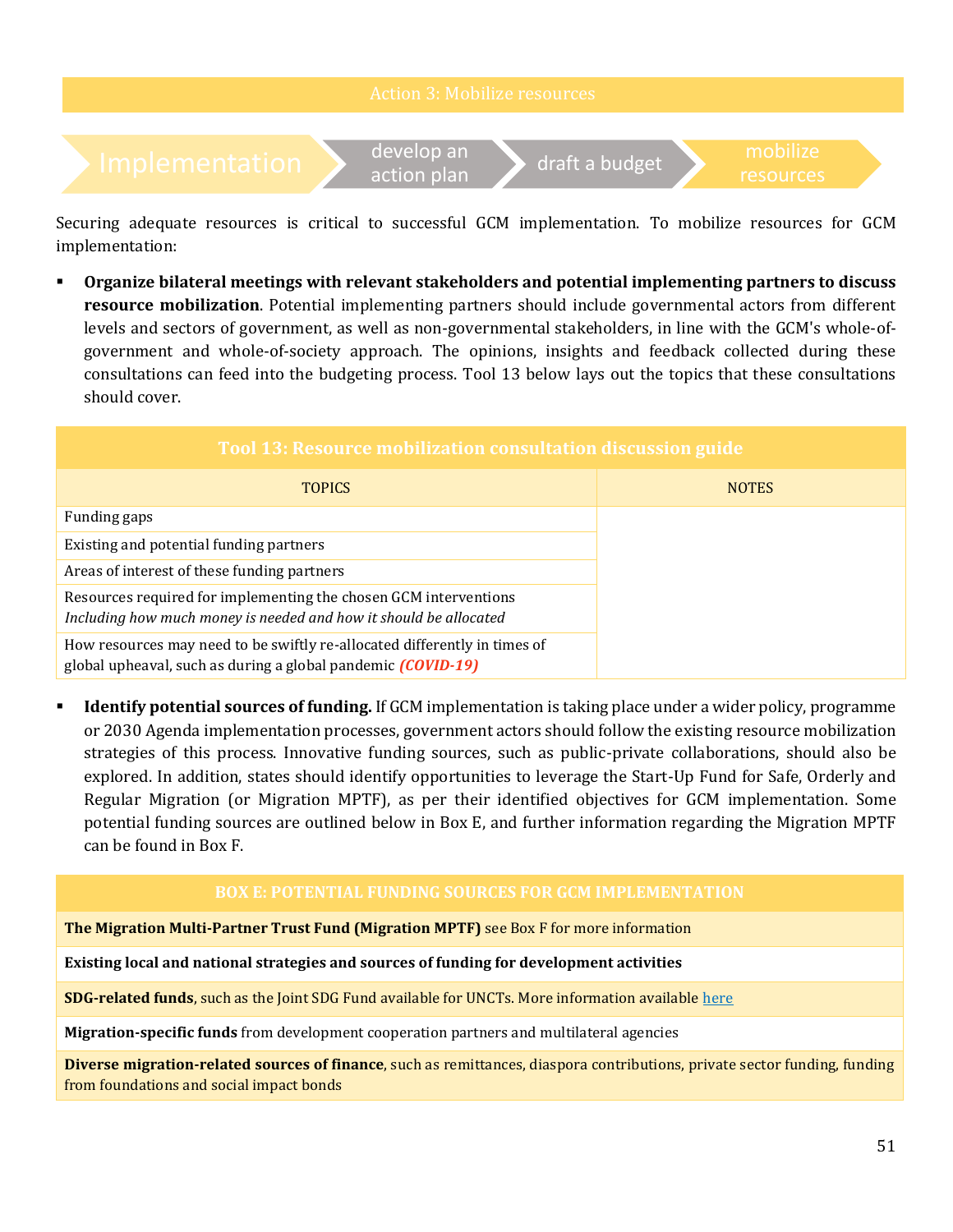**• Draft a resource mobilization plan.** This plan should outline the proposed GCM interventions that require additional resources, as well as highlight strategies for approaching development cooperation partners and other funding sources.

## **BOX F: MIGRATION MULTI-PARTNER TRUST FUND**

#### **What is it?**

The Migration Multi-Partner Trust Fund (Migration MPTF) is the "start-up fund" of the capacity-building mechanism called for in paragraph 43 of the GCM. It is a funding mechanism fully dedicated to supporting collective action on migration and is the only one of its kind.

#### **Purpose and Structure**

The Migration MPTF will primarily support the country-level implementation of the GCM, focusing on the GCM's 23 objectives, grouped under five thematic areas to allow for earmarking and to help ensure tracking of adherence to the GCM's 360-degree vision. The Migration MPTF will also support regional and global GCM implementation initiatives. The five thematic areas include:

*Thematic Area 1*: Promoting fact-based and data-driven migration discourse, policy and planning

*Thematic Area 2*: Protecting the human rights, safety and wellbeing of migrants, including through addressing drivers and mitigating situations of vulnerability in migration

*Thematic Area 3*: Addressing irregular migration including through managing border and combatting transnational crime

*Thematic Area 4***:** Facilitating regular migration, decent work and enhancing the positive development effects of human mobility

*Thematic Area 5*: Improving the social inclusion and integration of migrants

#### **Contributions**

Contributions to the Migration MPTF may be accepted from Member States, regional bodies, intergovernmental organizations, non-governmental organizations, businesses, foundations and individuals.

#### **Who can apply?**

UN organizations can apply as primary recipients of grants and can work with and transfer funds to civil society and government partners.

#### **Who takes decisions?**

The Fund's Steering Committee – a multi-partner decision-making body chaired by the Director-General of IOM as Coordinator of the Network determines allocations.

#### **For more information and to apply to the Migration MPTF**

More information about the Migration MPTF can be foun[d here.](http://mptf.undp.org/factsheet/fund/MIG00) The Migration MPTF Operations Manual, which can be accessed using the same link, contains the concept note template for applying for Migration MPTF funds, as well as a detailed table outlining the connections between GCM objectives and SDG targets. Concept notes for funding proposals are accepted on a rolling basis.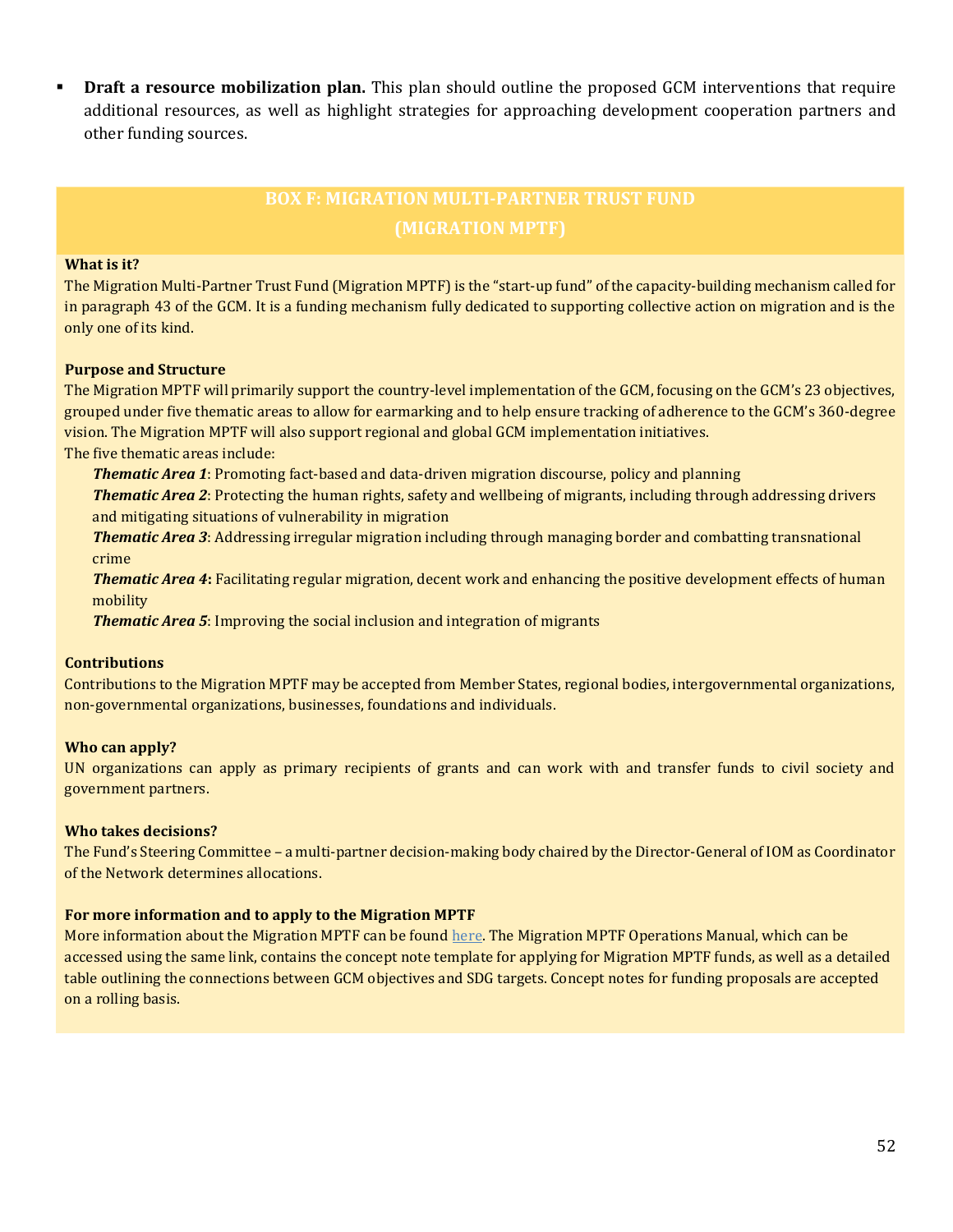| <b>Checklist for Step 4: Implementation</b> |                                                                                                                                            |  |  |
|---------------------------------------------|--------------------------------------------------------------------------------------------------------------------------------------------|--|--|
|                                             | Develop an action plan for GCM implementation in consultation with all relevant ministries and<br>stakeholders.                            |  |  |
| П                                           | Review and adopt the action plan.                                                                                                          |  |  |
| $\Box$                                      | Take the necessary steps to budget for GCM implementation, such as organizing capacity-building<br>activities and taking stock of funding. |  |  |
| П                                           | Draft a budget for GCM implementation, securing resources for immediate interventions, as well as for<br>supporting activities.            |  |  |
| □                                           | Identify potential sources of funding.                                                                                                     |  |  |
| □                                           | Organize bilateral meetings with relevant stakeholders and potential implementing partners to discuss<br>resource mobilization.            |  |  |
| п                                           | Draft a resource mobilization plan.                                                                                                        |  |  |
| П                                           | Implement the action plan, cultivating a culture of learning to encourage improved migration governance at<br>all levels of government.    |  |  |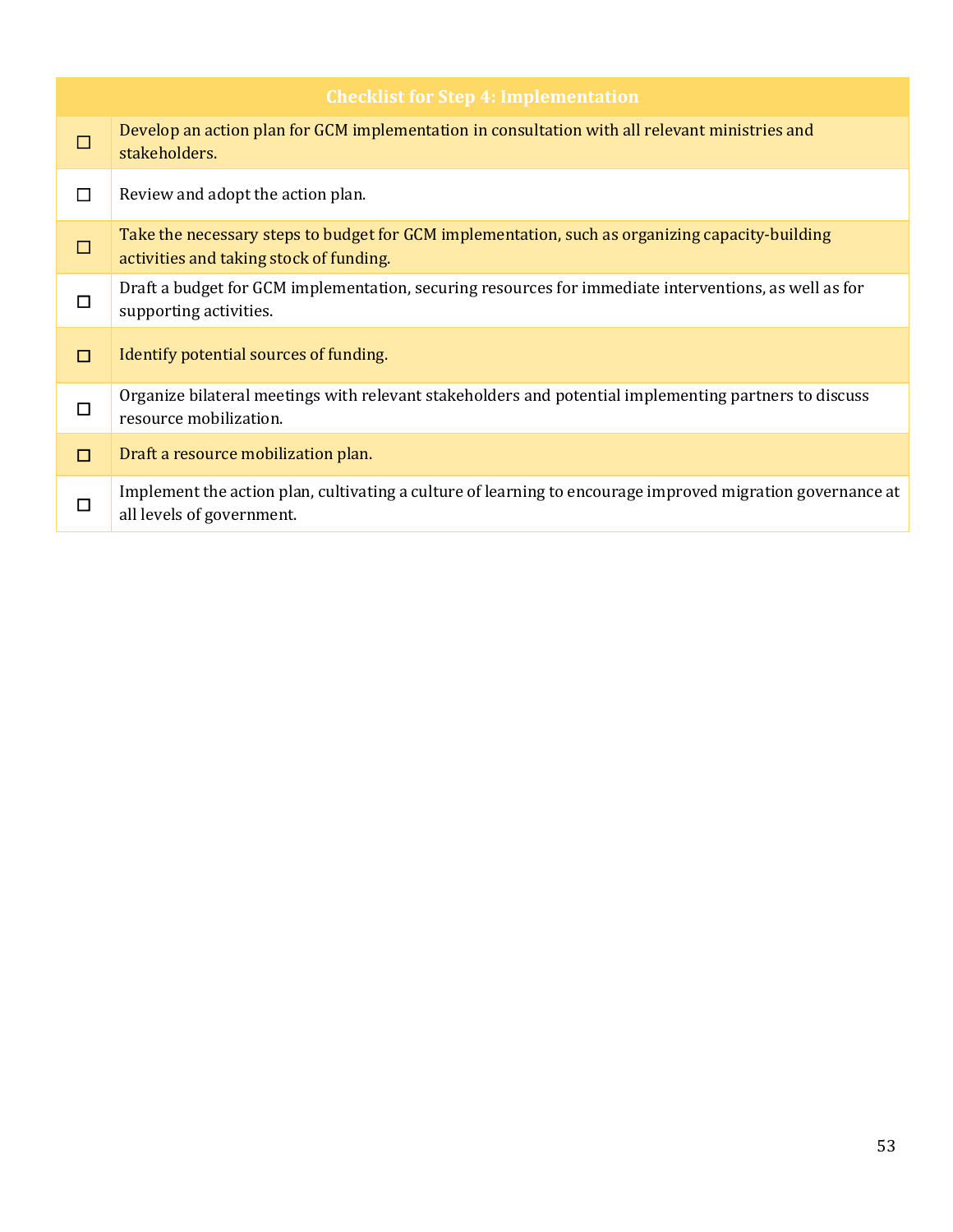## Step 5: MONITORING, EVALUATION AND REVIEW

Monitoring and evaluation have been widely recognized as essential to effective programme implementation. Further, the GCM encourages States to conduct regular and inclusive reviews of GCM implementation progress at the national level. (GCM para 53) Because data is essential to monitoring and evaluation efforts, this step focuses heavily on data-related processes including data collection, data disaggregation and building migration data capacity. In addition, Step 5 covers the establishment of reporting mechanisms and the organization of stakeholder consultations required to effectively monitor GCM implementation. Actions in this step build upon data mapping and other efforts undertaken in Step 3: Design.

While this step primarily focuses on what States can do *internally* to measure GCM-related progress, the next step, Step 6: Reporting, will cover international and regional evaluations of the GCM as outlined in the compact itself (GCM, paras. 49-50).

Monitoring, evaluation and review

reporting mechanisms data collection and capacity building

stakeholder consultations

The following outlines concrete actions that can be taken to monitor, evaluate and review GCM implementation. Before beginning, consider the following guiding questions. Once familiar with the various actions involved, refer to the checklist included at the end of this step.

#### Guiding Questions for Step 5: Monitoring, evaluation and review

- 1. In your country, what are the bodies and actors (governmental or non-governmental) that collect and process migration data?
- 2. Given your country's migration context and existing resources and capacities, what reporting mechanisms should be established to evaluate GCM implementation?
- 3. How can reporting mechanisms be designed to be adaptable in moments of societal upheaval, such as during a global pandemic? *(COVID-19)*
- 4. Recall the data mapping from Step 3: What are the main migration-related data gaps in your country context and what are some of the ways that they can be filled?
- 5. What are the migration data gaps that have become more apparent in light of COVID-19? *(COVID-19)*
- 6. What are some of the ways your government can effectively improve its migration data capacity?
- 7. What are other possible formal and informal ways apart from collecting quantitative and qualitative data that your government can evaluate progress on GCM implementation?
- 8. How and how often will your government use the data collected to review, refine and adapt its GCM implementation plans and actions?
- 9. What is the impact of the GCM implementation efforts on the human rights of impacted persons?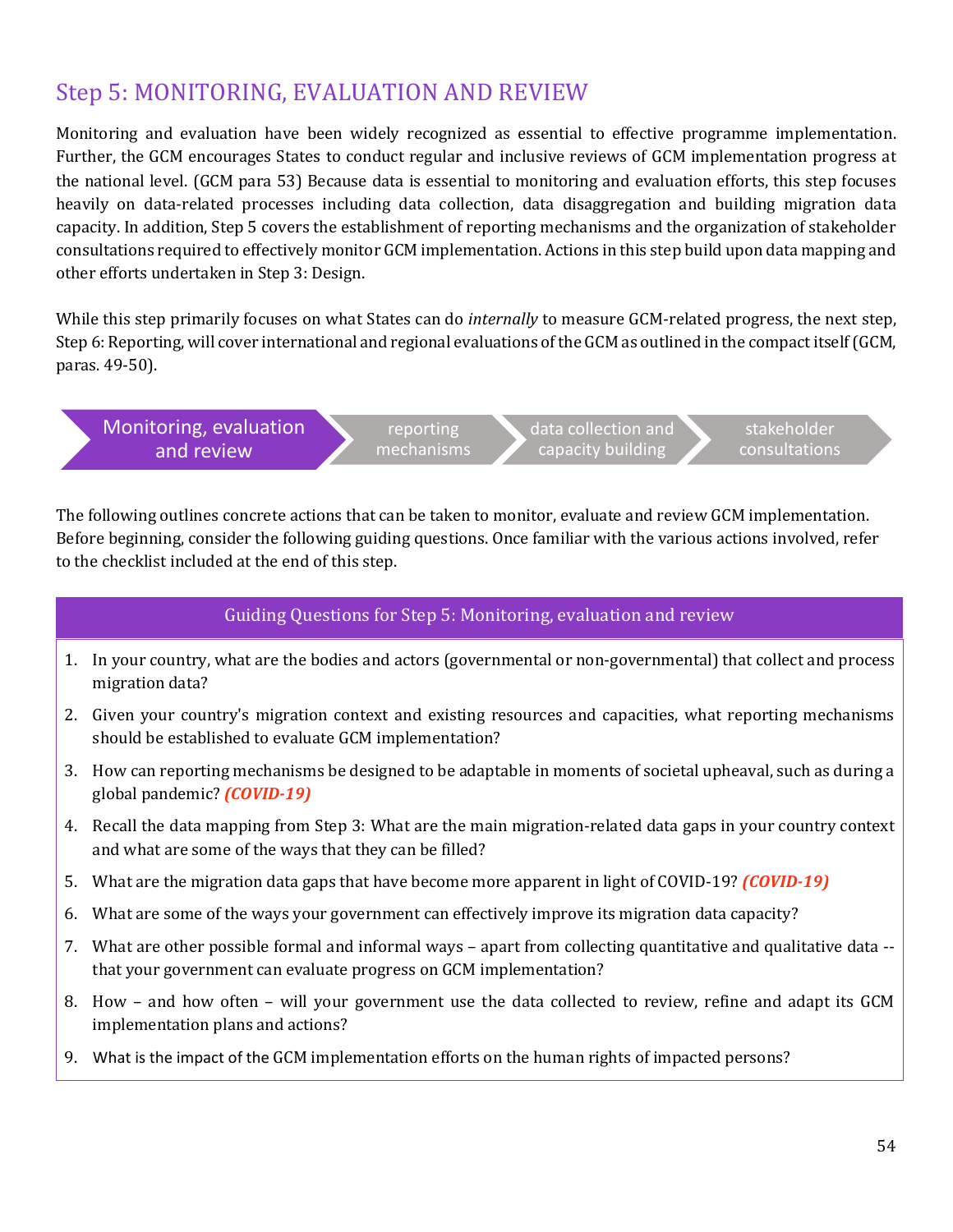#### Action 1: Establish reporting mechanisms

Monitoring, evaluation and review

reporting mechanisms data collection and capacity building

stakeholder consultations

As GCM implementation is a State-owned process, the responsibility of having a strong evaluation and review framework lies with national governments. Evaluations and reviews at the national level can feed into regional reviews and the International Migration Review Forum, which is further discussed in Step 6. Quality reporting mechanisms at both the national and local level are key to developing a strong GCM evaluation and review framework. As no common indicators for GCM implementation exist at the moment, it is up to States to establish these reporting mechanisms themselves. When establishing reporting mechanisms at the national and local level, the following should be considered:

- **Integrate reporting mechanisms into relevant reporting platforms that already exist** for example,
	- $\checkmark$  monitoring and evaluation frameworks tied to the SDGs
	- $\checkmark$  other sectoral or development policies or plans; and
	- $\checkmark$  national and international mechanisms for follow-up and reporting on human rights.
- **For the national reporting mechanism, aim to have reporting indicators published by a relevant and competent body** such as the national statistical office (NSO), the national human rights institution (NHRI), the migration ministry or the body implementing the GCM.
- **For the local reporting mechanism, have indicators published using a relevant platform**: either a locally owned platform, such as the website of the relevant local administration or through a platform managed by the NSO.
- **Refer to civil society organizations** as a rich source of data for reporting.
- **Consider the linguistic accessibility of indicators,** publishing them in the national language(s) and English, or in other languages widely used by migrants within your country.
- **Ensure vertical coherence between indicator reporting** at the global, national and local levels.
	- $\checkmark$  Where local and national indicators are the same and use the same methodology, have local indicators feed directly into national reporting and aggregate up to national indicators
	- $\checkmark$  Where national indicators are the same as regional or global indicators and they share the same methodology, have national indicators feed into appropriate systems and be aggregated directly
- **Ensure that reporting systematically feeds back into GCM implementation** and that plans and activities are reviewed, adapted and adjusted based on reporting outcomes.
- **Ensure that all reporting mechanisms embrace transparency, timeliness and accessibility:**

**Transparency**: platforms outline relevant metadata, methodology and data sources

**Timeliness**: indicators published on a continuous basis or at agreed regular intervals (will depend on government capacity and periodicity of measurement)

**Accessibility**: public can access the indicators, such as a through a simple Excel table available for download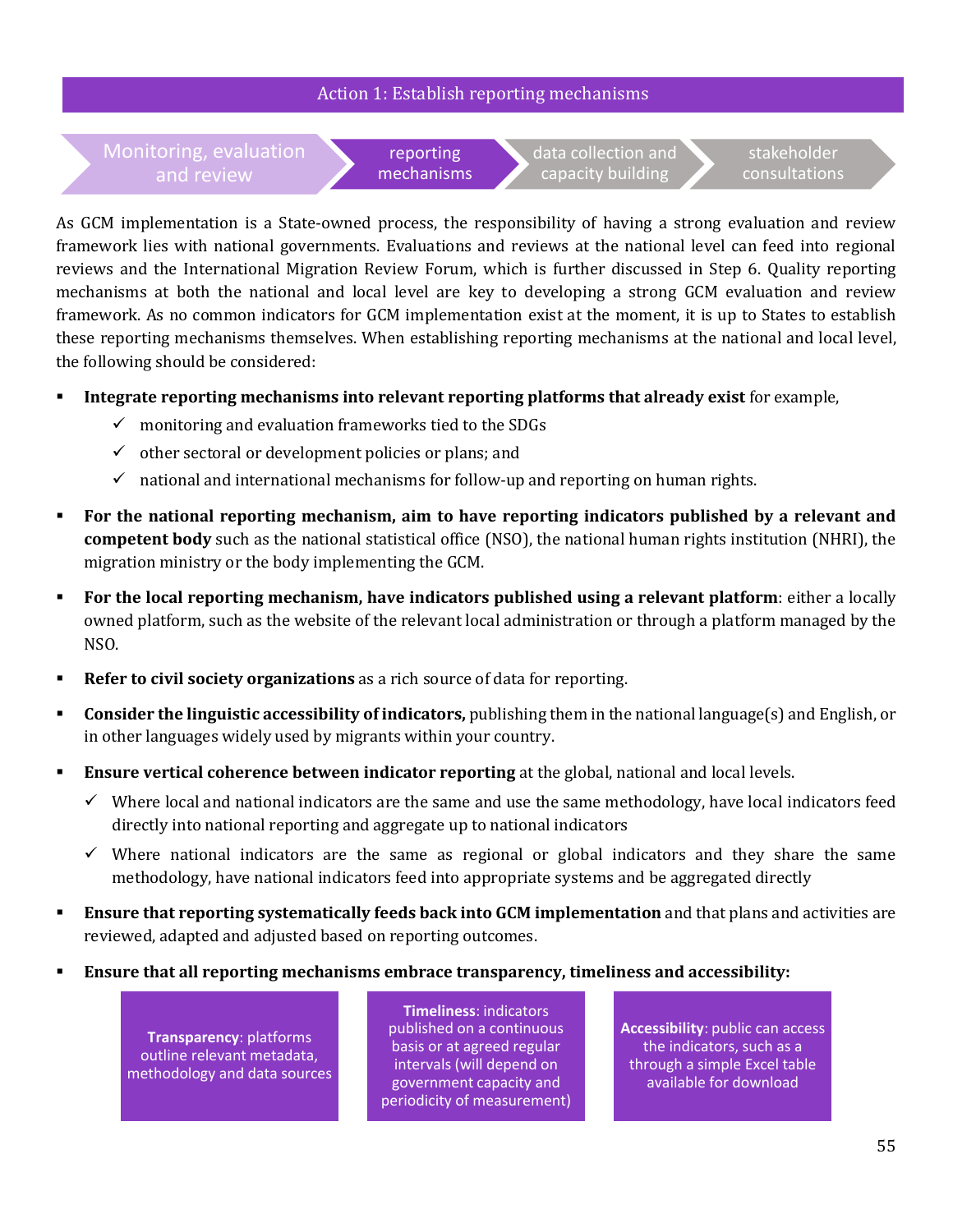

#### **Data collection and indicator reporting**

To ensure strong data collection and indicator reporting:

**Take stock of available sources of migration data**. See Box G for a list of potential migration data sources.

| <b>Box G: Potential sources of migration data</b>                                                                                  |                                                                                                                                                                                                                                                                                                                            |  |  |
|------------------------------------------------------------------------------------------------------------------------------------|----------------------------------------------------------------------------------------------------------------------------------------------------------------------------------------------------------------------------------------------------------------------------------------------------------------------------|--|--|
| Population and housing censuses                                                                                                    | Household surveys                                                                                                                                                                                                                                                                                                          |  |  |
| The UN Global Migration Database, available here                                                                                   | Administrative records and data tools, such as:<br>Numbers of migrants in immigration detention, deaths at<br>$\bullet$<br>borders, return figures<br>Population registers<br>$\bullet$<br>Work and residence permit databases<br>Migration variables collected from asylum applications and<br>$\bullet$<br>border points |  |  |
| Regional statistical bodies, e.g., Eurostat, available here                                                                        | IOM's Global Migration Data Portal, available here                                                                                                                                                                                                                                                                         |  |  |
| Events-based data on human rights violations and<br>abuses, available at the OHCHR Universal Human<br>Rights Index, available here | Reports of the Special Procedures of the Human Rights Council,<br>available here                                                                                                                                                                                                                                           |  |  |
| Labour force surveys and censuses                                                                                                  | Reporting, data and research collected by civil society actors                                                                                                                                                                                                                                                             |  |  |
| The UN Network on Migration Global Knowledge Platform and Connection Hub, available here                                           |                                                                                                                                                                                                                                                                                                                            |  |  |

- **Example 1 Identify which actor will lead data collection at the local and national level** (whether this is the NSO, the migration ministry or the body responsible for GCM implementation).
- **Establish modes of interaction between stakeholders and partners, in particular how local stakeholders** and implementing partners should engage with the actor responsible for data collection at the national level.
- **Adapt existing data systems and processes to ensure appropriate data collection**
	- Data compilation and dissemination: Relevant data is often collected by different stakeholders, but not collated by one agency. In this case, States could set up a data-sharing mechanism between the stakeholders so that one actor can compile and disseminate the data, in accordance with data protection principles. Refer to Tool 5 for more information about data protection principles.
	- Responding to emergencies: Data collection gaps may become more apparent and dire in times of rapid and significant upheaval and data systems must be able to adapt to respond to these data needs. For example,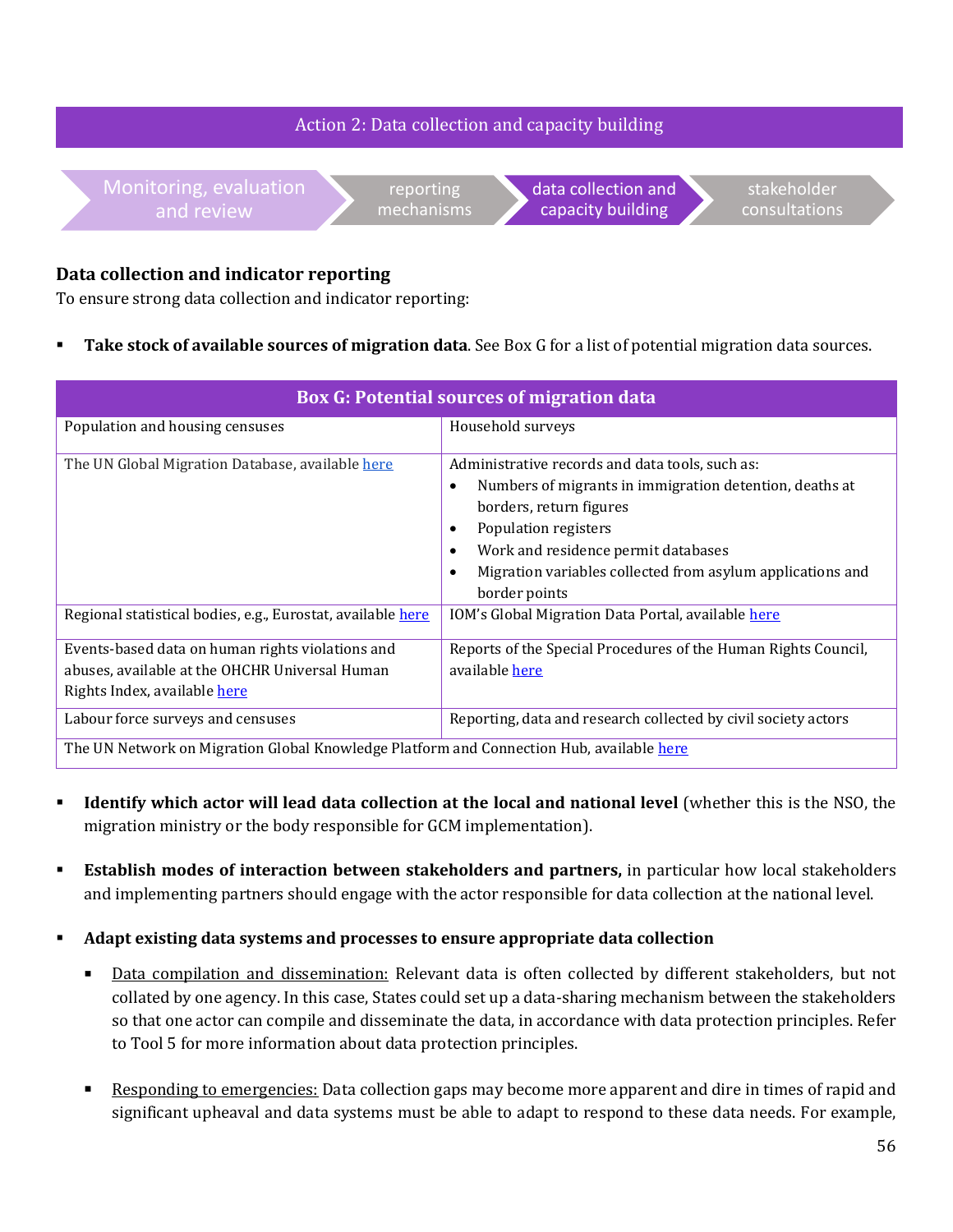during the COVID-19 pandemic in 2020, the fact that national and local authorities often did not have a precise picture of the number and distribution of migrants in their jurisdictions became even more apparent. This factor not only hindered migrants' inclusion in public health efforts but also made it harder to gather precise information about affected individuals and to monitor and trace the course of the outbreak.<sup>50</sup> *(COVID-19)* 

- **Ensure data protection at every stage.** Government actors must respect data protection principles at every stage of migration-related data collection, processing and disaggregation. Refer to Tool 5 introduced in Step 3: Design for more information.
- **Refine or modify indicator methodologies as appropriate,** regularly and based on continual feedback on the impact and effectiveness of operational GCM interventions,<sup>51</sup> such as by adding indicators or adjusting the timing of data collection.

#### **Data Disaggregation**

Disaggregated data allows government actors to see beyond statistical averages in development data, helping them better understand, for example, migrants' socioeconomic, health, education and employment outcomes. Furthermore, disaggregated data sheds light on the needs of specific migrants – such as those of trafficking victims – to which GCM interventions can aim to respond. The importance of disaggregated data is captured in GCM objective 1, which calls on States to "collect and utilize accurate and disaggregated data as a basis for evidence-based policies."

Below are concrete steps government actors should take when disaggregating data:

- **Include the following variables in administrative registries and census-based data collection:**
	- Country of birth, including for foreign-born and native-born population
	- Country of citizenship, including for citizens, non-citizens and stateless persons
- **If possible, also include the following variables in administrative registries and census-based data collection:** 
	- $\checkmark$  Reason for migration
	- $\checkmark$  Duration of stay in the country
	- ✓ Country of birth of individual and of parents (to determine first- and secondgeneration migrants)
- ✓ Regular or irregular migration status
- Age
- ✓ Gender identity
- **Occupation**
- $\checkmark$  Employment status
- $\checkmark$  Refugee or asylum seeker status
- Use existing census microdata to the greatest extent possible.

<sup>50</sup> Guadagno, L., International Organization for Migration (2020)[. Migrants and the COVID-19 pandemic: An initial analysis.](https://publications.iom.int/system/files/pdf/mrs-60.pdf) *Migration Research Series,* No. 60.

<sup>51</sup> GCM implementation monitoring should not end at indicator reporting. It is important to continuously evaluate GCM-related interventions using a combination of formal and informal methods. Informal evaluations can rely on nothing more than experience-based knowledge, e.g., the insights gleaned from several implementing partners getting together and informally sharing their findings.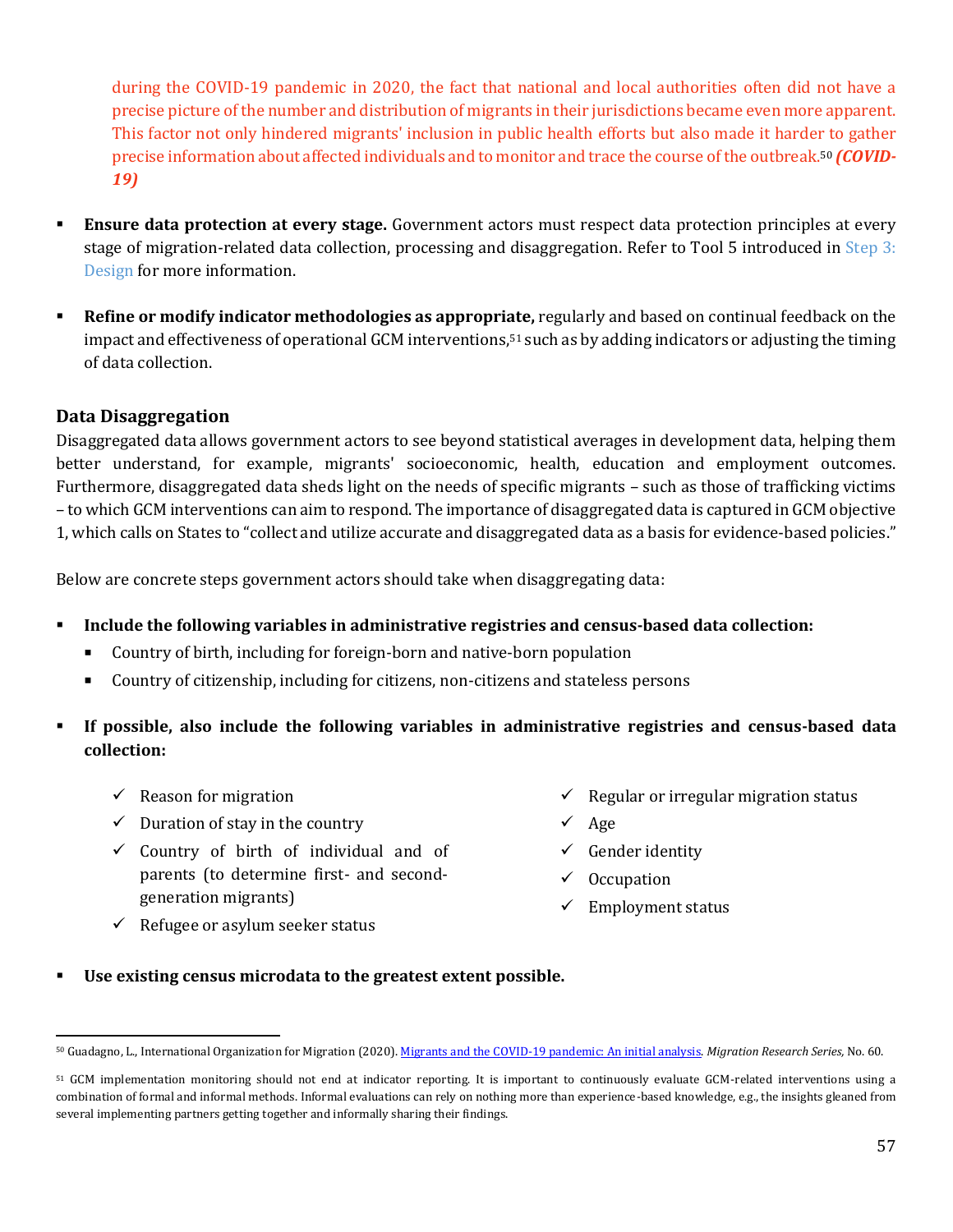For example, data from the Integrated Public Use Microdata Series (IPUMS) can disaggregate many global indicators by country-of-birth status for different countries.

#### **Strengthening Migration Data Capacity**

Through implementing the GCM, governments will see their capacities improve across several migration topics, such as through close cooperation with data experts and robust coordination with institutions and stakeholders across different policy sectors. To maximize this improvement, governments should actively work to improve the quality of their migration data, as well as consider ways in which migration data can be strengthened in the long term. Tools 14 and 15 outline different migration data capacity-building activities to be considered and pursued by government actors.

| Tool 14: Improving the quality of migration data |                                                                                                                                                                                                                                                                                                                               |  |  |
|--------------------------------------------------|-------------------------------------------------------------------------------------------------------------------------------------------------------------------------------------------------------------------------------------------------------------------------------------------------------------------------------|--|--|
| Leverage existing data                           | Ensure that all available sources of migration data are being utilized and that existing data collection                                                                                                                                                                                                                      |  |  |
| tools                                            | tools collect as much meaningful migration data as possible.                                                                                                                                                                                                                                                                  |  |  |
| Optimize data<br>processes                       | Migration data is often scattered between government agencies making it difficult to gain an accurate<br>overview of the situation and trends. In accordance with data protection principles, governments<br>should enact data integration methods to share data from different sources.                                      |  |  |
| Consult data collected                           | Governments should consult data collected by other actors, such as academia, civil society or                                                                                                                                                                                                                                 |  |  |
| by other actors                                  | international organizations, to strengthen the data capacity on a variety of migration topics.                                                                                                                                                                                                                                |  |  |
| Integrate migration                              | Integrating migration into local and national development planning can help improve migration data.                                                                                                                                                                                                                           |  |  |
| into local andnational                           | Such action would render migration data collection more of a political priority and would help mobilize                                                                                                                                                                                                                       |  |  |
| . planning                                       | resources for migration data capacity-building.                                                                                                                                                                                                                                                                               |  |  |
| Tap into non-<br>traditional data<br>sources     | Innovative sources such as big data can greatly increase understanding of migration phenomena. For<br>example, while it is generally difficult to find accurate data on migration flows in emergencies and<br>post-disaster situations, call records from mobile phone networks can be used to track population<br>movements. |  |  |

#### **Tool 15: Migration data capacity building activities**

**Create local, national or regional data action plans**, which set out priorities and strategies to improve the availability and quality of migration data. Where relevant, these plans should be fully integrated with local or national action plans for statistics.

**Work towards creating legal and institutional frameworks for statistics** that proactively support the development of best practice legislation, standards, policies and practices on migration data.

**Strengthen cooperation and coordination between national statistical offices, ministries, national human rights institutions and other organizations that produce migration data**, to harmonize migration data concepts and improve data sharing and integration mechanisms.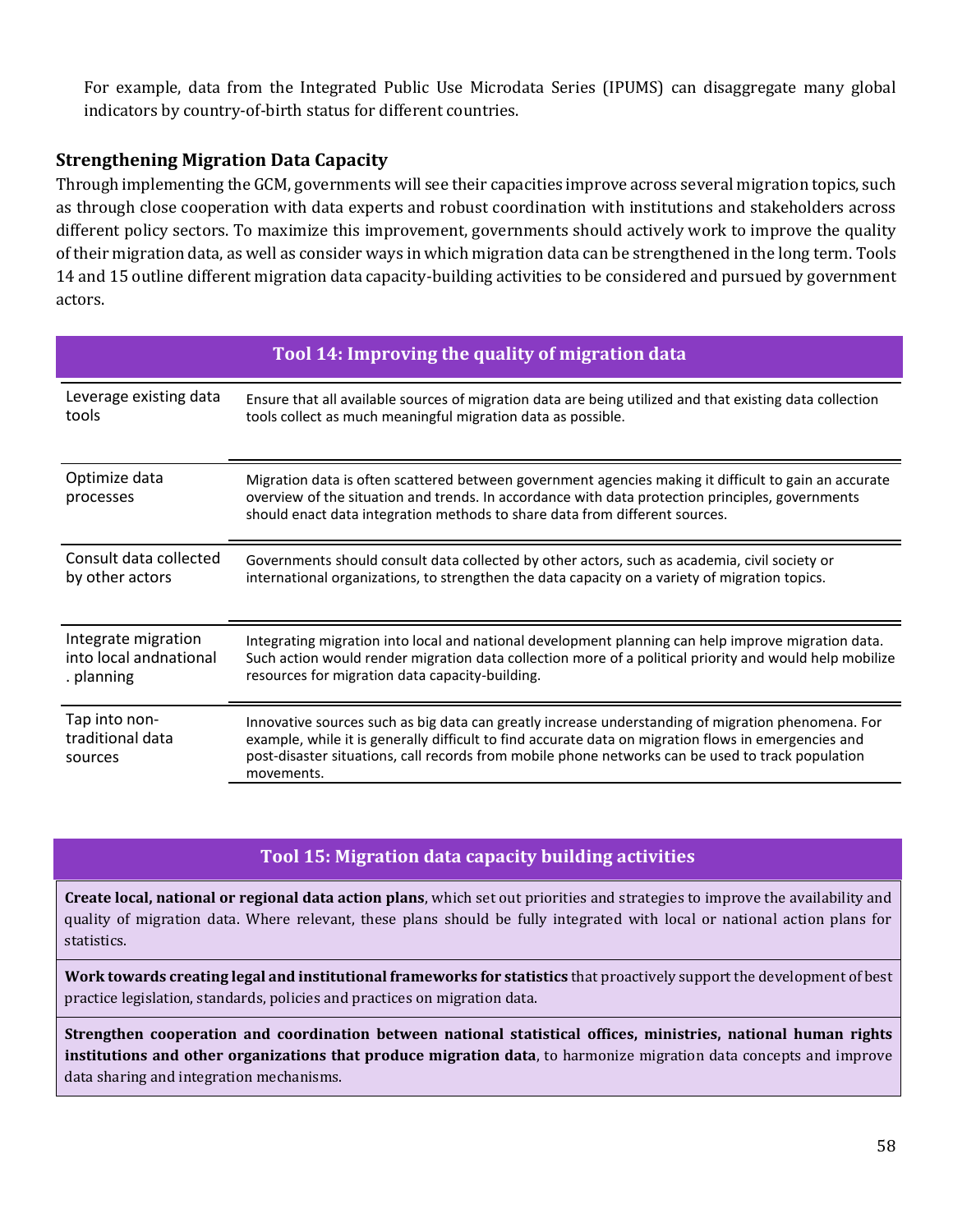**Expand migration data collection in areas that are lacking** and help advance the creation of concepts, methodologies and data quality assurance frameworks in these areas.

**Organize workshops or consultations with government representatives and other practitioners to build capacity and share best practices on migration data**. These workshops can be thematically based (e.g., irregular migration or human trafficking) or focus on specific policy sectors.

**Leverage innovative sources** for increased understanding of migration. For example, tools such as U-Report facilitate feedback in real time directly from migrant children and youth. More information available [here.](https://ureport.in/)

**Develop and strengthen multi-stakeholder partnerships across government, academia, civil society, private sector and others** involved in the production and use of migration data, at the local, national, regional and international levels. This should also include collaboration with key migration partner countries to facilitate exchanges on migration statistics in areas such as recruitment and migrant labour rights. For example, in March 2020, UNICEF, IOM, UNHCR and OECD launched the International Data Alliance for Children on the Move. 52

**Create or contribute to open data or data sharing initiatives** aimed at lowering information costs, making migration data available to a range of different stakeholders and developing the evidence base for migration policymaking and programming.

**Mobilize resources for migration data capacity-building**. This could mean seeking resources as part of development assistance available for statistics, as well as under any financing available through migration-specific development assistance.

**Engage with relevant international agencies** to improve migration data capacity through specific tools, such as with the IOM on developing and updating Migration Profiles.

**Consult best practice examples of migration data capacity-building** on the global knowledge platform created by the GCM.

**Consult guidance on migration data capacity-building and best practice examples** available on IOM's Global Migration Data Portal, accessible [here.](https://migrationdataportal.org/) This portal provides information on international data sources on migration and provides a list of standardized international-level migration indicators.

**Participate in regional and international dialogues on migration data**. Growing international interest in and attention to improving migration data presents an important opportunity for governments to share experiences with others and improve their own migration data practices. Governments should take part in relevant fora such as the International Forum on Migration Statistics jointly organized by the IOM, UN DESA and the OECD, as well as follow the developments of the UN Network on Migration.

**Participate in regional and international dialogues on development data**. There is a strong call in the international community to start a development data revolution. Governments should join this effort to build momentum for improved migration data.

<sup>&</sup>lt;sup>52</sup> UNICEF[, Lack of quality data compounds risks facing millions of refugee and migrant children.](https://www.unicef.org/press-releases/lack-quality-data-compounds-risks-facing-millions-refugee-and-migrant-children)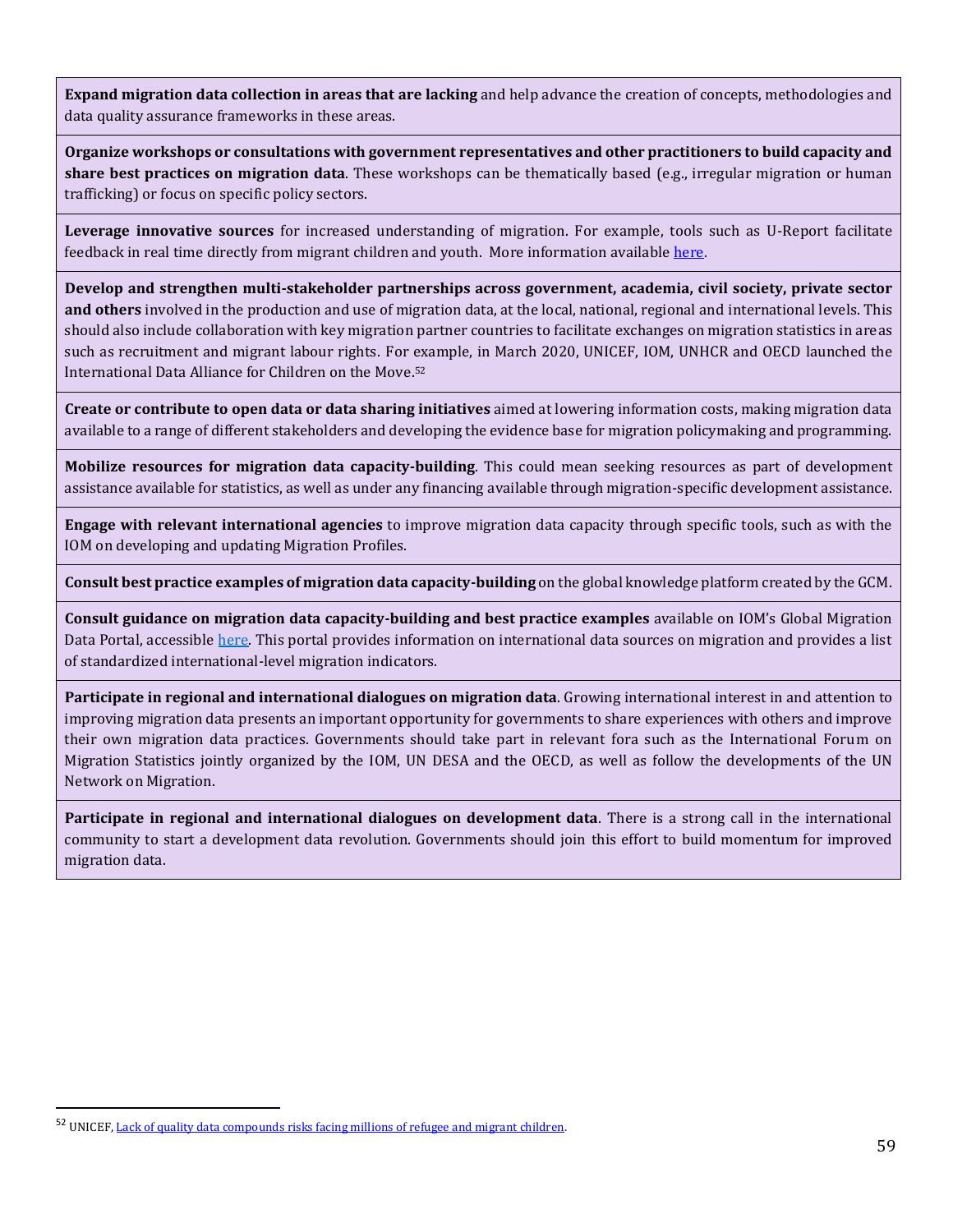#### Action 3: Stakeholder consultations

Monitoring, evaluation and review reporting mechanisms data collection and capacity building stakeholder consultations

A critical component of the evaluation and review process is organizing open and inclusive consultations with a wide range of governmental and non-governmental stakeholders. Feedback collected during these consultations is essential and should encourage proactive course correction in GCM implementation. Tool 16 below outlines principles to consider in organizing these consultations.

| Tool 16: Principles to consider when organizing consultations for GCM implementation feedback                                                                                                                                                                   |                                                                                                                                                                                                                                                                                                                              |                                                                                                     |  |
|-----------------------------------------------------------------------------------------------------------------------------------------------------------------------------------------------------------------------------------------------------------------|------------------------------------------------------------------------------------------------------------------------------------------------------------------------------------------------------------------------------------------------------------------------------------------------------------------------------|-----------------------------------------------------------------------------------------------------|--|
| <b>Consultations with</b><br>migrants and migrant<br>organizations should be<br>prioritized and their voices<br>should be amplified, in<br>particular those who are at<br>risk of being left behind<br>such as undocumented<br>migrants, women and<br>children. | Non-governmental stakeholders, including migrants, migrant<br>groups and other civil society organizations, can offer vital<br>insights on:<br>Which interventions work and do not work<br>$\checkmark$<br>How interventions can be improved<br>$\checkmark$<br>Any human impacts of different interventions<br>$\checkmark$ | Gathering radically honest<br>inputs from stakeholders<br>can only strengthen GCM<br>implementation |  |

| <b>Checklist for Step 5: Monitoring, evaluation and review</b> |                                                                                                                                                                               |  |  |
|----------------------------------------------------------------|-------------------------------------------------------------------------------------------------------------------------------------------------------------------------------|--|--|
| □                                                              | Establish transparent, timely and accessible reporting mechanisms at the national and local levels,<br>integrating them into relevant reporting platforms that already exist. |  |  |
| □                                                              | Take stock of available sources of migration data.                                                                                                                            |  |  |
| □                                                              | Identify which actor will lead data collection at the national level.                                                                                                         |  |  |
| □                                                              | Establish how local stakeholders and implementing partners should engage with the actor responsible for<br>data collection at the national level.                             |  |  |
| □                                                              | Adapt existing data systems and processes to ensure appropriate data collection.                                                                                              |  |  |
| П                                                              | Refine or modify indicator methodologies as appropriate.                                                                                                                      |  |  |
| □                                                              | Take necessary steps to disaggregate data by variables such as nationality, migration status, age, sex,<br>gender identity, etc.                                              |  |  |
| П                                                              | Identify and pursue needed migration data capacity-building activities.                                                                                                       |  |  |
| □                                                              | Ensure that the right to privacy and data protection are respected at every stage of collecting and using data.                                                               |  |  |
| □                                                              | Organize open and inclusive consultations with all relevant stakeholders.                                                                                                     |  |  |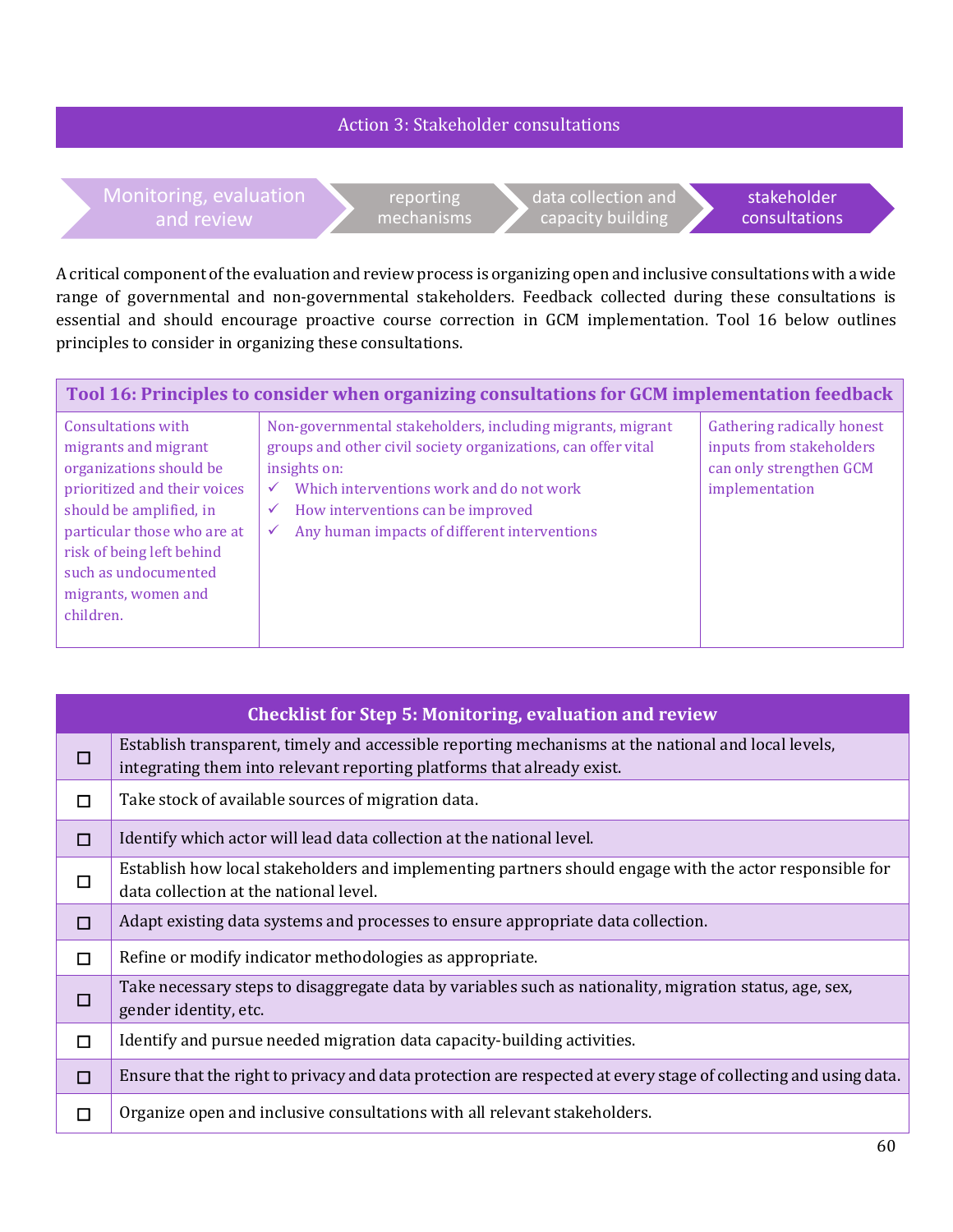## Step 6: REPORTING

In addition to outlining a vision, guiding principles and 23 Objectives for implementation, the GCM articulates a process to review progress made at the local, national, regional and global levels in implementing the Global Compact. Accordingly, Step 6 provides governments with an overview of the anticipated review and reporting processes, as well as suggests how states can prepare for the anticipated reviews, focusing on suggested action to prepare for the first review process scheduled to begin in 2020.



Before beginning the reporting process, consider the following guiding questions. Once familiar with the various GCM reporting mechanisms, refer to the checklist included at the end of this step to help prepare inputs to GCM reporting.

#### Guiding Questions for Step 6: Reporting

- 1. Considering the national review mechanisms around GCM implementation you plan on establishing or using, how regularly will your government review progress on GCM implementation?
- 2. What would be the possible pros and cons of conducting these national reviews less or more frequently?
- 3. Has your country conducted Voluntary National Reviews (VNRs) in recent years? If so, what have been the challenges and lessons learned from these reviews?
- 4. How can the following human rights reports also feed into GCM national and regional reviews?
	- Recent reviews of your country by human rights treaty bodies or reports of visits by special procedures mandate holders
	- Recent UPR of your country
	- Recent reports prepared by your country's national mechanism for reporting and follow-up
- 5. How can your country's VNRs feed into the IMRF and vice-versa?
- 6. How will the COVID-19 pandemic affect your country's participation in and contribution to the 2020 regional reviews? *(COVID-19)*
- 7. How will findings from national review processes feed into future planning and action on the GCM?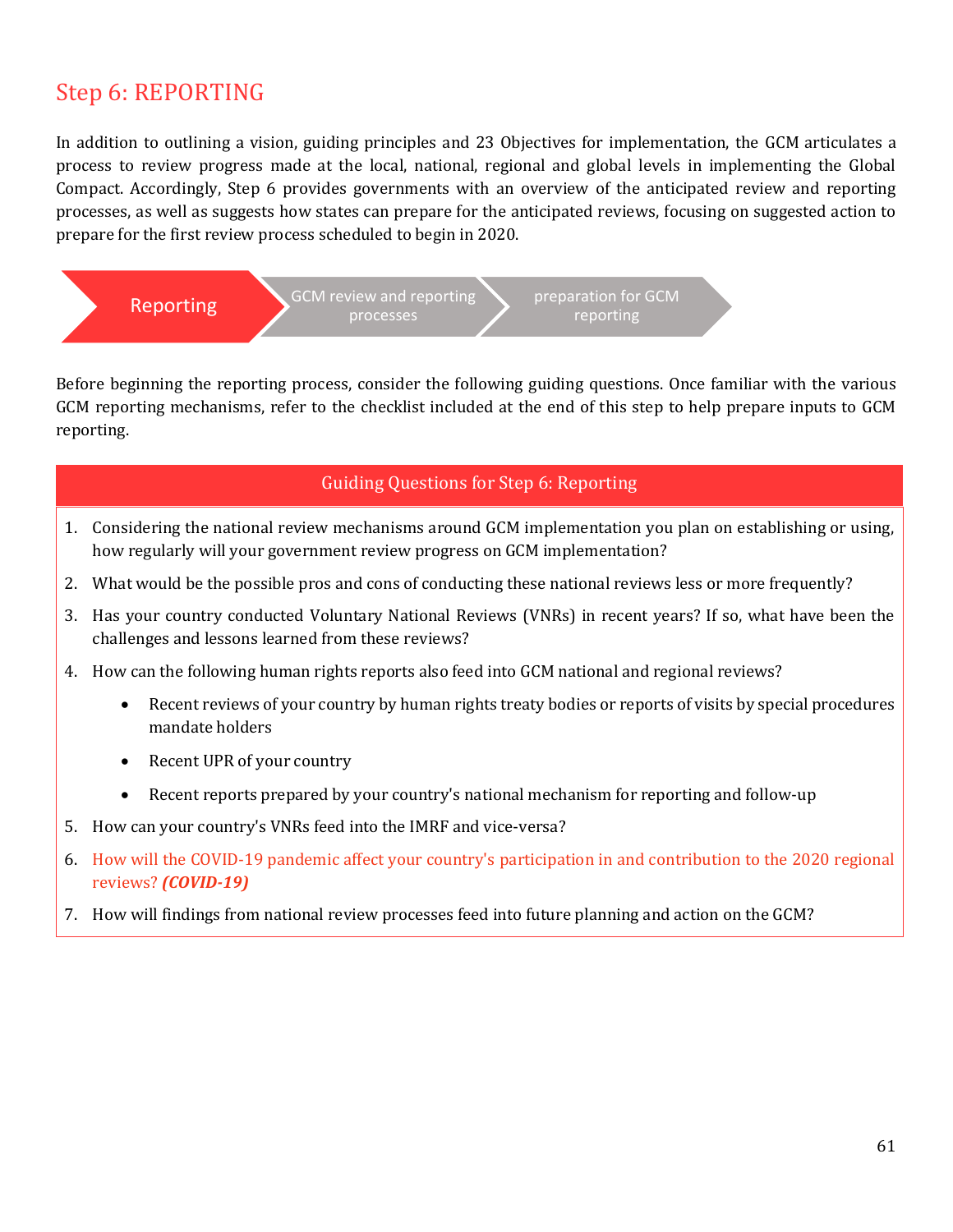

The GCM establishes the **International Migration Review Forum (IMRF)** as the primary intergovernmental platform for Member States to share progress on GCM implementation (GCM, para. 49). Acknowledging that most international migration takes place within regions, the GCM also calls for **regional reviews**. (GCM, para. 50). The GCM encourages that these reviews be informed by **national reviews**. Finally, the GCM requests **biennial reports from the UN Secretary-General** to the General Assembly. Each of these review and reporting processes is detailed further below.

#### **THE INTERNATIONAL MIGRATION REVIEW FORUM (IMRF)**

The main reporting mechanism for the GCM is the International Migration Review Forum (IMRF), which will take place every four years beginning in 2022. The IMRF will serve as the primary intergovernmental platform to discuss and share progress on implementing all aspects of the GCM, including as it relates to the 2030 Agenda. It will allow for interaction with other relevant stakeholders to build upon accomplishments and identify opportunities for further cooperation. The modalities for the IMRF can be foun[d here.](https://undocs.org/en/A/RES/73/326)

#### **NATIONAL AND REGIONAL GCM REVIEWS**

Member States' participation in the IMRF, which will take place every four years beginning in 2022, should be meaningfully informed by both national and regional reviews.

**National reviews** conducted by governments should regularly and inclusively examine progress on GCM implementation and inform future planning and activities. National review mechanisms, described in Step 5, should be embedded in governments' formal plans for GCM implementation – whether these are separate national GCM implementation plans or otherwise – and should draw on meaningful contributions from all relevant stakeholders (GCM, para. 53).

Meanwhile, **regional reviews**, which will also take place every four years, began in 2020 and alternate with discussions at the global level. In line with the GCM, these regional reviews are to be carried out by relevant subregional, regional and cross-regional processes, platforms and organizations, including the UN regional economic commissions and regional consultative processes on migration. Like national reviews, these regional reviews should also embrace the participation of all relevant stakeholders (GCM, para. 50).

#### **BIENNIAL REVIEWS OF THE UN SECRETARY-GENERAL**

The GCM also requests that the UN Secretary-General, drawing on the UN Network for Migration, report to the General Assembly on a biennial basis on the implementation of the GCM, the activities of the UN system in this regard and the functioning of the institutional arrangements (GCM, para. 46).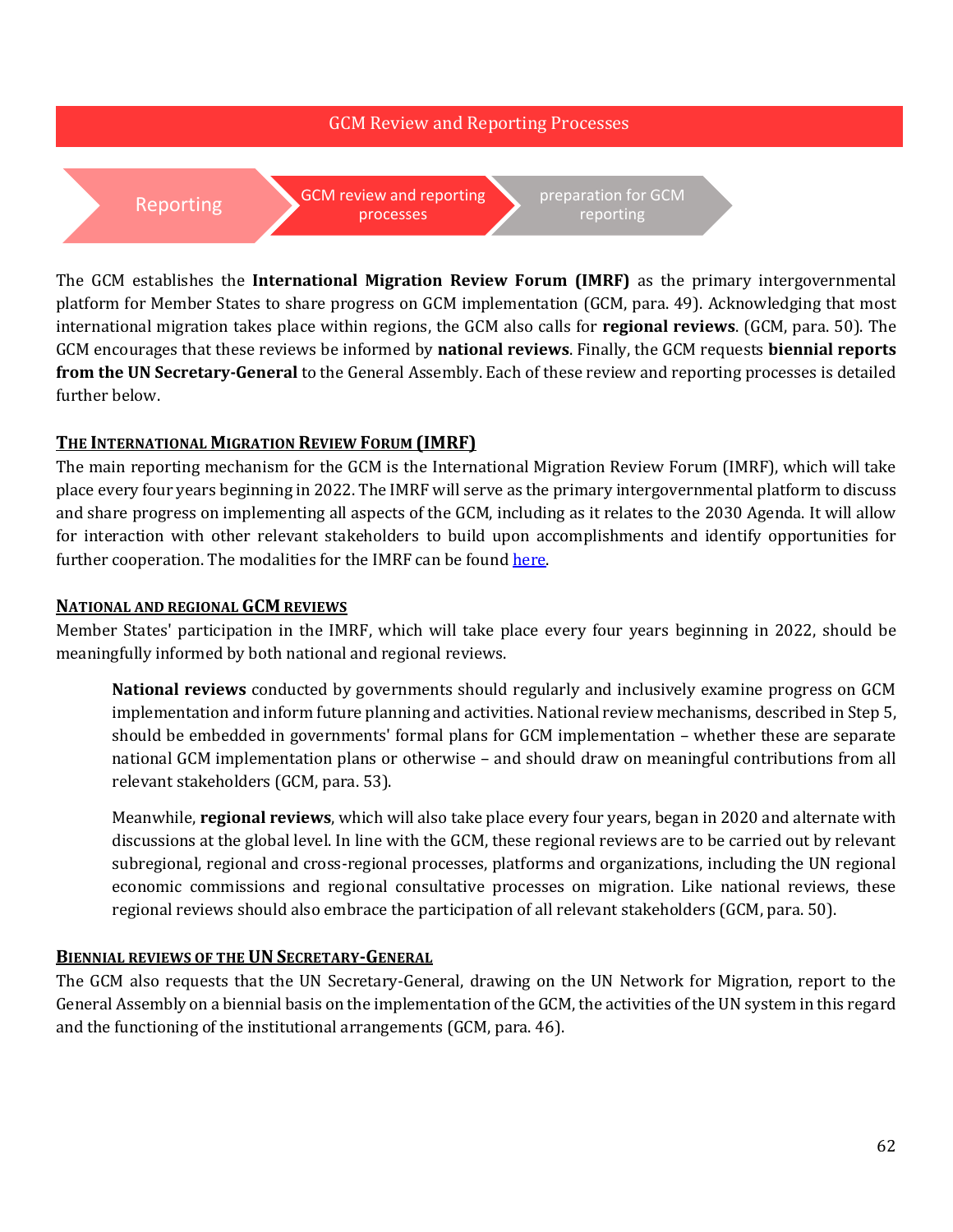#### *Congruence with existing reporting mechanisms for other international agreements*

All GCM-related reporting processes should feed into existing mechanisms tracking progress on other international agreements (see Box H). Given that the GCM is firmly anchored in the 2030 Agenda, strong links should be fostered between the IMRF and VNRs, which can and should mutually support each other.







preparation for GCM reporting

Countries may take different approaches to GCM implementation reporting at the national, regional and global levels, depending on available resources and capacities. The following is an indicative process to support states in preparing for the 2020 regional reviews, the first official review forum to take place for the GCM. All States are encouraged to engage actively in these processes to share progress, exchange positive practices and identify continuing challenges.

#### **The 2020 regional reviews**

The first round of regional reviews is to be held in 2020<sup>54</sup>. These reviews will be organized in line with the GCM's vision and guiding principles (GCM, paras. 8-15).

Regional reviews provide an important opportunity for States to discuss migration dynamics at a regional level, which may help inform efforts to implement the GCM. To inform the regional reviews, **States are encouraged to prepare voluntary reviews of GCM implementation progress at the national level.** Such reviews should draw on contributions from all relevant stakeholders, as well as parliaments and local authorities. An indicative outline to

<sup>&</sup>lt;sup>53</sup> A list of the human rights treaties and corresponding bodies can be foun[d here.](https://www.ohchr.org/EN/ProfessionalInterest/Pages/CoreInstruments.aspx)

<sup>&</sup>lt;sup>54</sup> Due to the COVID-19 pandemic, some regional reviews have been postponed until early 2021. For updated information about regional reviews, see the [Network's website](https://migrationnetwork.un.org/global-compact-migration-follow-and-review).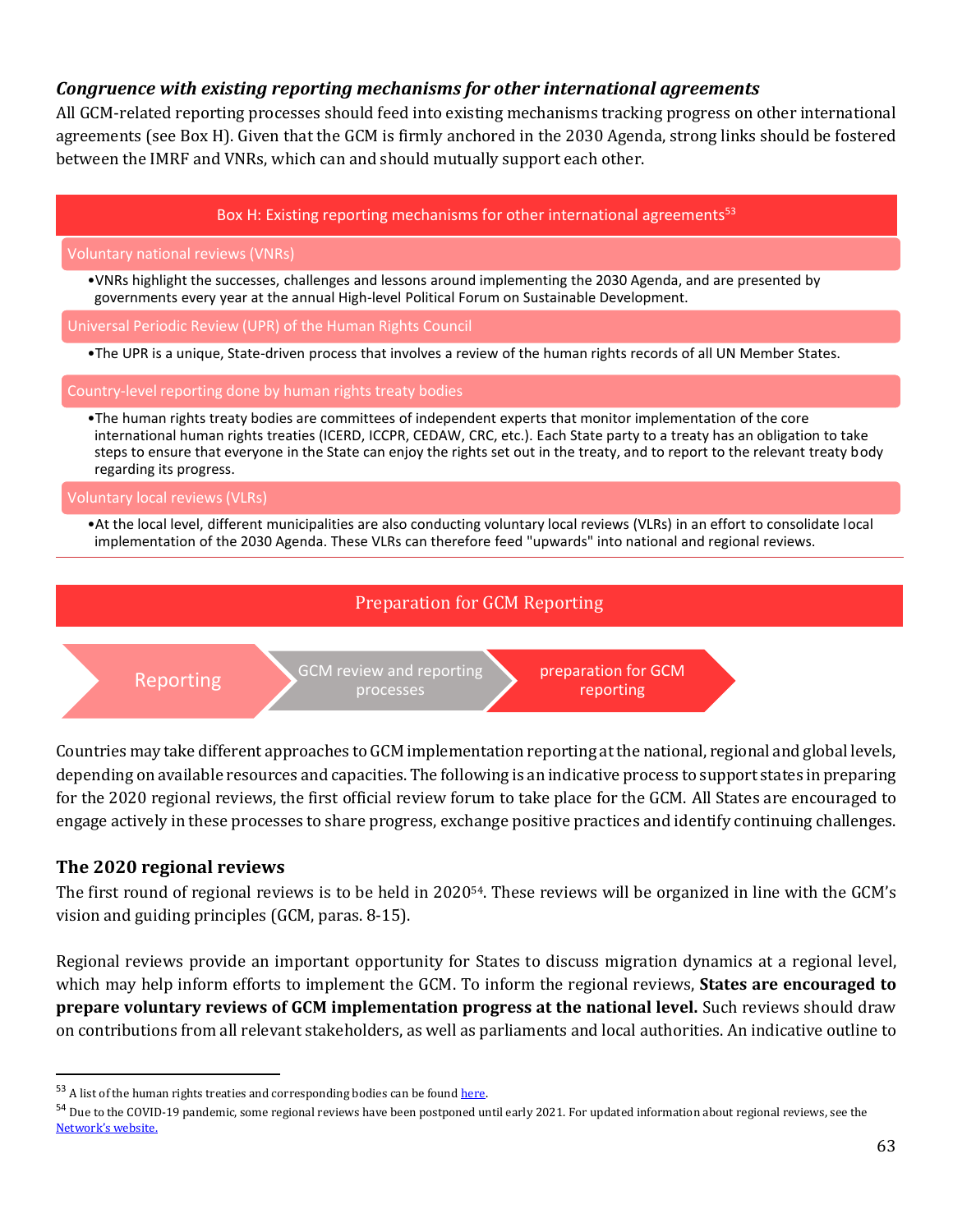support these reviews has been shared by the Network. Please see below for links to this and other resources to support regional reviews.

Below are principles that will inform the process for preparing the 2020 regional reviews and intergovernmental meetings. 55

#### **Preparatory process**

- **Stakeholders shall be meaningfully involved in supporting the preparation and organization** of the reviews through appropriate methods of consultation.
- **The Network, through its regional Networks and the Regional Economic Commissions, will support meaningful engagement of stakeholders in the preparation of a voluntary stocktaking of the implementation of the GCM** at the national level ('voluntary GCM review') to be presented during the regional review, as appropriate.
- **An indicative outline for Member States to review the status of implementation of the GCM at the national level** has been prepared and distributed by the Network. The indicative outline can be foun[d here.](https://migrationnetwork.un.org/sites/default/files/docs/indicative_outline_for_member_states.pdf)
- **The Network will provide an online space on the GCM Knowledge Platform** dedicated to written submissions provided as part of the regional review process.
- **Calls for inputs should facilitate wide participation of all relevant stakeholders** by giving sufficient advance notice, disseminating a public call and making information as widely accessible as possible.

#### **The inter-governmental meeting**

- **An open registration process is widely disseminated** at least eight weeks in advance.
- **Participation should aim to ensure representation of all stakeholder categories** in each region among civil society organizations and other relevant stakeholders.
- **Due regard must be paid to geographic balance, gender and racial (or national) balance and sectoral diversity,** as well as a reflection of the whole-of-government and whole-of-society approach.
- **The Network will support the meaningful participation of stakeholders** in the review meetings.
- **If reviews are held virtually, the Network and Regional Economic Commissions can host virtual stakeholder consultations** in the weeks leading up to the regional review meeting.
- **The regional review meeting and the stakeholder consultation should be webcast.**
- **The Network and Regional Economic Commissions will hold a stakeholder evaluation session** after each regional review.

#### **Guidance provided by the Network**

The Network will play a critical role in organizing the 2020 regional reviews and has developed various guidance documents to this end, including:

- An indicative outline for regional processes, platforms, organizations and stakeholders
- An indicative outline for Member States
- A suggested checklist for preparing and organizing regional reviews

<sup>&</sup>lt;sup>55</sup> Based on UN Network on Migration's suggested checklist for preparing and organizing regional reviews, available [here.](https://migrationnetwork.un.org/sites/default/files/docs/checklist_.pdf)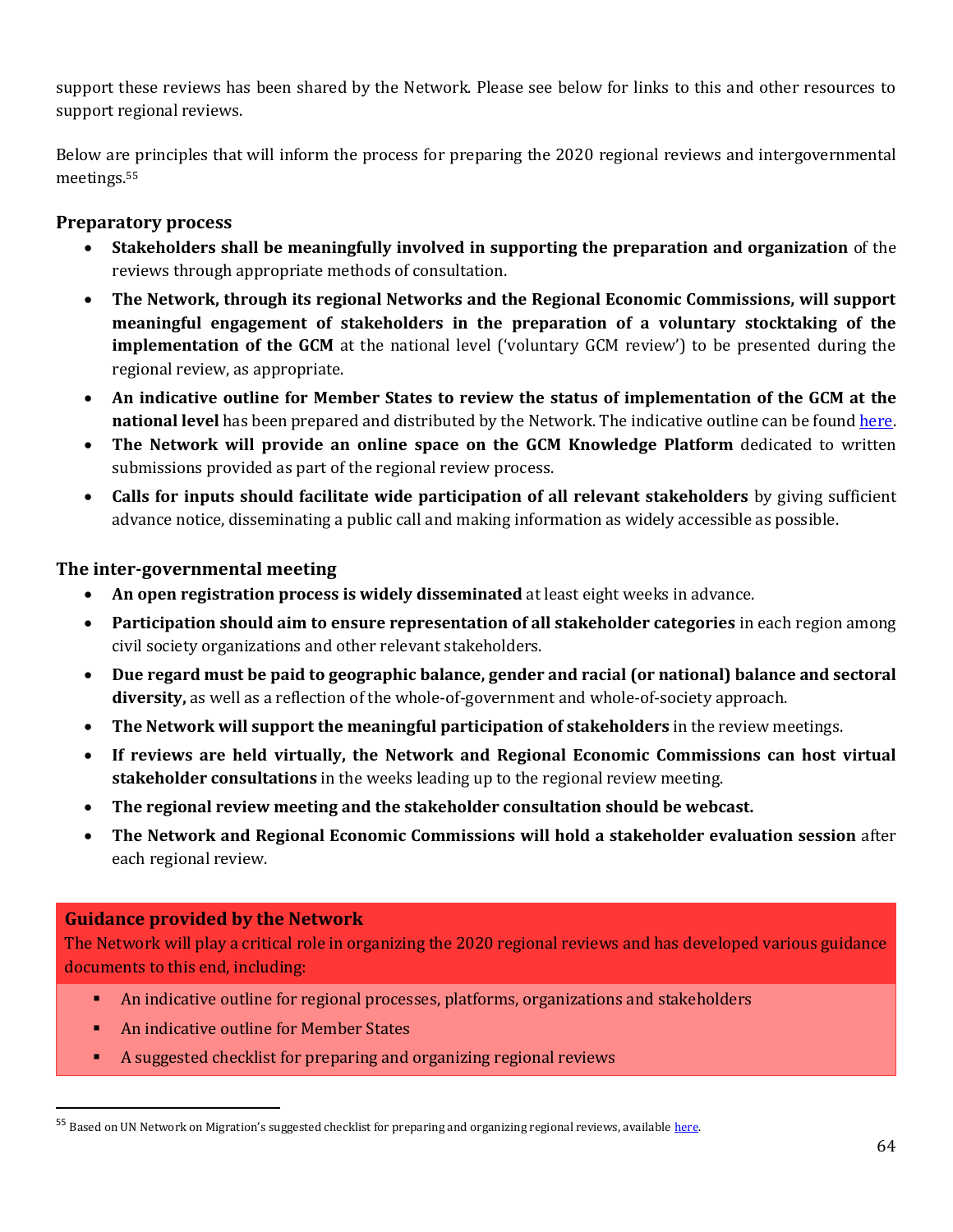■ A document on how to ensure meaningful engagement of civil society and relevant stakeholders for regional reviews

These guidance materials are available on the Network's website, available [here,](https://migrationnetwork.un.org/global-compact-migration-follow-and-review) which will contain updated information as it is available.

#### **GCM Regional Review Reports**

Regional reviews could result in comprehensive reports that synthesize all inputs received, highlight issues and priorities of regional importance and propose roadmaps for regional action to advance GCM implementation. These reports could then serve as inputs to the 2022 IMRF.

#### SUGGESTED STRUCTURE FOR GCM REGIONAL REVIEW REPORTS

- INTRODUCTION (REGIONAL OVERVIEW AND BACKGROUND)
- EXECUTIVE SUMMARY
- KEY FINDINGS
- SELECTED GOOD PRACTICES AND LESSONS LEARNED WITHIN THE REGION
- CONCLUSIONS AND RECOMMENDATIONS FOR IMPLEMENTATION AND FUTURE REGIONAL REVIEW
- ANNEX WITH ORGANIZATION OF WORK AND LIST OF PARTICIPANTS

|   | <b>Checklist for Step 6: Reporting</b>                                                                                                                                                                                                   |  |  |  |
|---|------------------------------------------------------------------------------------------------------------------------------------------------------------------------------------------------------------------------------------------|--|--|--|
|   | Take stock of the existing mechanisms tracking progress on other international agreements (e.g., VNRs,<br>UPR and treaty body reporting) into which GCM-related reporting processes can feed.                                            |  |  |  |
| П | Identify opportunities to leverage synergies across the various reporting mechanisms.                                                                                                                                                    |  |  |  |
|   | Consult the Network's suggested guidance on the 2020 regional reviews and draft inputs, including<br>potentially a report, based on national capacity.                                                                                   |  |  |  |
|   | Collaborate, engage and partner with the Network, Regional Economic Commissions and all other relevant<br>stakeholders to co-create, facilitate and participate in the 2020 regional reviews.                                            |  |  |  |
|   | Chart out a clear path for your country's contribution to and participation in the 2022 International<br>Migration Review Forum (IMRF), building on lessons learned and experience in developing inputs for the<br>2020 regional review. |  |  |  |
|   |                                                                                                                                                                                                                                          |  |  |  |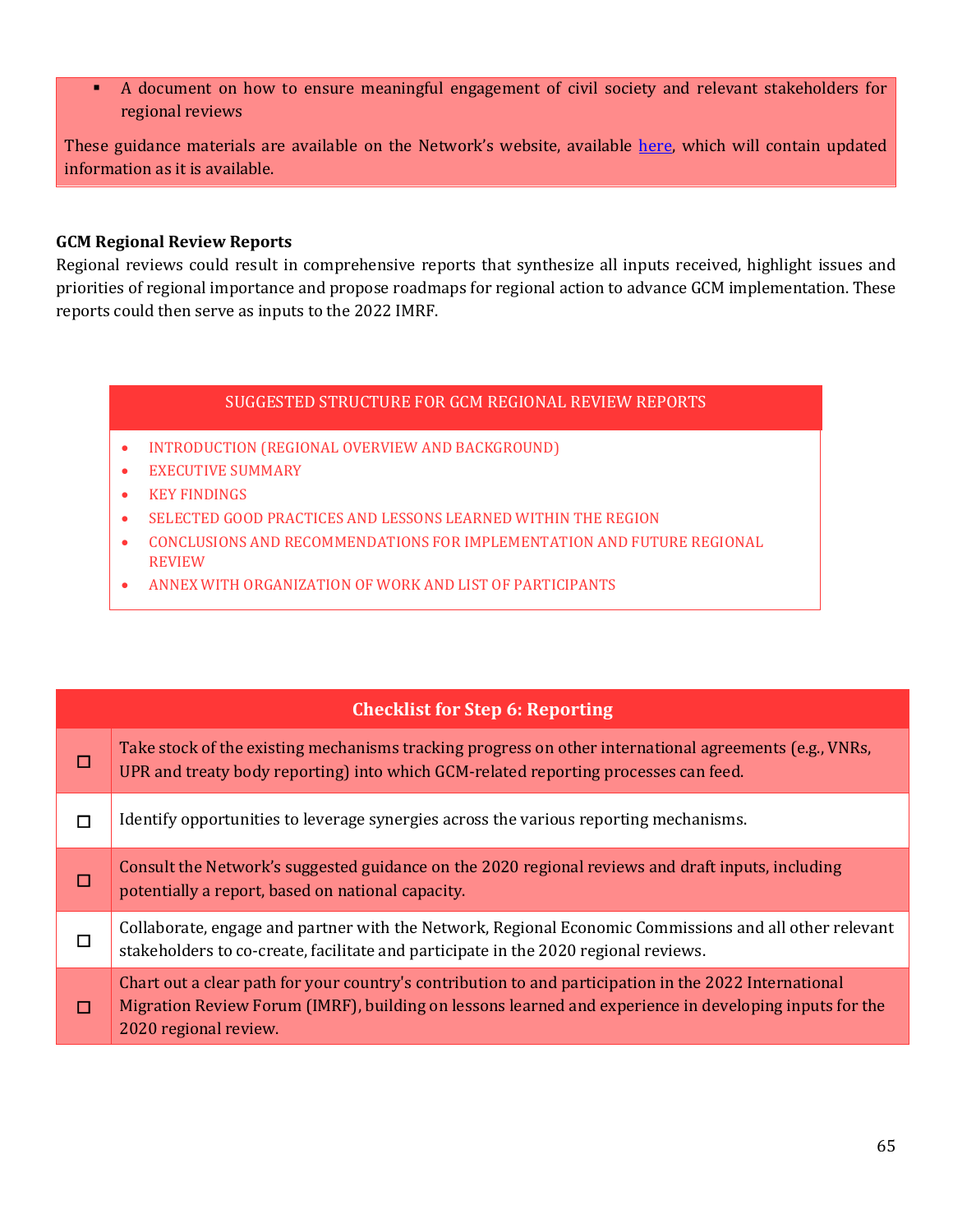## *CASE STUDY:*

## *Portugal's national GCM implementation plan*

*On 13 February 2020, Mr. Vasco Malta – an Advisor from the Cabinet of Portugal's Ministry of Home Affairs – gave a presentation about Portugal's national GCM implementation plan to members of Working Group 2.2 of the UN Network on Migration. This case study has been prepared based on Mr. Malta's presentation, as well as on Portugal's national implementation plan, which can be accesse[d here.](https://www.portaldiplomatico.mne.gov.pt/en/foreign-policy/multilateral-affairs/the-national-implementation-plan-of-the-global-compact-for-migration)*

#### **PORTUGAL AND THE GCM**

This case study provides a glimpse into Portugal's national GCM implementation plan (hereafter referred to as "the Plan"). Government actors will see that Portugal's implementation process does not mirror exactly the six-step process outlined in this guidance. This is normal, given the intended flexibility of the six-step process and the fact that GCM implementation will inevitably look different across governments and societies.

#### **BACKGROUND ON MIGRATION IN PORTUGAL**

As of 2019, Portugal had, for the first time in its history, over half a million migrants living in Portugal, 67% of whom were from non-EU countries. Migrants in Portugal – considered an "ageing" country – make important contributions to the country, not the least of which are related to providing much-needed labour.

#### **PORTUGAL'S EXISTING POLICY FRAMEWORK ON MIGRATION**

Before Portugal adopted the GCM, migration had already been recognized as a prominent issue in its policy landscape. In particular, Portugal had already adopted its:

- **Strategic Plan for Migration (2015-2020)** [*Plano Estratégico para as Migrações]*
- **Fourth Action Plan for the Prevention and Fight against Human Trafficking (2018-2021)** [*IV Plano de Ação para a Prevenção e o Combate ao Tráfico de Seres Humanos]*
- **Integrated Border Management Strategy** [*Estratégia de Gestão Integrada de Fronteiras]*, in 2017

Furthermore, migration is positioned as a cross-cutting issue within Portugal's government. The country's high-level migration officials are part of the Ministry of the Presidency and Administrative Modernization, which means that migration is not tied to a specific ministry.

#### **AN OVERVIEW OF THE IMPLEMENTATION PLAN**

#### *The basics*

- The Plan was approved through Resolution 141/2019 on 20 August 2019 by Portugal's Council of Ministers, the chief policy-making body of the government.
- The Plan is structured around five fundamental axes:
	- 1) Promotion of safe, orderly and regular migration
	- 2) Improvement of migration flow organization and integrated border management processes
	- 3) Promotion and qualification of immigrant reception and integration mechanisms
	- 4) Supporting the connection of migrants to their country of origin and their return projects
	- 5) Increasing development partnerships with countries of origin and transit, addressing the root causes of irregular migration
- It has 23 common objectives identical to the GCM objectives and 97 implementation measures which are split between the 23 objectives.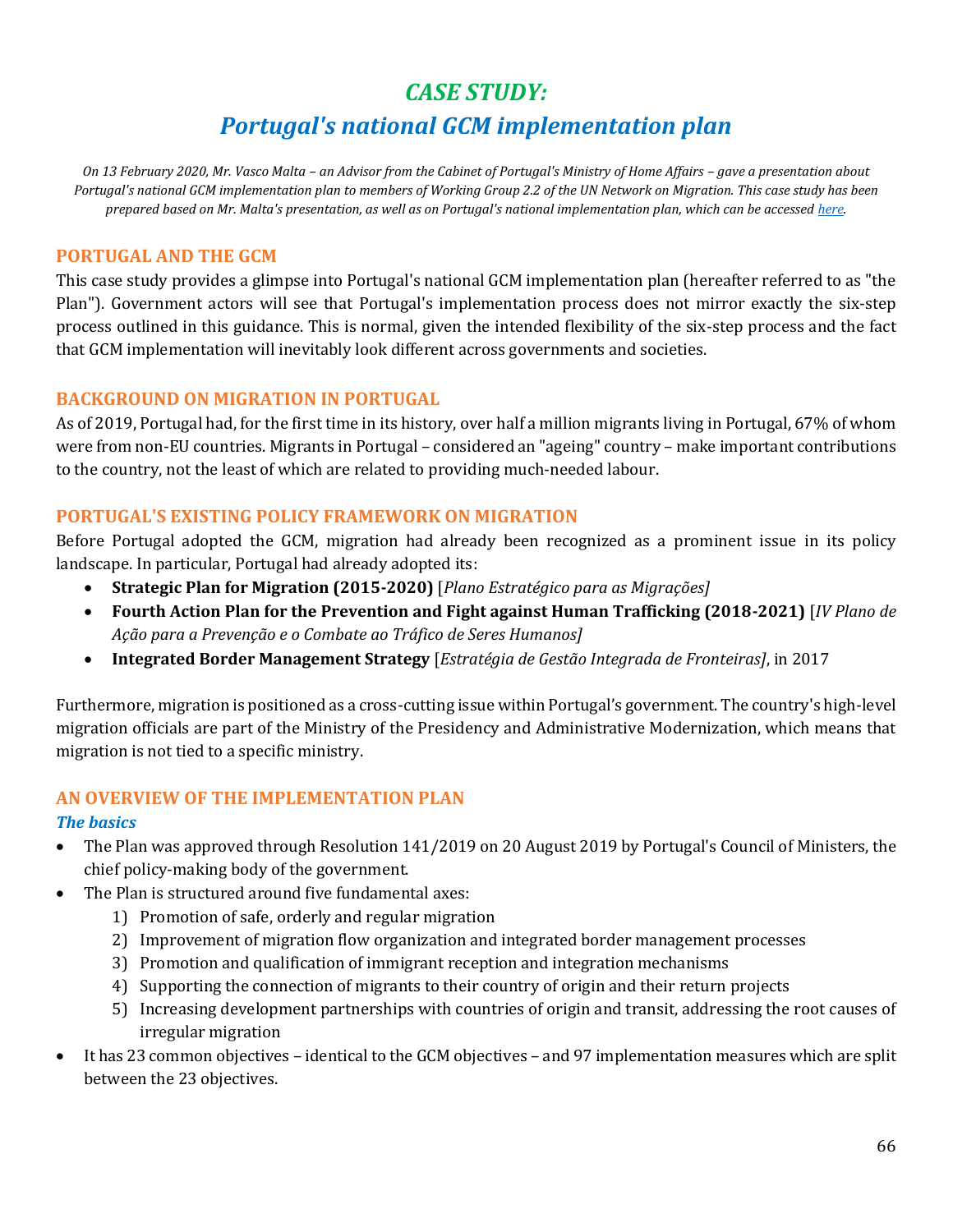#### *How did the plan come into existence?*

- The Plan is roughly *half existing policy* and *half new policy*.
- During the elaboration of the Plan, the government-held consultations with civil society, local authorities and relevant stakeholders. These consultations were facilitated by the Council of Migration, a body founded in 2014 that includes governmental and non-governmental actors and which by law is required to be part of decisions on migration policymaking.
- By law, migration-related policymaking must involve the participation of civil society, local authorities and other relevant stakeholders. This is assured through the Council of Migration,<sup>56</sup> which includes both governmental and non-governmental actors.

#### *Who's paying for the Plan?*

- During the drafting process, all areas of government had to present budgets to provide an idea of how much various implementation measures would cost.
- All ministers had to sign off on the Plan, including the Minister of Finance.
- Now that the Plan has been approved, all ministers are jointly responsible for ensuring that the Plan is both financed and implemented.

#### *Who will implement the Plan?*

- The plan takes a robustly cross-sectoral approach, naming 14 different ministries that will be involved in implementing the Plan (see below).
- For each of the 97 implementing measures, the Plan names one responsible ministry and several ministries that will be involved in implementing the measure.

Ministries responsible for implementing Portugal's National Implementation Plan:

Ministry of the Presidency and Administrative Modernization (MPMA) Ministry of Labour, Solidarity and Social Security (MTSSS) Ministry of the Culture (MC) Ministry of the Sea (MM) Ministry of Home Affairs (MAI) Ministry of the Economy (MAEC) Ministry of Justice (MJ)

Ministry of Health (MS) Ministry of Education (MEDU) Ministry of Infrastructure and Housing (MIH) Ministry of Foreign Affairs (MNE) Ministry of Finance (MF) Ministry of Science, Technology and Higher Education (MCTES) Ministry of Planning (MP)

#### *Who will evaluate implementation progress?*

When formally approving the plan on 20 August 2019, Portugal's Council of Ministers also created an interministerial committee to oversee the implementation of the Plan. This committee will meet quarterly to assess implementation progress.

#### **HOW THE PLAN EMBODIES THE SPIRIT AND PRINCIPLES OF THE GCM**

The Plan and its surrounded processes demonstrate:

<sup>56</sup> Portugal's Council of Migration was established in 2014 and is Portugal's consultative body on migration issues, including integration. The council engages in the Council of Ministers' decision-making process, therefore ensuring cooperation between both governmental and non-governmental actors in the elaboration and implementation of migration-related policy. The council includes government actors, the country's association of municipalities, representatives of migrant communities, civil society organizations working on migration and two citizens.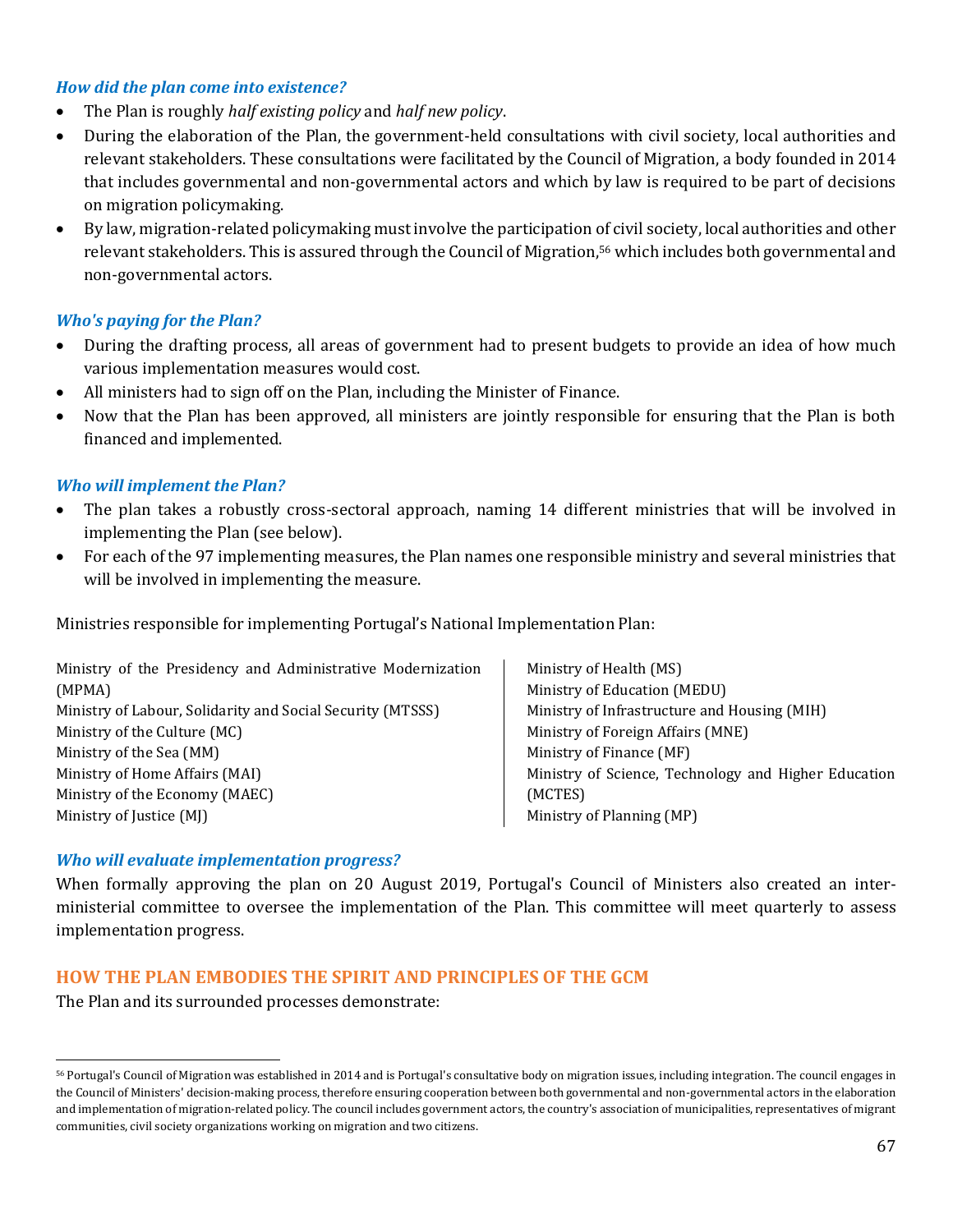- **Horizontal coherence**, through meaningful involvement, engagement and shared responsibility with all relevant ministries
- **A whole-of-government approach**, through:
	- o Securing the Council of Ministers' legal approval of and political commitment to the Plan
	- o Recognizing municipalities as important stakeholders who will be among the local deliverers of the Plan
	- o Engaging a process, with and alongside the Ministry of Finance, for financing and budgeting for the Plan
- **Vertical coherence**, through engaging the Council of Migration and its members including migrant associations, municipalities, civil society and other stakeholders – in the elaboration and eventual implementation of the Plan
- **A 360-degree vision of migration**, through addressing all relevant dimensions of migration and by identifying implementation measures for *all* GCM objectives, not just a few "cherry-picked" ones

*\*\*Portugal's GCM implementation plan can be accessed directly [here.\\*](https://www.portaldiplomatico.mne.gov.pt/en/foreign-policy/multilateral-affairs/the-national-implementation-plan-of-the-global-compact-for-migration)\**